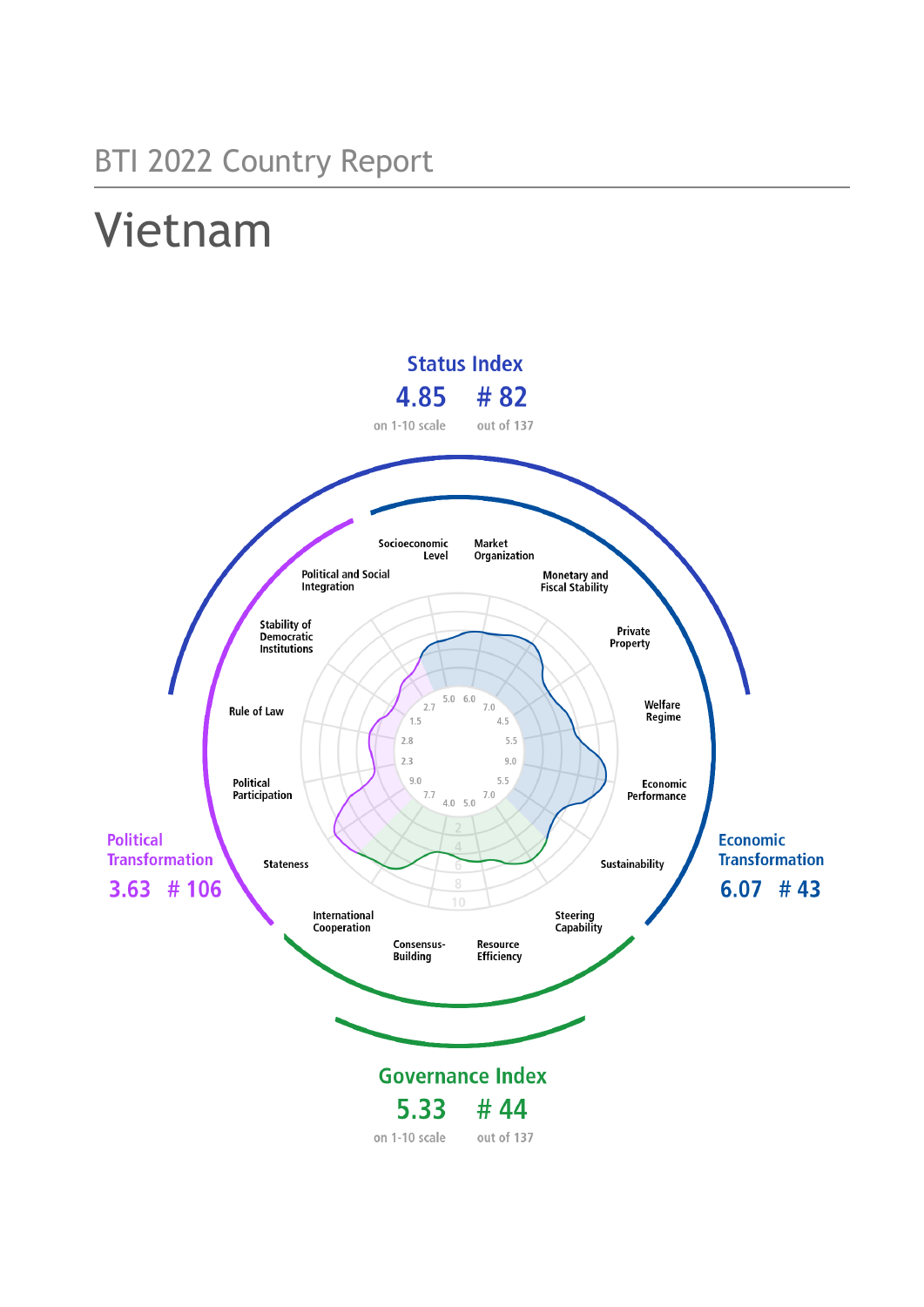This report is part of the **Bertelsmann Stiftung's Transformation Index (BTI) 2022**. It covers the period from February 1, 2019 to January 31, 2021. The BTI assesses the transformation toward democracy and a market economy as well as the quality of governance in 137 countries. More on the BTI at [https://www.bti-project.org.](https://www.bti-project.org/)

Please cite as follows: Bertelsmann Stiftung, BTI 2022 Country Report — Vietnam. Gütersloh: Bertelsmann Stiftung, 2022.

This work is licensed under a **Creative Commons Attribution 4.0 International License**.

#### **Contact**

Bertelsmann Stiftung Carl-Bertelsmann-Strasse 256 33111 Gütersloh Germany

**Sabine Donner** Phone +49 5241 81 81501 sabine.donner@bertelsmann-stiftung.de

**Hauke Hartmann** Phone +49 5241 81 81389 hauke.hartmann@bertelsmann-stiftung.de

**Claudia Härterich** Phone +49 5241 81 81263 claudia.haerterich@bertelsmann-stiftung.de

### **Sabine Steinkamp** Phone +49 5241 81 81507 sabine.steinkamp@bertelsmann-stiftung.de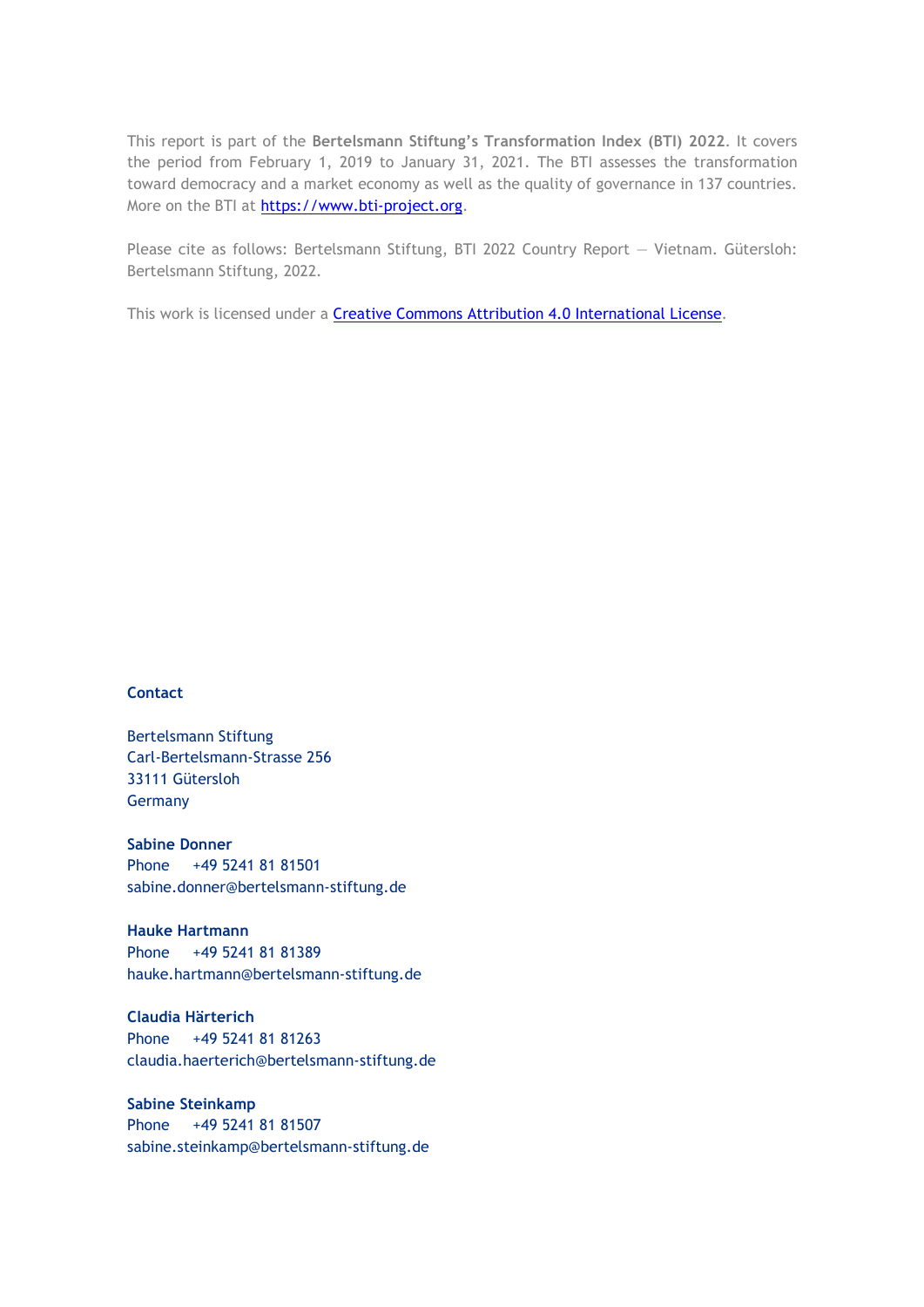#### **Key Indicators**

| Population<br>M          |        | 97.3 | HDI.                           | 0.704 | GDP p.c., PPP $\ S$       | 8651 |
|--------------------------|--------|------|--------------------------------|-------|---------------------------|------|
| Pop. growth <sup>1</sup> | % p.a. | 0.9  | HDI rank of 189                | 117   | Gini Index                | 35.7 |
| Life expectancy          | vears  | 75.4 | UN Education Index             | 0.630 | Poverty <sup>3</sup><br>% | 6.6  |
| Urban population %       |        | 37.3 | Gender inequality <sup>2</sup> | 0.296 | Aid per capita $\sqrt{5}$ | 11.3 |
|                          |        |      |                                |       |                           |      |

Sources (as of December 2021): The World Bank, World Development Indicators 2021 | UNDP, Human Development Report 2020. Footnotes: (1) Average annual growth rate. (2) Gender Inequality Index (GII). (3) Percentage of population living on less than \$3.20 a day at 2011 international prices.

## Executive Summary

In January 2021, the Communist Party of Vietnam (CPV) held its 13th congress and elected a new 200-member Central Committee and an 18-member Politburo. Later in 2021, the country held a national election to elect the new National Assembly, which will approve a new government to remain in office until 2026.

Elite politics over the period 2019 to early 2021 remained centered on the twice re-elected CPV secretary-general, Nguyen Phu Trong. Trong's power and influence has increased, enabling him to put his stamp on the party. In 2018, Trong also took over the office of state president following the death of Tran Dai Quang. Occupying two of the four traditional power pillars, Trong is perhaps Vietnam's most powerful single leader since Le Duan. Despite his health and age, Trong continues to consolidate his power and is expected to remain in power until 2026.

Since 2013, and especially from 2016 to the present, the anti-corruption campaign led by Trong, which has also at times displayed elements of a political purge, has achieved remarkable results. Under his leadership, the CPV has intensified party discipline through a resolution aimed at rectifying the ethics and lifestyle of its party members. Its aim is to silence, and even provide a basis for expelling, those party members who make statements deemed "contradictory with the party's lines and the state policies."

Beyond the CPVs ability to maintain political stability through its dominance, the CPV's performance on rights and other measures of governance remains poor. Two cases of particular note concern the party's discipline and expulsion of Mr. Chu Hao, a former vice-minister of science and technology, and the steps the party took to restrict dissent online. Human rights activists viewed the expulsion of Chu Hao, a widely respected intellectual, as an act against freedom of speech. The adoption of the Law on Cybersecurity in 2020 is considered a further step back in freedom of speech and freedom of information. Civil society activists are often and perhaps increasingly harassed and strictly monitored by the public security force. In late 2020, three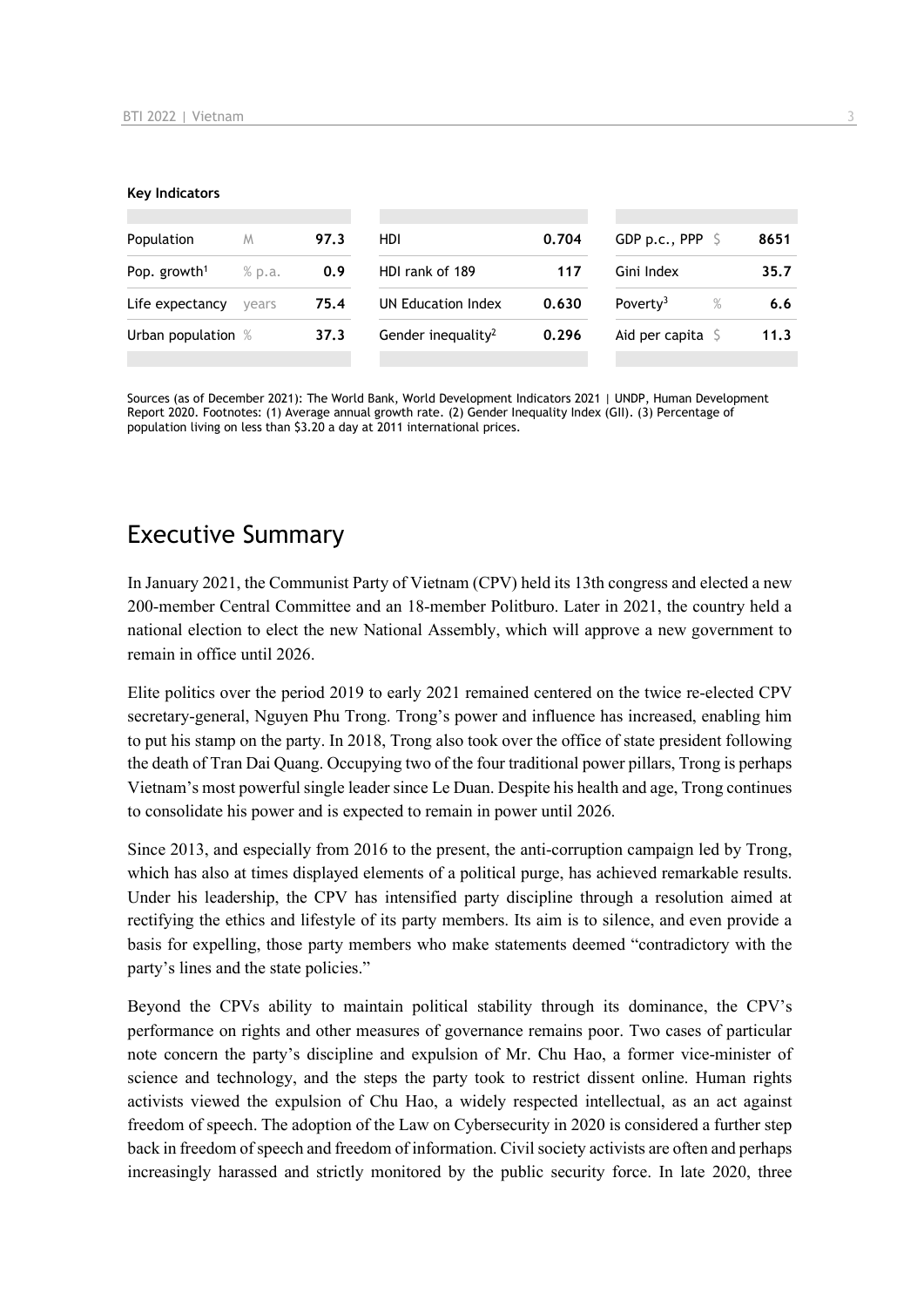members of the Vietnam Association of Independent Journalists were given long prison sentences for "undertaking propagation against the state."

Other social issues of importance include increasing corruption, inequality and environmental pollution. Gender inequality is on the rise, as evidenced by a very high rate of abortions, including the high number of sex-selective abortions, and a larger gap between men's and women's pay. The gap between the majority ethnic group (Kinh) and most ethnic minorities is widening. The country continues to struggle to deal with the challenges of environmental pollution and degradation.

Despite a challenging global environment and continuing tensions between the United States and China, Vietnam's economy has shown resilience; supported by robust domestic demand, exportoriented manufacturing and an unprecedented growth of the private sector. In 2020, amid the COVID-19 pandemic, Vietnam's growth rate was 2.91%, making it one of the few countries that posted a positive economic growth rate.

Vietnam's prominence in the international arena has increased, in part owing to the CPV's efforts. Within the region, the country continues to play an active and important role within the Association of Southeast Asian National (ASEAN). Rifts in Vietnam-China relations have remained as Beijing continues to militarize its presence in Vietnam's East Sea, in contravention of international rules. In early 2019, the second summit between North Korean leader Kim Jong Un and the U.S President Donald Trump placed Hanoi in the global spotlight. In 2020 Vietnam was the chair of the ASEAN and a non-permanent member of the United Nations Security Council. The country signed and joined bilateral and regional free trade agreements, including the Regional Comprehensive Economic Partnership. The country was also heralded as a model in the fight against the COVID-19 pandemic.

## History and Characteristics of Transformation

In 1986, the Vietnam Communist Party formally adopted an economic reform program (known as Đổi Mới), after having allowed for some experimentation at the local level. The reforms paved the way for a more market-oriented economy to develop and helped deepen the nation's integration into the region and the world. Economically, after the end of the civil war in 1975, initial reform measures, such as the significant reduction of internal trade barriers and the steps taken to liberalize foreign trade, remained largely ineffective due to galloping, triple-digit inflation rates. Desired results came only after the role of agricultural cooperatives was reduced, plannedeconomy structures were abolished, prices for goods and services were allowed to float, and additional trade liberalization measures were implemented in 1988 and 1989. The number of stateowned enterprises (SOEs) was reduced sharply from around 12,000 in 1990 to 1,000 in 2020, a process in which some million SOE employees were laid off. By the end of 2020, Vietnam was forecast to surpass China and India in attracting FDI flows and had emerged as a new manufacturing and assembly powerhouse in the world. International trade and inflows of foreign direct investment – mainly into export-oriented manufacturing – have been the main drivers of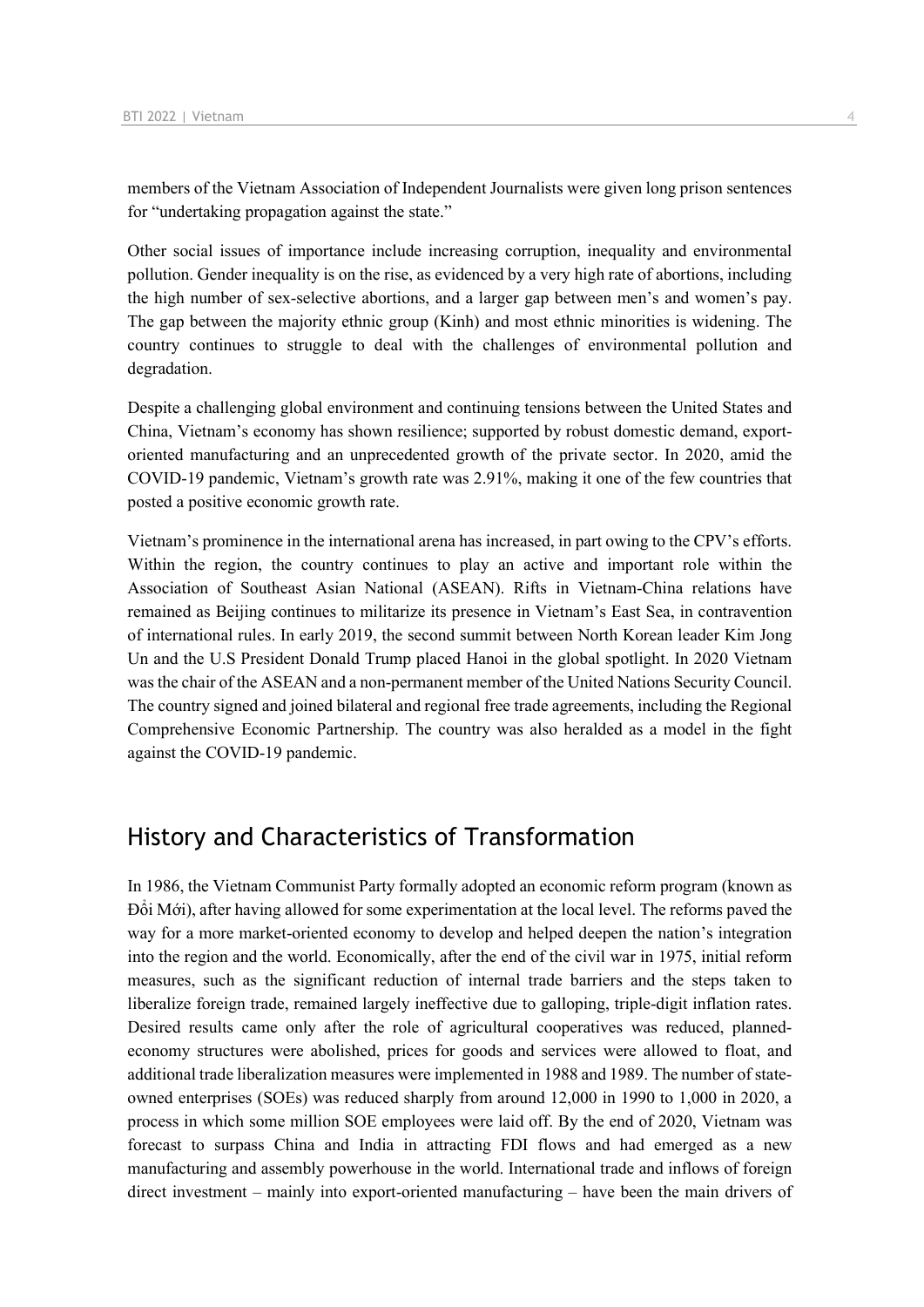economic growth. The government-engineered industrialization process included the establishment of Export Processing Zones (EPZ), which due to cheap labor attracted foreign investment into its manufacturing processes. Since 2009, and especially in 2011, macroeconomic instability has undermined external perceptions of Vietnam as one of the most successful and promising economies in the world. Still, with a rather steady economic growth rate – which is at 6% on average in the past decades, Vietnam's economy has proven its resilience amidst challenges in the global economy.

The private economic sector has been recognized as a key driver of the national economy, even as its role remains comparatively weak. SOEs, though fewer in number, still dominate and continue to receive privileges from the government through special bank loans and other policies. Privatization, which was only half-heartedly advanced during the assessment period under the banner of "equitization," exposes firms to competition. Having to compete with other firms for customers and market share could, in principle, create pressures required to stimulate efficiency and improve performance.

In comparison to economic reforms, political reforms have been minor. Efforts to "democratize" have been aimed mainly at improving intraparty political process, decentralizing authority to the local (especially province level) and allowing the sense or appearance of popular participation within existing political institutional frames. Still, since the mid-2000s, Vietnam has seen the emergence of a nascent civil society that in one way or another demands more substantial political reforms and societal democratization. The CPV appears to have made progress in its campaign to eliminate large-scale graft, though corruption remains rampant at all levels. However sincere the party's intent to address corruption, the absence of institutional reforms appears to set limits on anti-corruption efforts. Recent developments in intraparty democratization and progress in enhancing the authoritative role of the National Assembly in lawmaking have been praised, though these do not suggest landmark political reforms are underway, let alone the movement toward a multiparty system and the respect for and protection of an independent civil society.

In the meantime, Vietnam has expanded and deepened its bilateral relations with countries around the world while it has normalized and built stronger relations with its former foes, including China and the United States. Since the late 1990s, Vietnam quintupled its number of active international relationships and joined most of the important regional and global international organizations. In 1995, Vietnam scored a triple diplomatic success by joining the Association of Southeast Asian National (ASEAN), normalizing diplomatic relations with the United States and signing a framework cooperation agreement with the European Union, which contains a human rights clause and covers economic and trade relations. As part of its accession to ASEAN, Vietnam also became a member of the ASEAN Free Trade Area (AFTA). In 2007, it joined the largest global trade organization, World Trade Organization (WTO). In 2018, the National Assembly ratified a multilateral trade agreement in the region known as the Comprehensive and Progressive Trans-Pacific Partnership (CPTPP). In August 2020, the free trade agreement between Vietnam and the European Union went into effect. Later in the year, Vietnam joined 14 other Asian and Pacific countries to sign the Regional Comprehensive Economic Partnership, the largest regional economic pact thus far.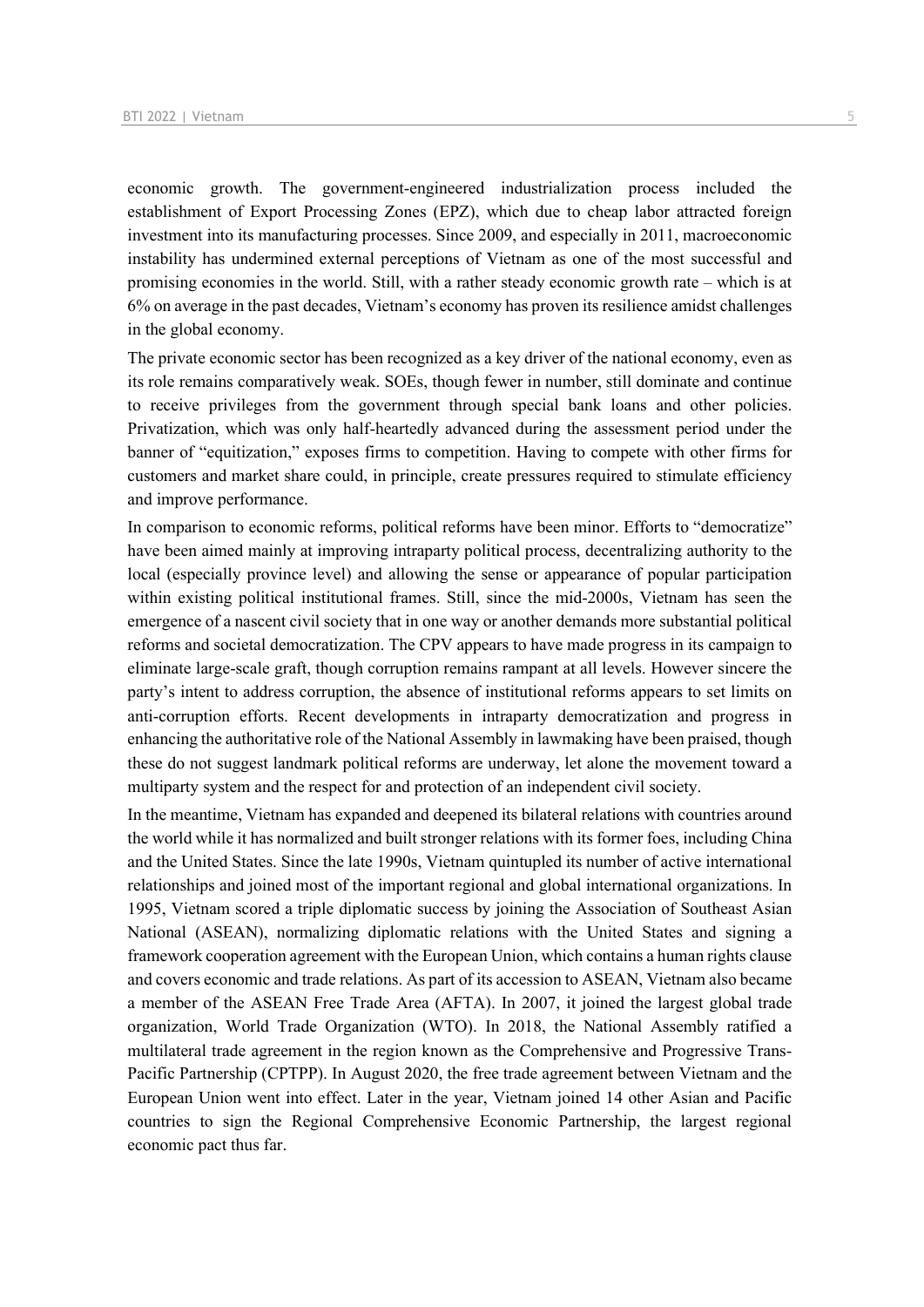The BTI combines text analysis and numerical assessments. The score for each question is provided below its respective title. The scale ranges from 1 (worst) to 10 (best).

## Transformation Status

## I. Political Transformation

#### **1 | Stateness**

After two successive generations of war against French and United States forces spanning nearly three decades, Vietnam formally became a united country in 1976. Though minor in scale, potential challenges to stateness in the postwar era have come from ethnic and religious groups such as the Hmong in the northwestern, Montagnards/Degar and Protestants in central highlands, and Khmer Krom in southwestern regions of the country. While some of these groups fought the Communist government in the 1970s and early 1980s, there is no active (armed) nonstate actor who would challenge the state monopoly on the use of force. The CPV has successfully established the state's monopoly on the use of force.

After the war ended in 1975, the de facto and de jure legitimacy of the CPV was recognized by the majority of Vietnamese. A small proportion of the population, especially those involved in the U.S.-backed southern regime, and some religious groups such as the Vietnam Unified Church of Buddhism, did not support the partystate, but had to learn to accept it. The first decade of postwar national unification (1975 – 1986) witnessed resistance to the government's collectivization of agriculture and nationalization of industry and the commerce sector, political suppression and persecution. This resistance was reflected in large-scale migration, the "boat people" phenomenon. The extent to which ethnic minorities share or reject the common state identity is difficult to assess. What is clear, however, is that with the possible exception of some ethic minority groups, there is a single, shared national identity.

#### **Question** Score

10

Monopoly on the use of force



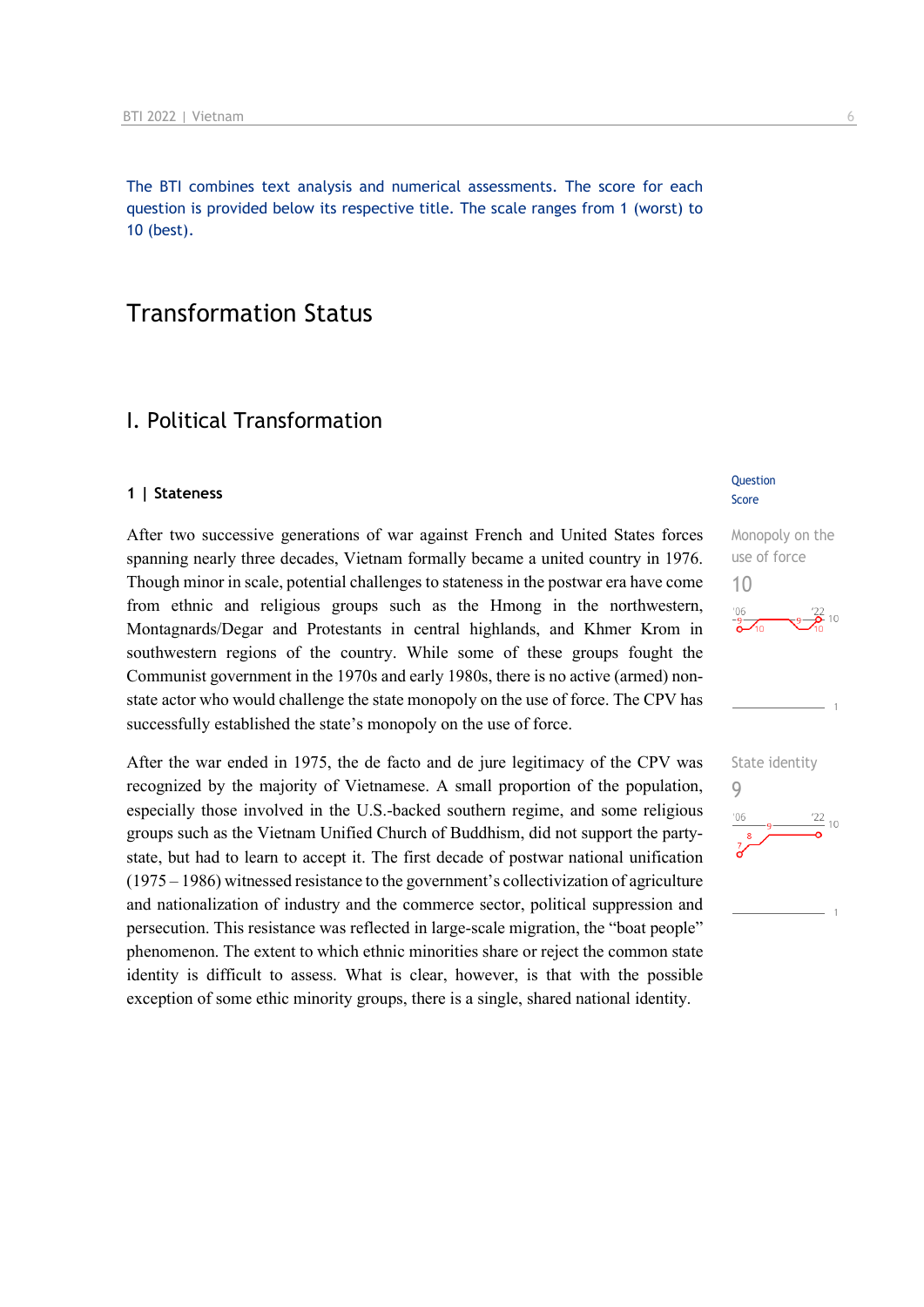Vietnam is a secular state. The Communist government thus far recognizes 42 religious organizations, affiliated with 15 distinct religious traditions, as defined by the government. Of these 15 religious traditions, Buddhism is the major religion and attracts the most followers. In its pursuit of a modern and secular state model, the government has adopted a legal framework that formally recognizes religious freedoms of its citizens. It does not ban party members or government officials from visiting religious establishments to practice their religion. In the past few years, the government has allowed more religious freedoms, as long as religious practices pose no threat to the CPV's rule. However, religious groups unregistered with and not recognized by the government are prohibited from operating.

The country's basic administration is divided into four levels consistently implemented across the country, namely: central, provincial, district and commune. The state administration is able to provide basic public services throughout most parts of the country, though the quality of the bureaucracy varies between provinces and cities.

Politically, the party-state structure has allowed the CPV to control the system effectively and enhance its resilience. Arbitrary appointment of party members to public offices remains common. Gestures to merit-based appointments are typically without meaning, as approval by party committees at the same or higher level is required. Personal relationships, bribes and family connections remain important. This is seen in the "selling and buying of public office positions." Large-scale corruption has been partly contained thanks to the anti-corruption campaign undertaken in the past four years, though petty corruption is still rampant throughout the system.

However, during times of large-scale disasters, the administration is able to demonstrate a sometimes impressive ability to act. For example, in 2020, Vietnam was praised as a model for countries around the world in its response to the COVID-19 pandemic, though the country's success in containing the pandemic was at least partly due to the government's forceful measures, including restricted access to public buildings and operation of public services.

No interference of religious dogmas 10  $\frac{106}{10}$  $\frac{22}{2}$  10

Basic administration 7 $\frac{22}{10}$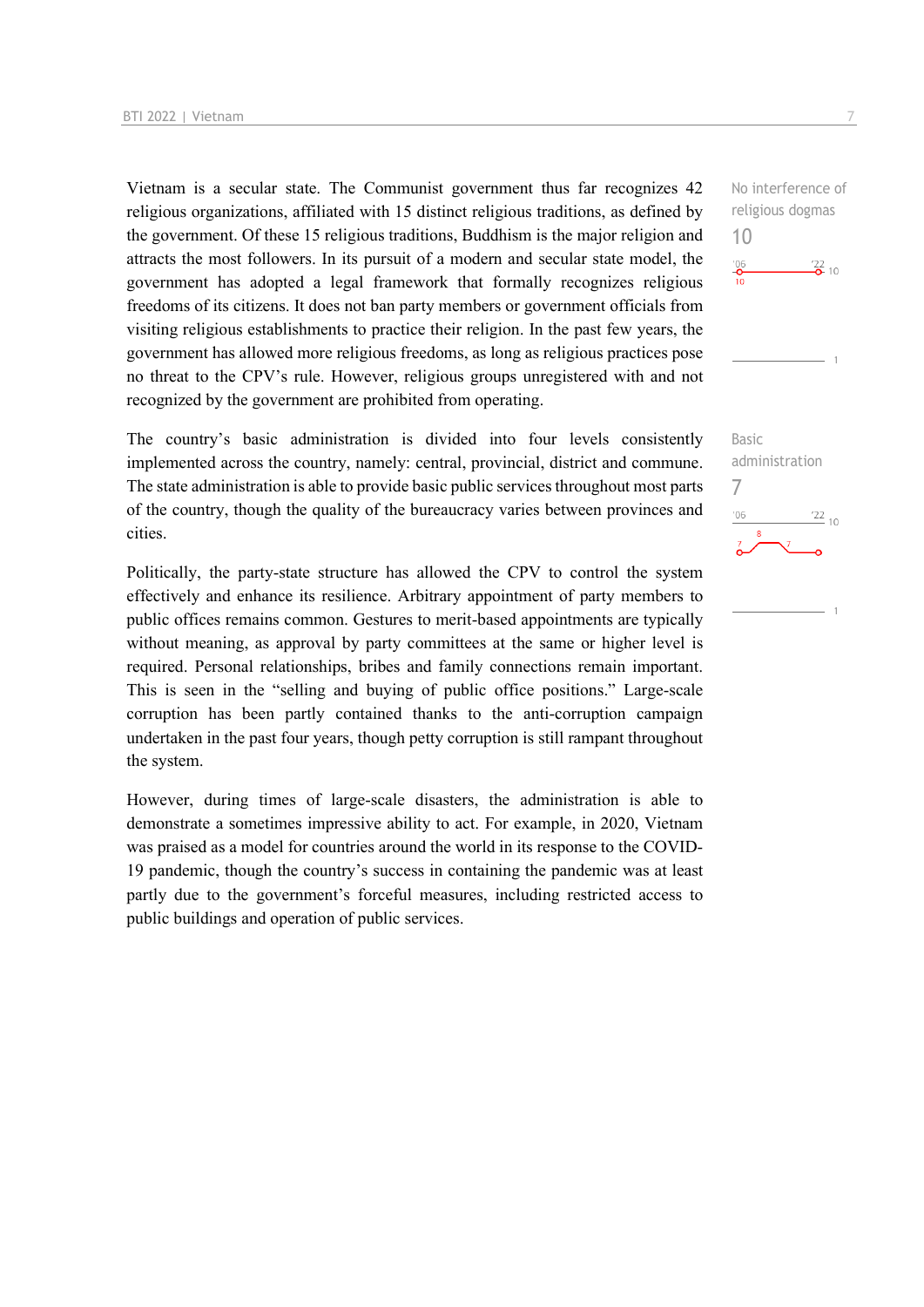#### **2 | Political Participation**

Vietnam holds one-party elections throughout the nation every five years for both the National Assembly and local People's Councils.

By law, a national elections council is established to undertake "10 tasks" related to the elections, including the screening and approval of the final list of candidates, though ironically its independent role was questioned by the chairman of the National Assembly during the elections in 2016.

Citizens who reach 18 years of age are eligible to run for election, but males must not be over 55 years old and females must be no older than 50. The national elections council and other organizations such as the Vietnam Fatherland Front, which is in charge of establishing the list of candidates based on negotiations and consultations, is required to follow the Communist Party of Vietnam (CPV's) Politburo's authoritative instructions and guidelines on all aspects relating to the elections, including the selection and nomination of Lilime74 1008.

Voting is mandatory on election day, but the turnout is cosmetic. This is because very often a family member casts votes not only for himself or herself but also for the rest of the family. For CPV members, they must be nominated by the party cells they have joined. News about the elections, and meetings between the candidates and voters are run on media but controlled by the state. There is effectively very little and more commonly zero competition between the candidates. Citizens cast their votes on a pre-approved list of candidates by the CPV, making the elections formalistic.

The current National Assembly has 496 members, of which 475 are party members and 21 non-party members. All members of the Politburo and Central Committee of the CPV sit in the National Assembly. This party-dominated assembly is effectively a rubber-stamp of the party, even though it has gained more genuine power recently, when it rejected projects that had been endorsed by the Politburo.

The government has recently arrested or attempted to cover up civil society activists calling for free and fair elections. Notably, these arrests took place prior to the 13th party congress (January 2021) and the national elections (May 2021).

All heads of the government ministries, ministerial agencies, and provincial party committees are members of the CPV. The majority are members of the central committee of the party. The power arrangement as such aims to ensure effective and consistent leadership of the party throughout the system, at the central and local level. The central committee is the most powerful decision-making body. It is "democratically" elected within the party not by popular votes.

Free and fair elections 2  $\frac{22}{10}$  $-06$ 





 $\overline{\bullet}$  1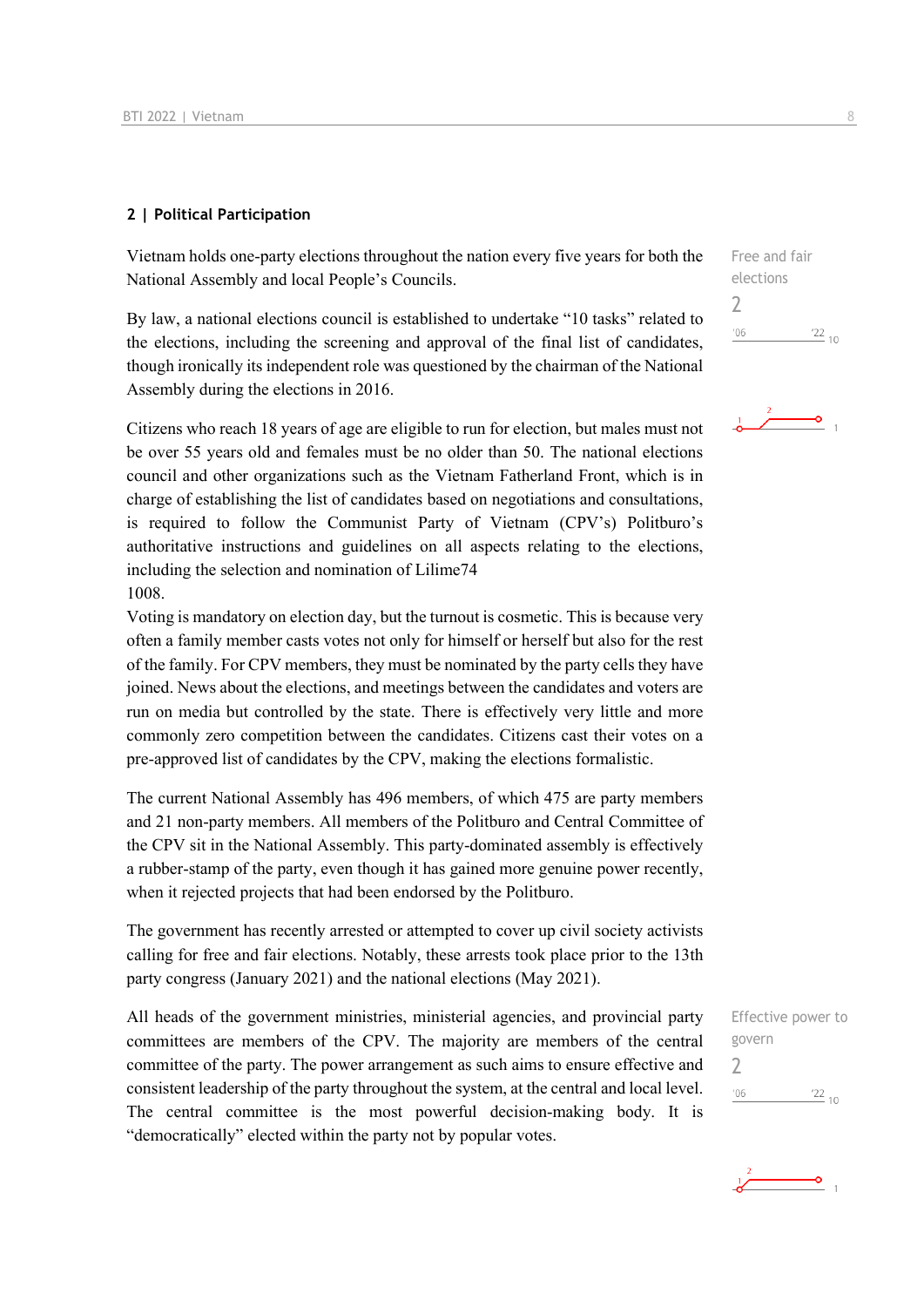The party adopts the principle of democratic centralism. This means in theory a Politburo member or central committee member can say "no" to a party policy in deliberations, but once the policy is adopted all party members are obliged to back it. Typically, if a decision had been made by the Politburo, it would not be reversed. However, there have been recent instances in which Politburo decisions were rejected in the central committee and on the floor of the National Assembly. Looking at these cases through a positive lens, they demonstrate a countervailing force to the absolute concentration of power.

The country's 2013 constitution grants citizens the right to freedom of association and assembly. However, the government continues to severely restrict the implementation of these rights. In 2010, the government issued Decree No.45 providing the establishment, activities and management of associations. A report presented by the Vietnamese government at the Universal Periodic Review (UPR) 2019 stated that, as of 2017, there were more than 68,125 associations. This included five mass organizations under the direct management of the ruling party, namely the Vietnam General Confederation of Labor, Vietnam Farmers' Union, Ho Chi Minh Communist Youth Union, Vietnam Women's Union and the Vietnam Veterans Associations. A non-governmental organization can be established, but in one way or another must be affiliated with a state-sponsored umbrella organization or association.

The government has been in the process of drafting a bill on associations, but the bill has faced perpetual delays and there is no confirmation of when it will be submitted to the National Assembly for deliberation and enactment into law. The reason behind the delay of enacting this law is that the government fears that more independent nongovernmental organizations will be established, opening the window for the establishment of opposition political parties and the emergence of an independent civil society. Opposition political organizations of any form remain banned.

Because of the already strict regulation of civil liberties, additional constraints – other than the restrictions on freedom of travel and movement, that come with pandemicrelated lockdowns – have not been necessary.

Public gatherings, especially those related to "sensitive" topics such as human rights, democracy and civil society, can be permitted by the authorities, but are closely monitored by the public security (police). In the past, public gatherings and demonstrations were held to protest China's aggressive actions in the East Sea (South China Sea). The enactment of a law on demonstrations continues to be delayed due to what the government terms the "low quality" of the draft law. In the meantime, the government applies the criminal code and other legal documents to control and suppress public gatherings and demonstrations. The criminal code has also been used to suppress strikes by workers – a right of laborers as enunciated in the Labor Code 2012 – arbitrarily if the government perceives these activities as a threat to the regime.

Association / assembly rights 3 $'06$  $\frac{22}{10}$ 

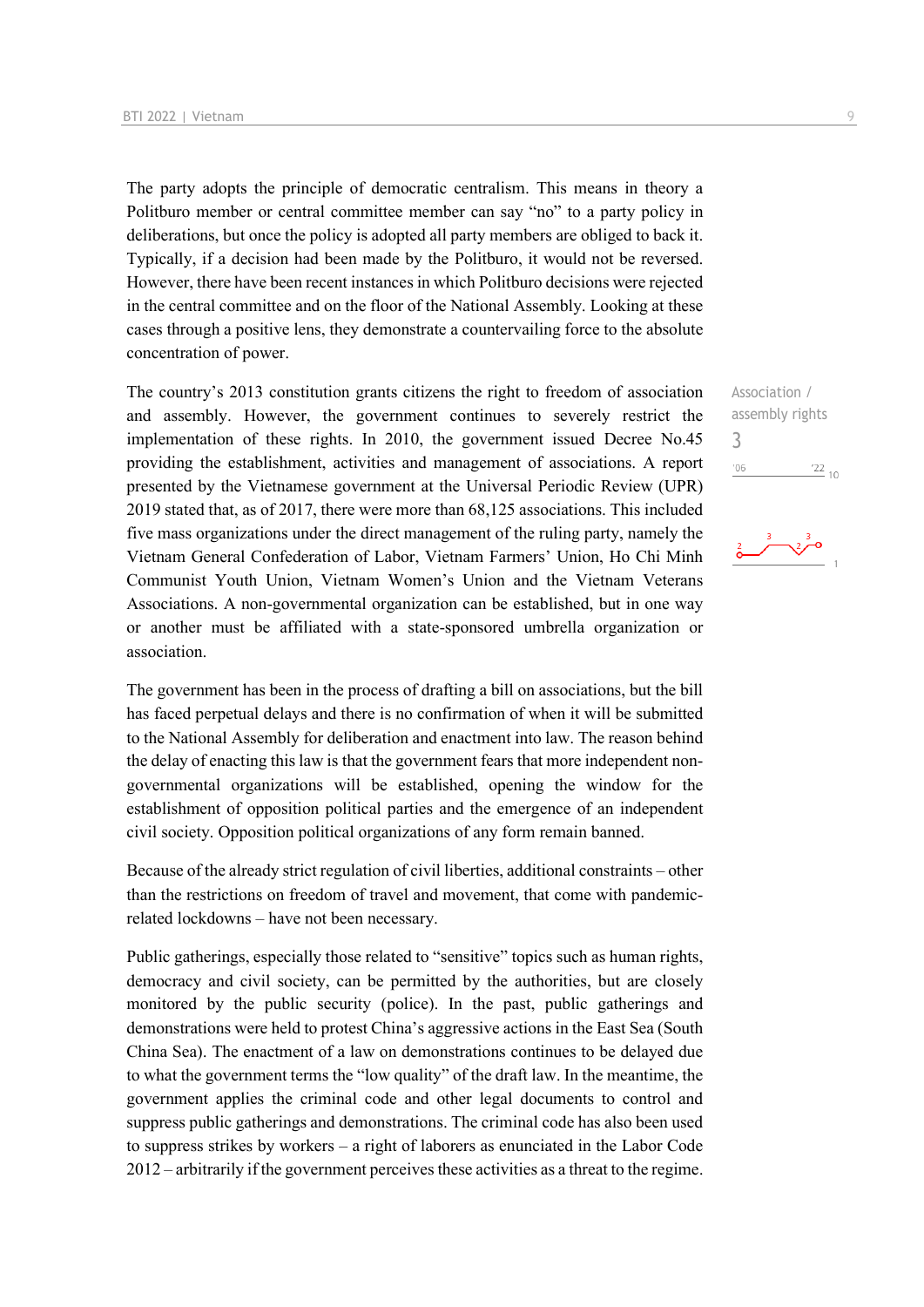Freedom of expression is prescribed and protected in the constitution 2013. However, the Press Law, the Publication Law, and the Criminal Code criminalize any activities that are considered to be "propagandizing against the state," "conducting propaganda to slander the people's government; conducting psychological warfare and spreading rumors; creating, storing and disseminating cultural products with anti-socialist government contents," "taking advantage of democratic freedoms and rights to violate the interests of the state and social organizations," "slandering and questioning the legitimacy of the people's government," and so on. The government frequently uses these vaguely-defined crimes to restrict freedom of expression. The internet has been a public space for citizens to express their political views in a party-state where no independent media is allowed. However, internet users in Vietnam are now increasingly cautious in expressing themselves online, aware of the risk of being charged with one of the crimes outlined above. Freedom of expression has been even more restricted since June 2018, when the National Assembly adopted

According to international human rights organizations and the U.S Department of State, hundreds of bloggers and activists have been arrested and imprisoned in the past year. Well-known activists are kept under constant surveillance and prevented from leaving their homes to meet others or to participate in protests. Local human rights activists have reported that a total of 72 people, including social media users, dissidents and human rights defenders, have been arrested, detained and given prison sentences. More recently, Vietnam faced outrage from the international human rights community in response to the arrests and imprisonments of well-known human rights and civil society activists such as Pham Chi Thanh, Pham Doan Trang, and three members of the Independent Journalists' Association of Vietnam (Pham Chi Dung, Nguyen Tuong Thuy and Le Huu Minh).

the law on cybersecurity. The law came into force on January 1, 2019.

#### **3 | Rule of Law**

The separation of the three branches of power is constitutionally established but merely symbolic and formal.

The National Congress of the VCP is held every five years. Development directions and plans including foreign policy of the country over the next five years are adopted. The congress selects a central committee, which is the most powerful decisionmaking body of the party. The current central committee has 180 official and 20 alternate members who elect the Politburo and the Secretariat. Actual power rests with the 19-member Politburo which includes the four most powerful positions – party secretary-general, state president, prime minister and chair of the National Assembly. As leader of the ruling party, the party's secretary-general is widely considered, and in a substantive sense is, the most powerful man. Three other top positions of the nation, namely the state president, the prime minister and the chair of the National Assembly, are also members of the Politburo.

Freedom of expression 2  $-06$  $\frac{22}{10}$ 





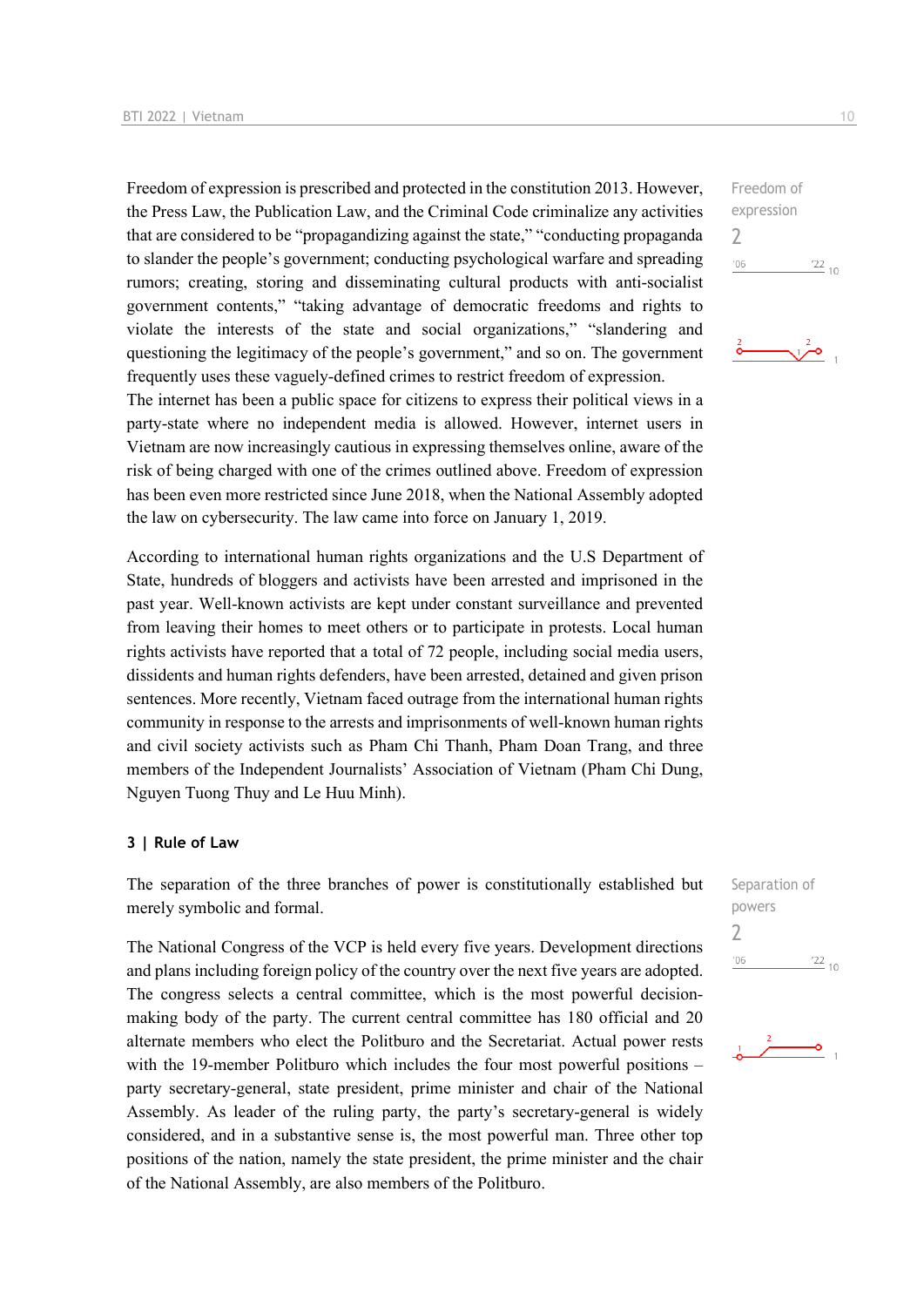In August 2018, after the sudden death of the state president, the first two positions were temporarily combined and vested in one. However, the CPV 13th congress held in January 2021 reverted the arrangement to four pillars.

At all levels of state and administration organizations exists a party committee to oversee routine operations and control all important affairs including, for example, the personnel and structure of the organization. The head of the executive branch is also the chairman of the party committee. For instance, a minister is also the chief secretary of the party committee in their specific ministry.

Vietnam is in practice under full control of the CPV. Chief justices and judges are party members and bound to the decisions made by party committees. The chief justice of the People's Supreme Court (PSC) is currently a member of the CPV Secretariat. The selection and nomination of judges is screened and verified by the party committees where they are employed. They are subsequently approved by the CPV-controlled National Assembly and appointed by the state president. During the amendment of the constitution in 2013, there were proposals and recommendations concerning the establishment of a constitutional court in response to the fact that a number of laws and legal documents were unconstitutional. However, the idea of constitutional review was rejected. The judiciary is widely viewed as being prone to corruption. In recent years, there have been a dozen "grand corruption cases" related to high-ranking government officials (one of which involved an incumbent CPV Politburo member), which have been brought to court for trial. Still, the Communist Party of Vietnam (CVP) has always directed courts to limit the scope of the trials in these cases, effectively protecting the regime, as some grand corruption cases are likely to implicate high-ranking and even top government leaders.

Office abuse remained prevalent in the party-state during the review period. The media have at times exposed instances where relatives or children of incumbent or retiring senior leaders, and unqualified persons, were elevated to senior positions, attracting wide attention. One such scandal from 2019 involved the son of a provincial party chief who was brazenly appointed to lead the party committee of the city under his father's supervision without an election. In the face of public pressure, the son was ultimately appointed to head a department of the provincial government, a less powerful position, but still a promotion.

Recent years have seen new efforts to address this problem. Since being elected CPV secretary-general and chairman of the Central Anti-Corruption Steering Committee in 2012, Nguyen Phu Trong, who was also the state president until 2021, has led an intensifying fight against corruption. The committee under his leadership established a list of grand corruption cases. As of December 2020, more than 11,000 cases associated with corruption, office promotion and economics have been prosecuted, investigated, and brought to court for first-hearing trials. 1,900 were corruption cases involving 1,400 persons. More than 800 cases were monitored and supervised at three levels. The Central Steering Committee for Anti-Corruption (CSCAC) directly monitored, supervised and gave direction to 133 cases, with 94 corruption and

Independent judiciary  $\overline{\phantom{0}}$  $^{\prime}06$  $\frac{22}{10}$ 



Prosecution of office abuse 4 $06'$  $\frac{22}{10}$ 

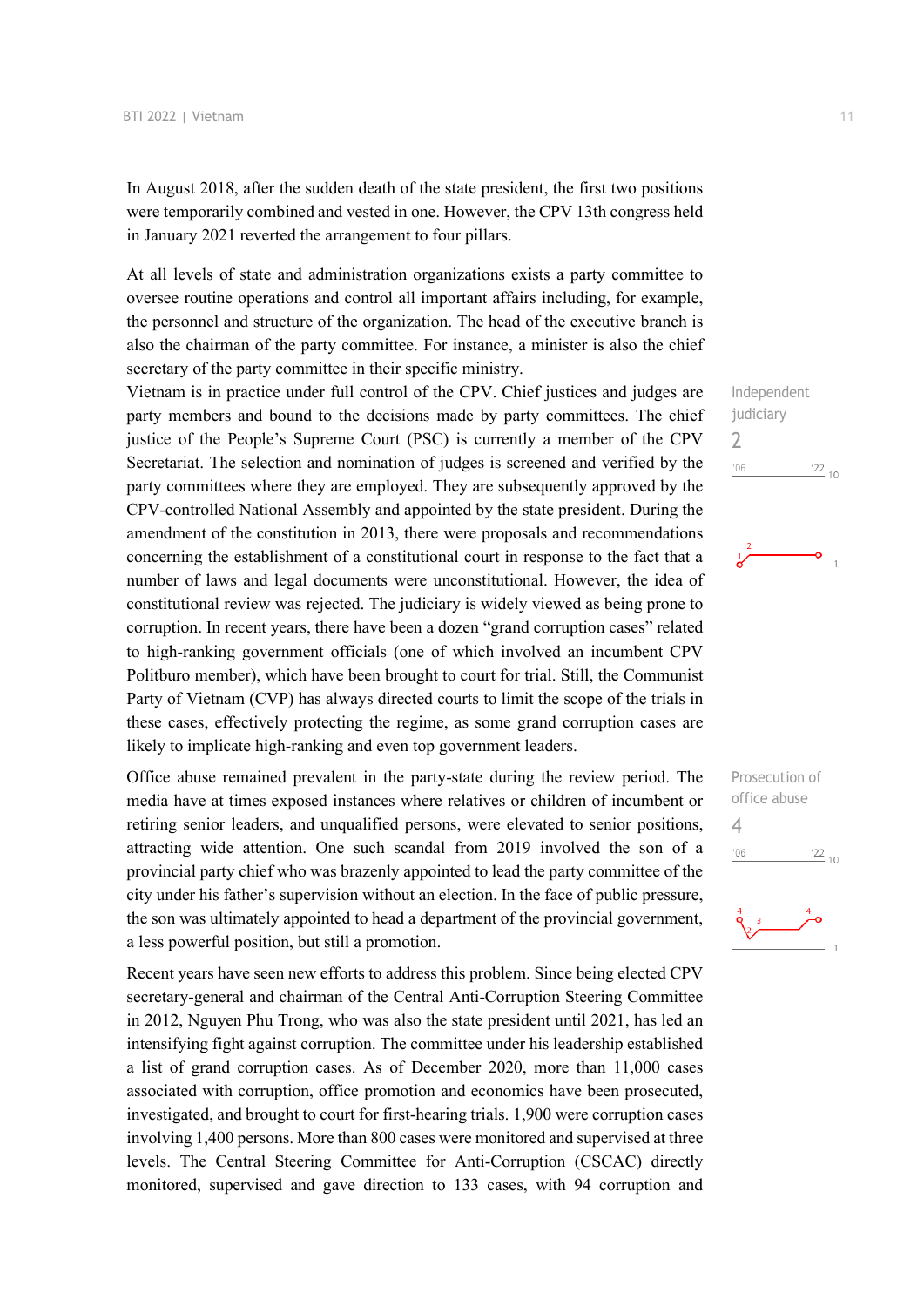economic-wrongdoing cases that were of serious and complicated nature drawing public attention. Criminal convictions were issued in 88 corruption and economicwrongdoing cases, involving 814 persons, including one incumbent member of the Politburo, seven former and incumbent members of the central committee, four former and incumbent ministers, and seven military and police generals.

Still, the prosecution of official abuse cases is constrained by the party-controlled mechanism which prevents "big fish" from being arrested and disciplined. Highranking party members who are accused of abusing powers are first subjected to party discipline procedures before being brought to legal courts for trial. The Central Commission for Inspection of the CPV oversees these party procedures. The commission's resolutions on its findings related to "wrongdoings" – a euphemism for corruption – are irreversible and are often taken as steers for judicial procedures. The party controls the legal process by selecting and limiting the scope of a case. By doing so, the party can manage public outrage on corruption, while also saving face for the regime.

According to the 2013 constitution, "human rights and citizens' rights are recognized, respected and protected" by law, but citizens are bound by their duties to the state and society. In reality, violations of civil rights are common. These include harassment, torture and cruel treatment, arbitrary arrest and detention, denial of fair public trials, infringement on privacy and correspondence of activists and members of some religious groups, as well as the LGBTQ+ community. The recent adoption of the law on cybersecurity further enhances the power of authorities to monitor free expression via social media.

Furthermore, citizens' enjoyment of their rights is subject to evaluation according to principles of "national defense, national security, social order and security, social morality and community well-being." The party-state and its security machinery frequently use these concepts as a pretext to silence voices or suppress activities deemed to challenge the power and legitimacy of the ruling party, and the survival of the regime.

Security forces are often deployed to suppress any activities defined by the government as posing a threat to social order and security. Protests resulting from land disputes between local farmers and authorities are forcefully dispersed by the police. In January 2020, for example, the Ministry of Public Security deployed approximately 3,000 riot police to a village 40km north of Hanoi in a land dispute involving local villagers and the Ministry of Defense. Three police officers and an elderly villager were killed in the clash. The villager was himself a longtime party member and drew support from broad swaths of the population. The incident became divisive, as it pitted members of the leadership and security apparatus against those sympathetic to the villagers' claims.

Civil rights 3 $^{\prime}06$  $\frac{22}{10}$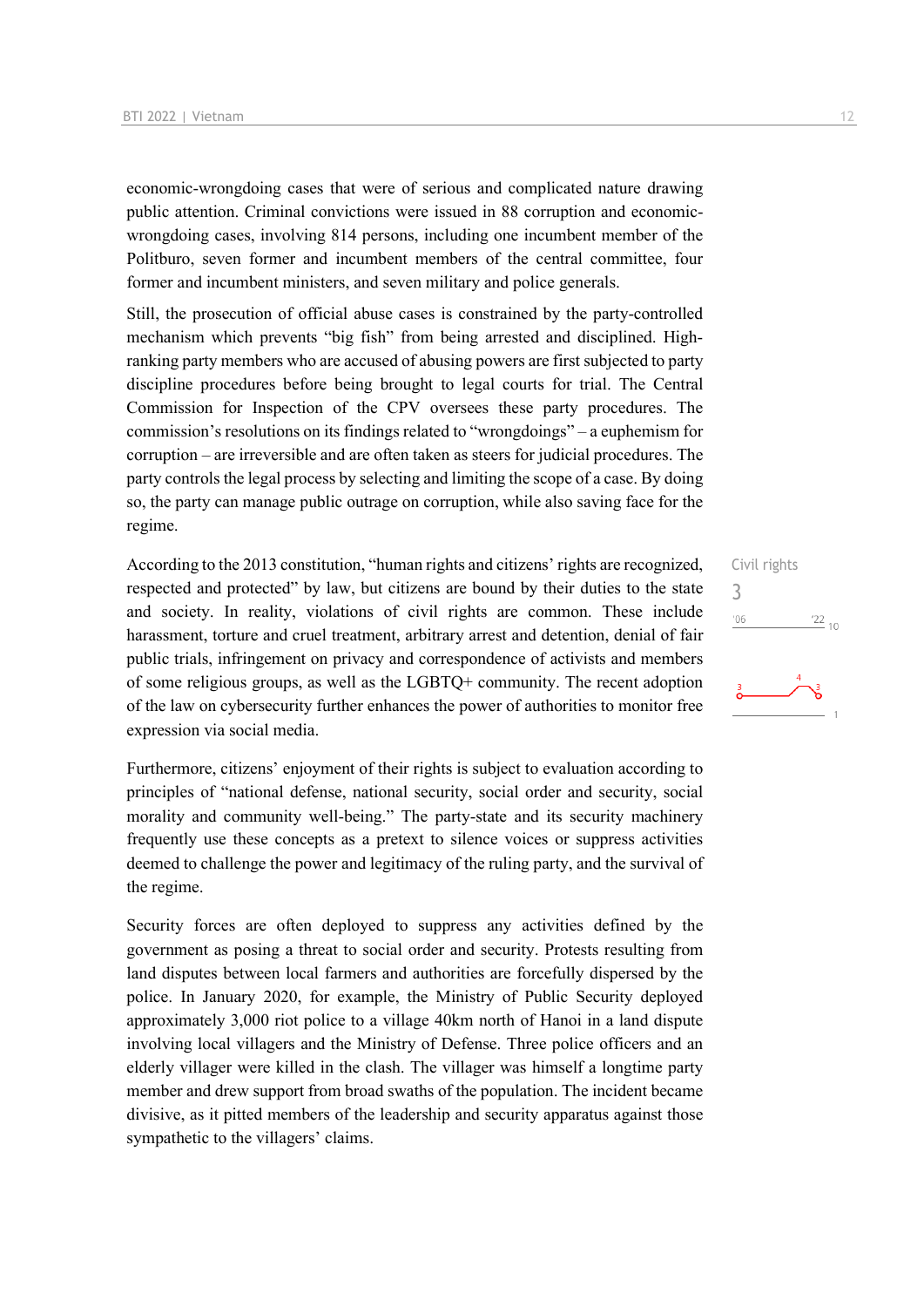Freedom to practice one's religion can also be constrained. Members of the Evangelical Church of Christ, and in the northwest of the Highlands, Hmong Christians, the Evangelical Church of Vietnam North, the United Buddhist Church, some Cao Dai and Hóa Hao Buddhist groups, and many Catholic priests have all been harassed and arrested because of their religious practices, or on charges of undermining the unity policy of the party-state. Overall, the party-state effectively controls religious activities and does not accept the influence of religious dogmas on law and order and political institutions

#### **4 | Stability of Democratic Institutions**

Vietnam has a single-party autocracy. Representative institutions are controlled and "placed under the leadership of the party." The National Assembly is the party-state's lawmaking body. It has nearly 500 members, but more than 90% of them are party members who are bound to party rules and orders.

In recent years the party has reformed the National Assembly's operations to make it (and especially make it appear to be) a more deliberative forum. This is seen, for example, in periodic questions and answer (Q&A) sessions broadcast on live television, and in the holding of confidence voting, in which the assembly assesses the performance of elected and appointed positions, including the president, the prime minister, the chairperson of the National Assembly, and government ministers. However, these operational platforms and their votes and judgments are approved by the CPV Politburo ahead of time. Secondly, National Assembly members aim to exert moral pressure on government ministers by playing the "showing and shaming" card rather than requiring ministers to step down. Essentially, democratic deliberations are restricted to the scope set out by the CPV Politburo.

The CPV has established measures to promote "grassroots democracy" at local levels following province-wide riots by farmers in Thai Binh province in 1997. This ordinance on grassroots democracy was adopted in 2008 and has been made mandatory across the nation since then. The legal document provides for nominally democratic accountability mechanisms, such as people's inspection boards, which serve as a community's investment monitoring board. It aims to increase people's participation in public projects and enhance transparency and accountability of local officials over their performance. However, the implementation of this ordinance has been generally evaluated to be "cosmetic" and "formalist" and "not real."

In 2020, though disrupted by the COVID-19 pandemic, the National Assembly flexibly held mid-year and end-year sessions through a combination of virtual and face-to-face meetings. Debates between deputies (interrogators) and government ministers (respondents) have been livelier.

Performance of democratic institutions 1 $06'$  $22_{10}$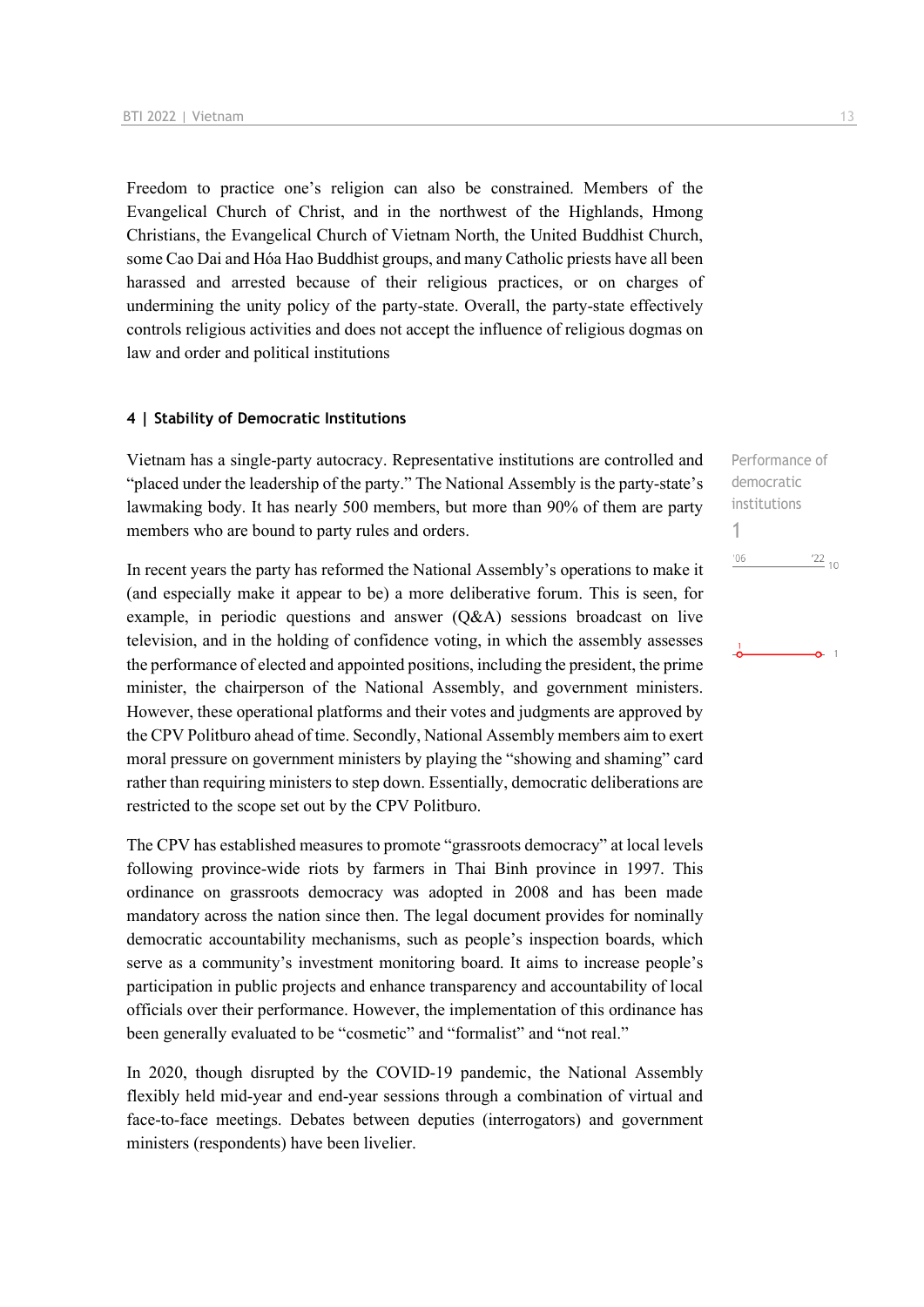Since the country embarked on the Đổi Mới (renewal) policy 35 years ago, the partystate has undertaken political reforms in this direction. Nonetheless, nominally democratic institutions are accepted as legitimate only by those actors working within the formal system. Beyond the party-state, there is no way of measuring what percentage of Vietnam's population recognizes democratic institutions to be legitimate, as the system is undemocratic and restrictions on political expression, organization and independent oversight effectively foreclose any efforts to assess legitimacy.

Over the past three decades, despite a recognized record of remarkable economic growth, the ruling party has seen an ever increasing number of party members leave the party. Many famous intellectuals, former government officials, and retired public officials have either publicly renounced or quietly discontinued their party membership. The CPV secretary-general sounded a note of alarm in 2017, acknowledging "ambivalence toward the party, dislike for the youth union, and apathetic to politics." At the same time, nascent but emerging independent "civil society" groups regularly act as a source of ideas contradictory to the party-state's.

#### **5 | Political and Social Integration**

Vietnam has a single-party system. The CPV does not allow any opposition party. It has undertaken controlled and strategic political reforms, demonstrating its adaptability to changing conditions. As of December 2020, there were nearly 60,000 party committees at local level nationwide, with 5.2 million members across the country, representing approximately 2% of the country's population. The military and public security forces are placed under, and are expected to show absolute loyalty to, the leadership of the CPV.

The CPV's legitimacy is always controversial. While it has enjoyed support from the population, it has never sought democratic consent for its rule. In recent decades, the CPV-led Đổi Mới program has delivered high economic growth, enabling the party to enjoy "performance legitimacy," even as its image as a revolutionary force for justice fades. The CPV lacks a system of checks and balances and a party system capable of effectively aggregating societal interests. The party-state's early success in containing the spread of the COVID-19 pandemic while maintaining positive economic growth, has earned more support for the party and its rule.

Vietnam combines market economic structures with state dirigisme and single-party rule. This combination generates a diversity of groups representing different social interests. Most interest groups operate under the CPV's control. These include both formal and informal interest groups. With respect to formal interest groups, there are six large organizations, namely the Vietnam Fatherland Front (VFF), Vietnam Women's Union (VWU), Vietnam General Confederation of Labor (VGCL), Vietnam Farmers' Union (VFU), Ho Chi Minh Communist Youth Union (HCYU) and Vietnam Veterans' Association (VVA). These organizations implement the

Commitment to democratic institutions  $\overline{\phantom{0}}$  $-06$  $\frac{22}{10}$ 

|     | Party system     |  |
|-----|------------------|--|
| '06 | $\frac{122}{10}$ |  |
|     |                  |  |
|     |                  |  |
|     |                  |  |

Interest groups 3 $06'$  $\frac{22}{10}$ 

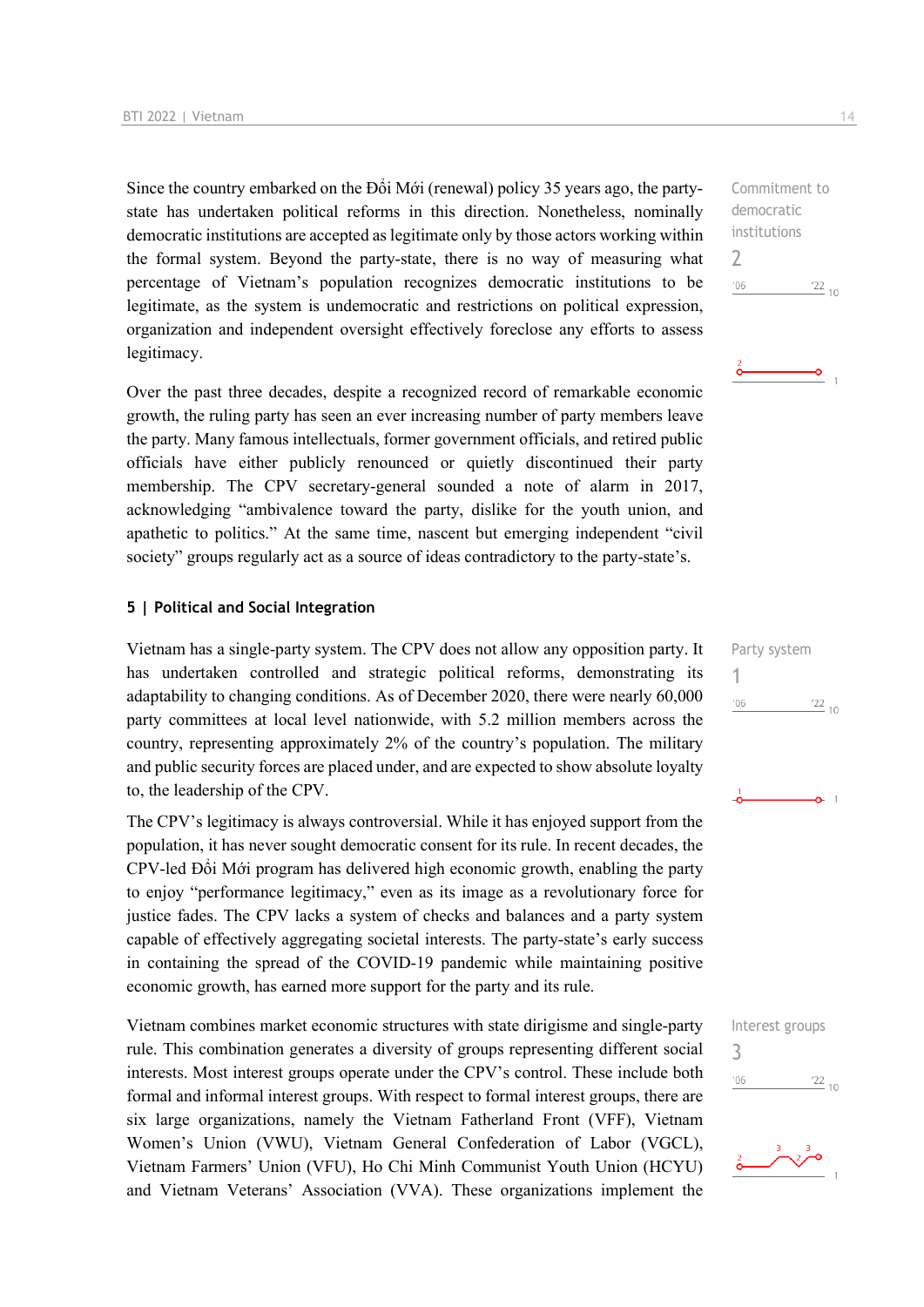party's social and political agenda. Leaders of these organizations, except the VVA, are more often than not members of the CPV Central Committee, holding a rank equal to a government minister. The president of VFF is currently a CPV Politburo member. All of these groups are internally organized according to the principles of democratic centralism.

Other formal interest groups include professional organizations such as the Vietnam Lawyers' Association and Vietnam Bar Federation, Vietnam Union of Science and Technology Associations (VUSTA) and the Vietnam Union of Literature and Arts Associations. All are also influenced by the CPV. The Vietnam Chamber of Commerce and Industry (VCCI) ostensibly represents the interest of the business community, but is a government agency in reality, managed by a party committee. The heads of these professional associations and organizations are party members and were formerly high-ranking officials in the government.

In addition, there are thousands of smaller groups and associations established with the permission of the government. They are often affiliates of one or another of the "big name" organizations listed above. The majority of these groups are financially autonomous, and their operations tend to be strictly in the interests of their members. One interesting aspect of the associational life in Vietnam is the existence of "informal" groups or associations such as a group of people from the same hometown, groups of classmates, and so on. These organizations, even though they are not formally established, enhance and maintain the cohesion of the society, and to some extent contribute to the resilience of, rather than posing a threat to, the regime.

In recent years, surveys have been conducted to measure local-level governance performance across the country. They include the Vietnam Provincial Governance and Public Administration Performance Index (PAPI) and Public Administration Reform (PAR) indices. These surveys are carried out with the involvement of international consultants and are therefore fairly independent and objective. Local authorities very often look at these surveys to encourage local governance reforms. Some government, party and parliamentary institutions such as the Central Commission for Education and Propaganda, Institute of Sociology and the National Assembly Committee for Social and Cultural Affairs also occasionally conduct public surveys, though these are of limited scope. The results of these surveys are not normally published, and while researchers may find ways to access the findings, they are most likely biased. The findings of regional survey projects such as the Asian Barometer Survey indicate that a very large majority of the respondents (more than 80%) approve and prefer democracy; the same surveys, however, show that respondents are satisfied with how their country's "democratic" system works, which raises questions about the cross-cultural applicability of such survey questions and the concept validity of such measures.

Approval of democracy n/a $^{\prime}06$  $\frac{22}{10}$ 

 $\overline{h}$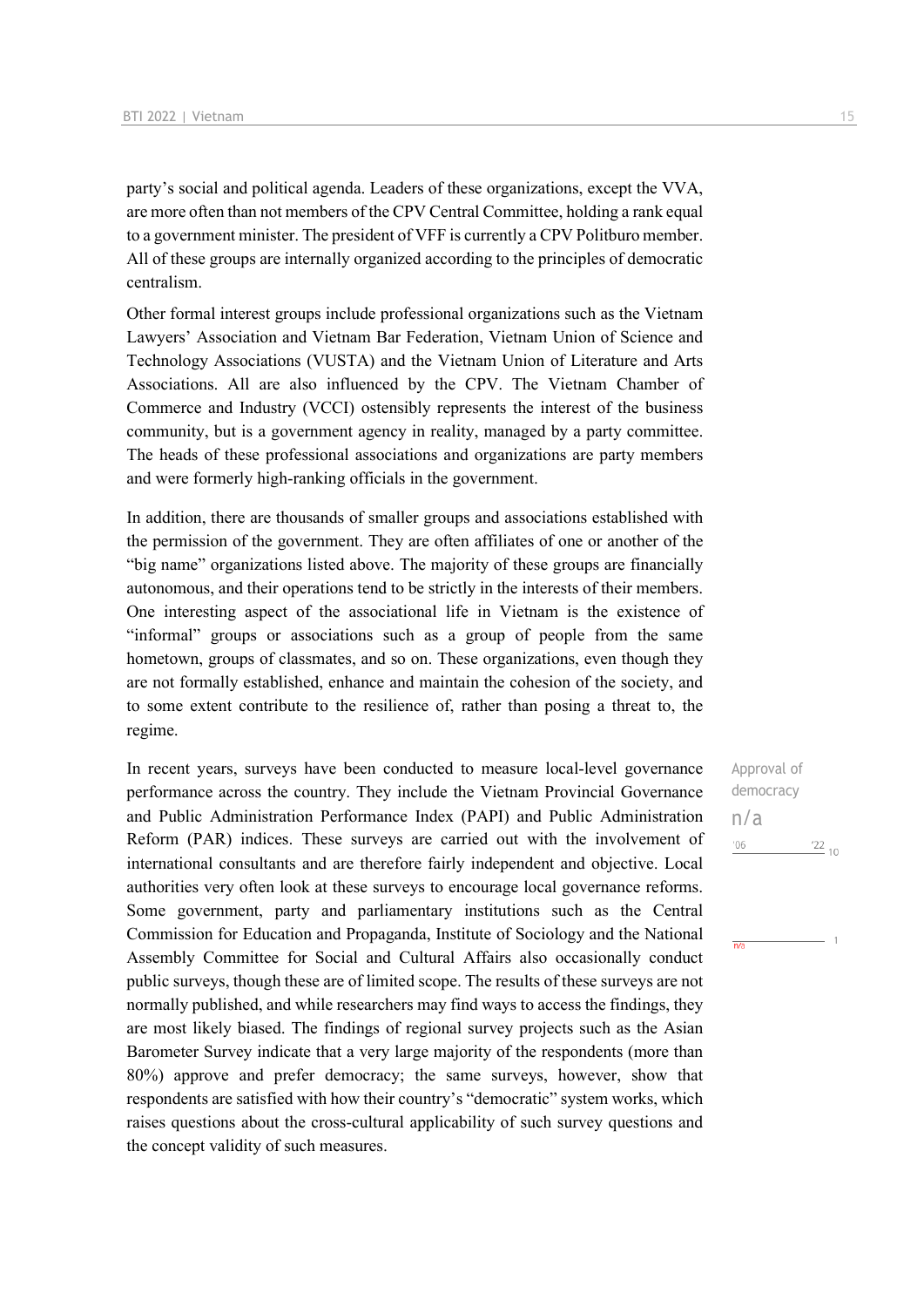There is little valid or reliable data on social capital in Vietnam except limited survey data on interpersonal trust which demonstrate a very high level of institutional trust in Vietnam, compared to other and more democratic countries in Asia.

However, social capital cannot be measured only on levels of trust. In Vietnam, selfhelp and mutual support is considered a tradition of Vietnamese society and culture. A folk slogan "the full leaf supports the torn one" (lá lành đùm lá rách) is the heart of mutual support. The culture of village life is also a source of social capital which strengthens social cohesion and maintains social stability.

Vietnam's early successes in managing the COVID-19 pandemic are partly attributable to public trust in the government's swift and authoritative measures. There is consensus among scholars that voluntary compliance with crucial health measures (such as social distancing and masks) and self-help and solidarity among citizens (especially for those of need) have been crucial aspects of societal resilience during the pandemic in Vietnam. Citizens' cooperation with the government is a remarkable source of social capital and a key to the success of efforts to combat the spread of COVID-19. Therefore, the pandemic, and citizens' responses to it, reveals some new insights into the state of solidarity, trust and social capital in Vietnam, suggesting a more positive assessment than previously thought.

## II. Economic Transformation

#### **6 | Level of Socioeconomic Development**

In 2015, Vietnam was reclassified as a lower middle-income country. Consequently, it witnessed the termination of many bilateral and multilateral development aid programs. Vietnam's HDI value for 2019 was 0.704, positioning it 117 out of 189 countries and territories. Between 1990 and 2019, Vietnam's HDI value increased from 0.483 to 0.704, an increase of 45.8%.

Between 2016 and 2019, more than six million people were lifted out of poverty, and approximately two million people were removed from the group of those living below the poverty line. According to the World Bank, Vietnam attained the UN's Millennium Development Goals (MDGs) on poverty reduction 10 years ahead of schedule. The country was hailed by the UN as one of a few developing countries successfully fulfilling its commitments to achieve the targets set for the eight MDGs.

Life expectancy has progressively increased over the years and Vietnam is among the nations that have the highest literate population in Southeast Asia. In 2019, according to the Southeast Asia Primary Learning Metrics (SEA-PLM), Vietnam had the best learning achievement at the primary level in the ASEAN. Still, there is a wide gap

#### **Question** Score

Socioeconomic barriers 5 $^{\prime}06$  $\frac{22}{10}$ 

4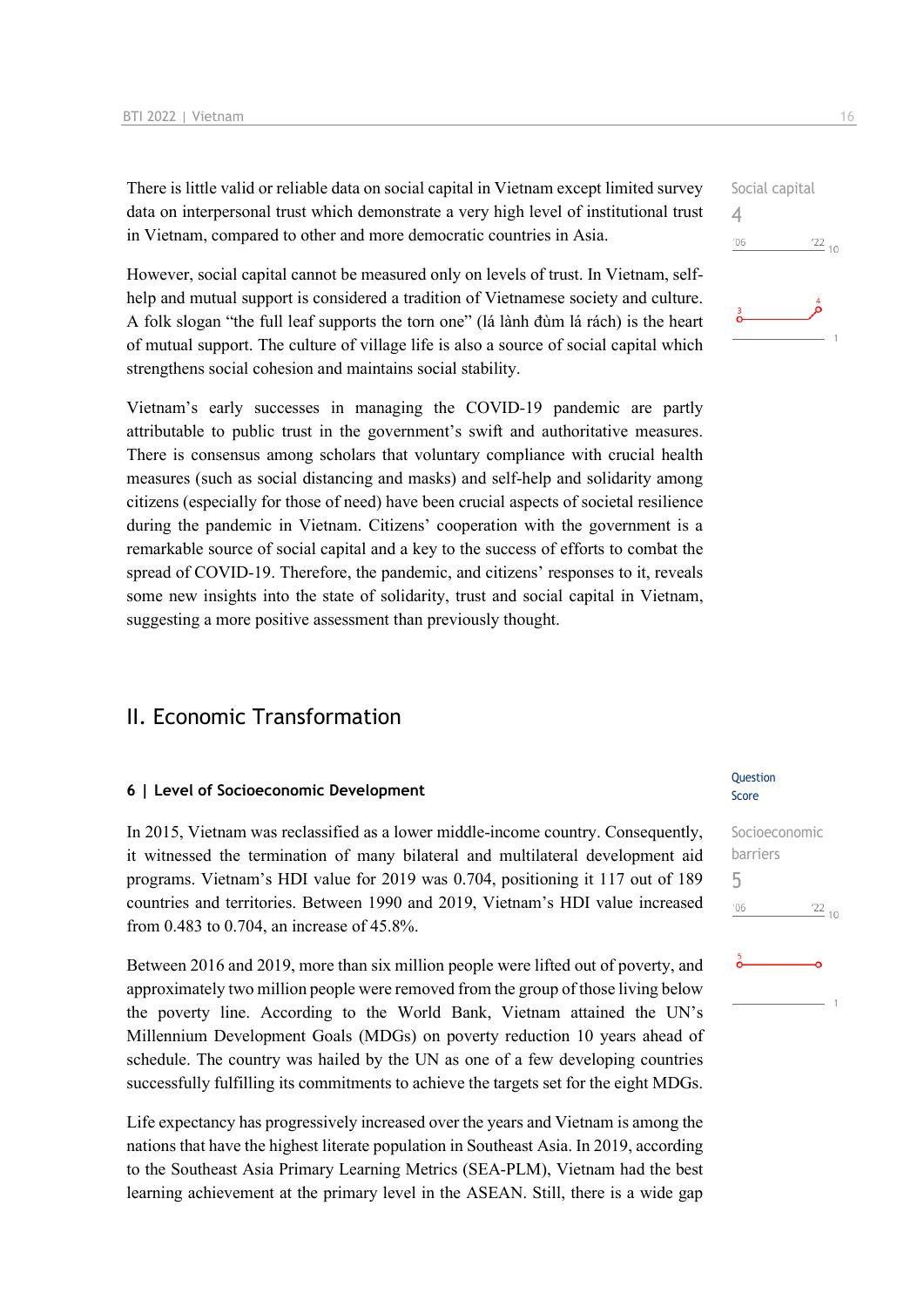between and among social groups. The poverty rate for mountainous and far-flung ethnic minorities remains higher than their counterparts in urban areas, nearly ten times higher than that for the Kinh (the majority group of Vietnamese). Mortality rates for children aged less than one from ethnic minorities are four times higher than that for Kinh children. The malnutrition rate of the former group is the same as it was 10 years ago, despite the tripling of the number of millionaires in the country over the last 10 years.

| <b>Economic indicators</b> |          | 2017      | 2018          | 2019     | 2020     |
|----------------------------|----------|-----------|---------------|----------|----------|
| GDP                        | \$ M     | 223779.9  | 245213.7      | 261921.2 | 271158.4 |
| GDP growth                 | %        | 6.8       | 7.1           | 7.0      | 2.9      |
| Inflation (CPI)            | $\%$     | 3.5       | 3.5           | 2.8      | 3.2      |
| Unemployment               | $\%$     | 1.9       | 1.2           | 2.0      | 2.3      |
| Foreign direct investment  | % of GDP | 6.3       | 6.3           | 6.2      |          |
| Export growth              | %        | 16.7      | 14.3          | 6.7      | 5.0      |
| Import growth              | $\%$     | 17.5      | 12.8          | 8.3      | 3.3      |
| Current account balance    | \$ M     | $-1649.0$ | 5899.4        | 13101.2  |          |
| Public debt                | % of GDP | 46.3      | 43.7          | 43.6     | 46.3     |
| External debt              | \$ M     | 104090.0  | 106854.5      | 117337.2 | 125045.3 |
| Total debt service         | \$ M     | 13558.3   | 18196.5       | 16424.6  | 16358.0  |
| Net lending/borrowing      | % of GDP | ÷,        | $\frac{1}{2}$ |          |          |
| Tax revenue                | % of GDP |           | ä,            |          |          |
| Government consumption     | % of GDP | 6.5       | 6.5           | 6.5      | 6.8      |
| Public education spending  | % of GDP | 4.1       | 4.2           | 4.1      |          |
| Public health spending     | % of GDP | 2.7       | 2.7           |          |          |
| R&D expenditure            | % of GDP | 0.5       |               |          |          |
| Military expenditure       | % of GDP | 2.3       | 2.3           |          |          |

Sources (as of December 2021): The World Bank, World Development Indicators | International Monetary Fund (IMF), World Economic Outlook | Stockholm International Peace Research Institute (SIPRI), Military Expenditure Database.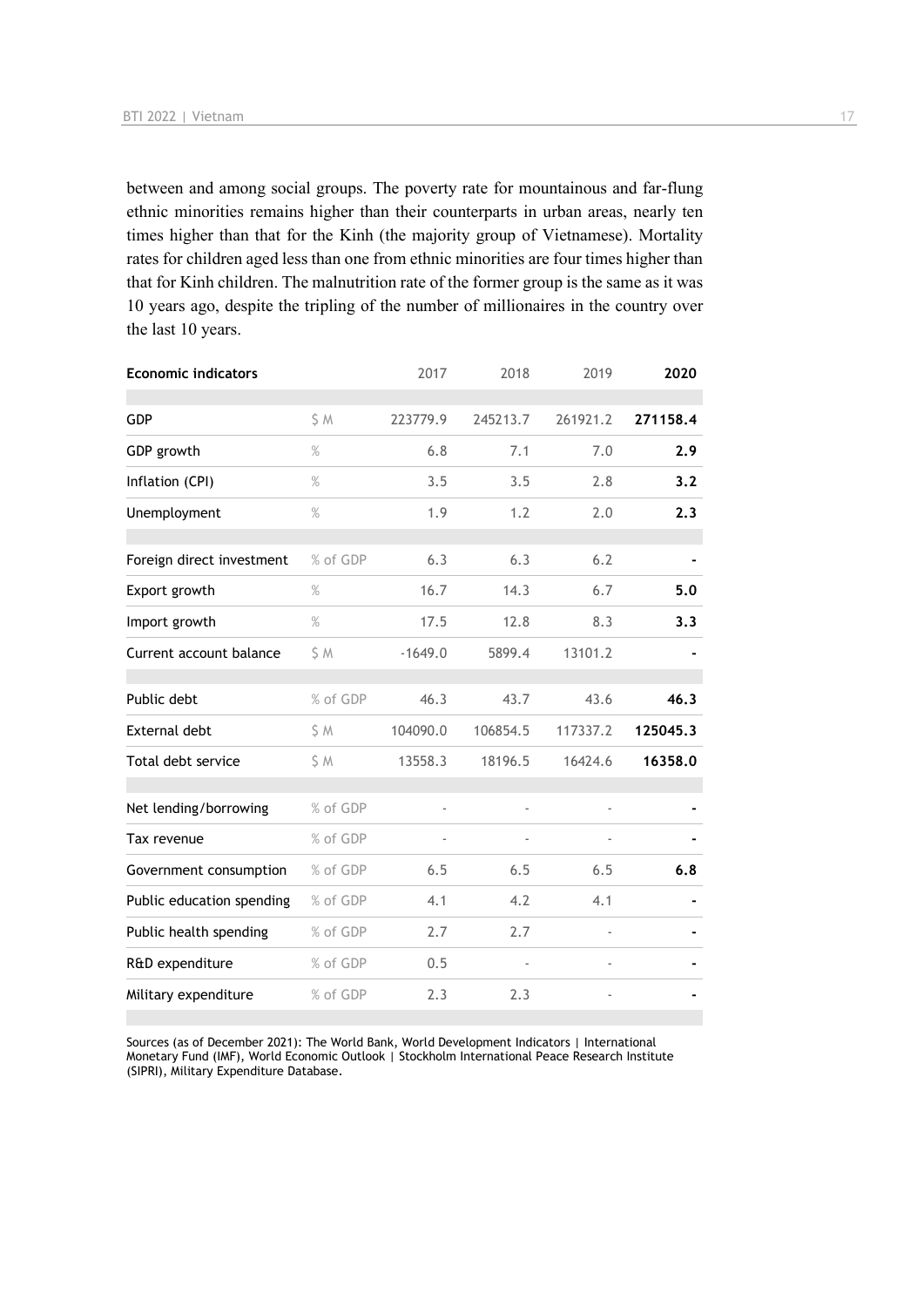#### **7 | Organization of the Market and Competition**

Vietnam has an increasingly market-based and rules-based socialist-oriented economy, but the contradiction between market rules and socialist ideology still constrain the country's economic competitiveness. Vietnam has been a member of the World Trade Organization (WTO) since 2007. The country has signed 15 free trade agreements. However, significant barriers to a full market economy remain in pricing, in currency management, in certain important markets and for non-state forms of ownership. Despite the government's frequent claims that all enterprises are equal regardless of ownership, in reality the state-owned sector is heavily favored.

According to a 2012 law on prices and Decree 146 (November 2016), Vietnam maintains price controls over many important commodities, such as gasoline, electricity, liquid petroleum gas, certain transportation fares and veterinarian services. The prices of cement, construction steel, coal, sugar, rice, newsprint paper, textbooks, milk and nutritional powders for children under six, animal feed and medicines are not controlled, but producers are required to report prices. For most of these commodities and services, the market is dominated or monopolized by stateowned firms, and price controls are ostensibly to serve national interests (such as to keep inflation low) or social functions (such as to guarantee a certain level of consumption for the poor).

The World Bank's report on Doing Business in Vietnam released before the outbreak of the COVID-19 pandemic ranks Vietnam's 70 out of 190 economies. Though this rank is fairly good compared to economies with similar per capita income, the country remains behind emerging economies in ASEAN such as Malaysia, Indonesia, Singapore and Thailand. The breakdown of the overall rating shows that Vietnam is still ranked lower than 100 in four sub-indicators: starting a business, paying taxes, trading across borders and resolving insolvency. The Vietnamese government has requested its ministries simplify and cut more administrative procedures to enable business operations. Between 2018 and 2019 for instance, the Ministry of Industry and Trade removed 675 out of 1,215 (accounting for 55.5%) business requirements for 27 sectors and industries under its management. The last five years have also seen a major boost in implementing an e-government system. The government considers developing an e-government system as a strategy to enhance the economy's competitiveness and create a healthy business environment. At the same time, however, a USAID report released in March 2017 reported that two-thirds of businesses were found to have to pay "unofficial expenses" to conduct their business, about 12% higher than in 2012. These expenses now account for approximately 10% of total revenues, compared to about 7% in 2012.

The informal sector in Vietnam is large, as expected for its level of development. According to World Bank data, there were an estimated 22.5 million smallholder farmers (43%) and 11 million non-agricultural laborers (21%) among the 52.6 million  $\frac{22}{10}$ 

Market organization

4

 $-06$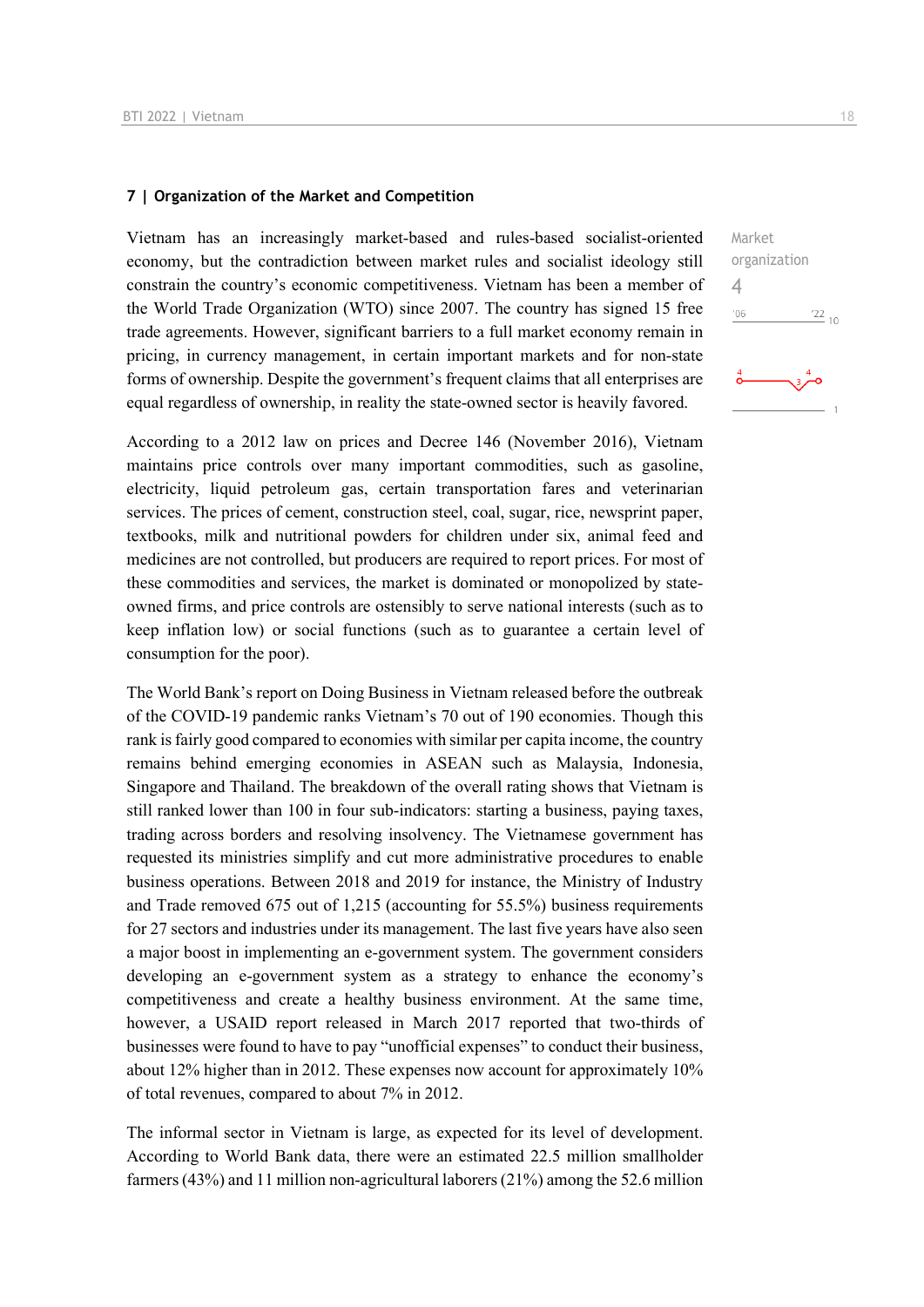people in the labor force in 2014. There were another 7.4 million wage workers without work contracts (14%). These compared with 11.3 million wage workers with contracts (22%), of which 1.4 million were employed in state-owned enterprises (2.6%), 2 million in foreign-owned enterprises (3.8%), and 3.9 million in the domestic private sector (7.5%).

In 2020, thousands of businesses of all sizes in the formal and informal economic sectors were severely affected by the COVID-19 pandemic. However, while largesize state run enterprises such as Vietnam Airlines received financial support from the government to save it from bankruptcy, private businesses were forced to close their operations, leaving tens of thousands of employees unemployed.

On July 1, 2019, a new Competition Law came into effect. In March 2020, the government promulgated an executive decree (No.35/2020/ND-CP) providing guidelines for the implementation of the law. As a rule of the thumb, state-owned enterprises will dominate in sectors sensitive to the regime. According to the new law, competition restraining agreements, market dominance, economic concentration and unfair practices will be addressed. The law also expanded its scope to include both Vietnamese and foreign companies, and individuals, in case their actions have or potentially restrict competition in the domestic market. For the first time, the law provides that the Vietnamese government will have authority over offshore activities if there is an impact on the domestic market. The law will apply to the foreign entities part of competition-restricting agreements, economic concentration, or other unfair activities, even if the company does not have a subsidiary in Vietnam. In addition, public service units such as hospitals and schools have been brought under the scope of the law, which was not the case in the previous version.

The new law merged the Vietnam Competition Authority with the Vietnam Competition Council to form the National Competition Committee (NCC). A Competition Investigation Agency has also been established under the NCC, which will be responsible for monitoring and investigating breaches of competition law. The NCC will be placed under the Ministry of Industry and Trade, but its chairperson and associate members will be appointed by the prime minister. The new law prohibits certain types of anti-competitive agreements if the firms are in the same market or if the agreements can affect market competitiveness.

A leniency program has also been introduced in the new law. Companies that are part of an anti-competitive agreement may be entitled to leniency if they voluntarily reach out to government authorities before an investigation is formally opened. This program will only be available to the first three applicants, with the first applicant being eligible for a penalty exemption of 100%, while the second and third will be eligible for an exemption of 60% and 40% respectively.

Competition policy 6 $\frac{22}{10}$ '06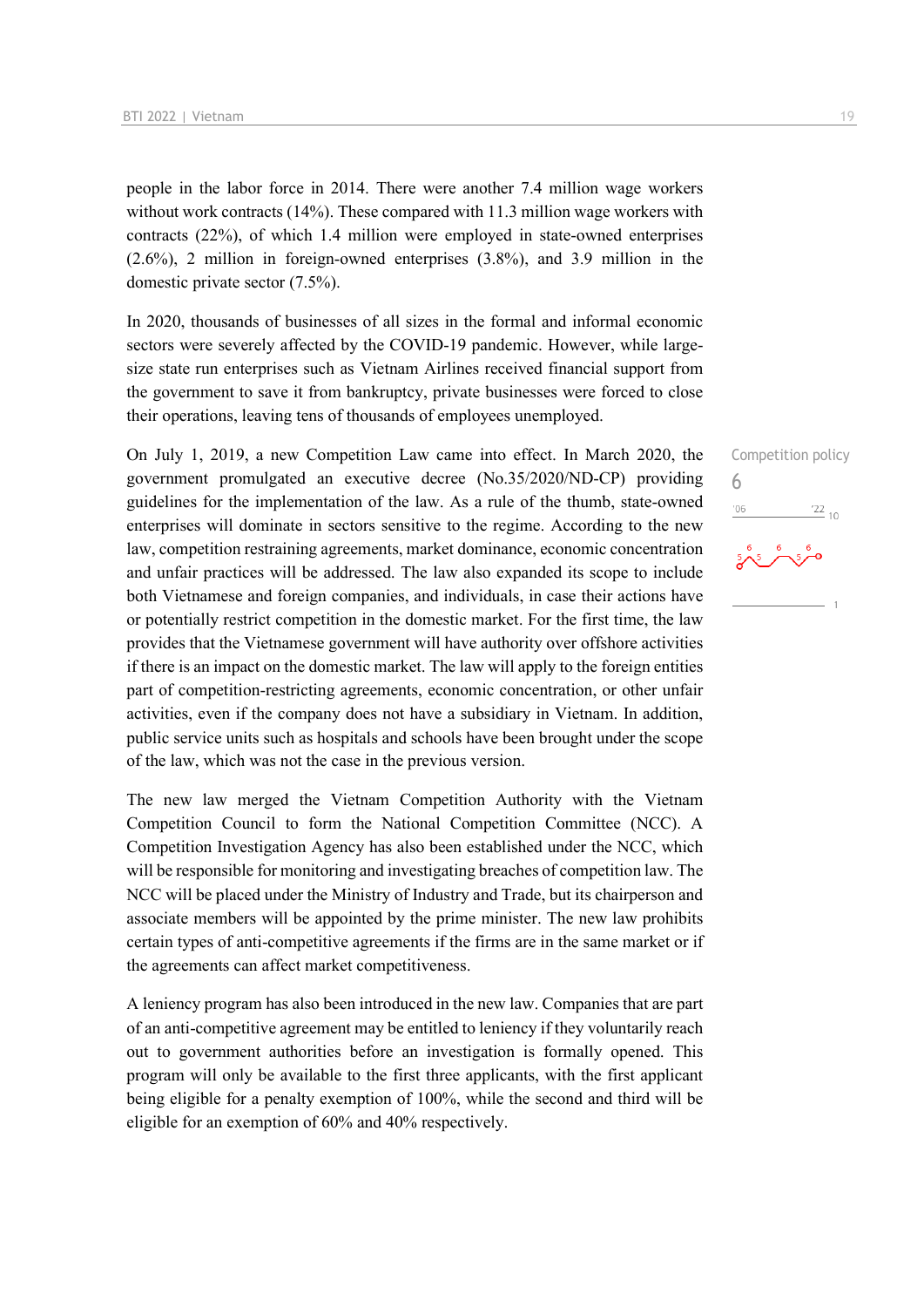After three decades of Đổi Mới, Vietnam is now the 21st largest export economy in the world and the 83rd most complex economy according to the Economic Complexity Index (ECI). In fact, Vietnam has made strong commitments to foreign trade in terms of opening its domestic market and promoting exports. The World Bank has reported that the overall tariff rate applied by Vietnam was reduced from 15.29% in 2001 to 3.14% in 2015. This rate has been reduced to almost zero after Vietnam's National Assembly ratified the CPTPP at its 6th Session on November 12, 2018. According to the Ministry of Planning and Investment, by 2035 Vietnam's GDP and exports will increase 1.32% and 4.04% respectively, thanks to the implementation of the so-called new generation free trade pacts. Thus far, Vietnam has signed 15 free trade agreements, of which the latest are the Regional Comprehensive Economic Partnership and the Vietnam-UK Free Trade Agreement. In August 2020, the Vietnam-European Union Free Trade Agreement went into force, benefiting Vietnamese exports to the European Union market.

As of December 2020, Vietnam's banking system is fairly diverse, including four state-owned commercial banks, 31 joint-stock commercial banks, nine foreignowned banks, two joint-venture banks, 16 finance companies, 10 leasing companies, and four microfinance organizations.

However, the country's banking system carries many risks. Structurally, the state still plays a dominant role in the system. The State Bank of Vietnam (SBV) does not function as a central bank in real terms and appears not to be independent. This structure opens the system to political manipulation by politicians and corruption. During the 2000s, Vietnam under Nguyen Tan Dung's premiership, who was also a former governor of SBV, saw a growth of private banks and connections between tycoons in the banking sector and politicians. A tycoon can be an influential stakeholder in several joint-stock banks whose operational funds were derived in reality from the state. Mismanagement, corruption, and vested interests posed a risk of potential collapse of the banking system, and caused a huge financial loss for the state. To rectify the system, the state was forced to intervene by purchasing a number of private banks that owed debts to the state with no interest. In 2020, the former governor of the State Bank of Vietnam was disciplined by the CPV Politburo for serious wrongdoings and mismanagement.

According to regulations, banks must maintain a minimum charter capital of approximately \$140 million. Nearly 60% of the joint-stock commercial banks have low charter capital (less than \$150 million). The SOEs are not part of the banking system, but they provide evidence of a soft budget constraint that poses a tremendous risk to the system. During the credit and housing boom in the mid-2000s, SOEs took out large loans from state-owned banks not for productive purposes but for real estate speculation. This led to a large amount of non-performing loans when the boom went to bust in the late 2000s; SOEs are estimated to account for nearly 60% of those loans. By the end of 2019, a large number of SOEs faced business losses and owned nonLiberalization of foreign trade 8  $-06$  $\frac{22}{10}$ 

Banking system 6 $\frac{22}{10}$  $'06$ 

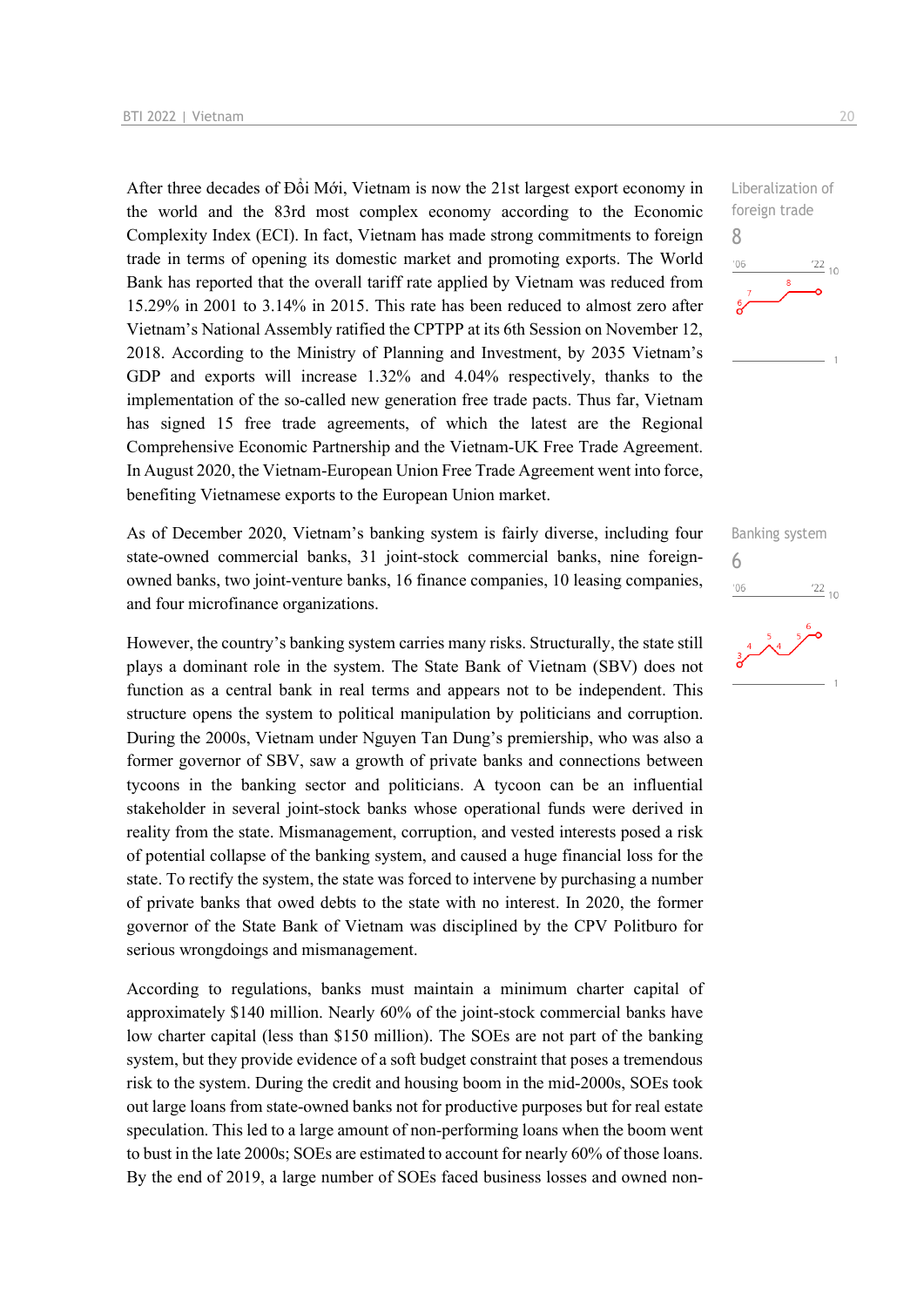refundable loans worth millions of dollars. Vietnam's non-performing loan ratio was 2.1% in September 2020, compared to the lowest record thus far of 1.6% in December 2019. Although the official estimate of those loans represents about 5% of GDP, Moody's offers a considerably higher estimate of 15%. In 2020, the State Bank of Vietnam reduced the interest rate three times, with the lowest rate set at 1.5-2%, in response to the impact of the COVID-19 pandemic on businesses.

#### **8 | Monetary and fiscal stability**

Vietnam's National Assembly typically holds two sessions annually. The second often takes place in the last quarter of the year to review the economic targets set out by the government for the same year and approve new targets for the following year. Among these targets includes the inflation rate. The State Bank of Vietnam (SBV) has a responsibility "to curb and keep the inflation at a sustained low rate" and "to stabilize the financial market, and foreign exchange market." SBV does not act like a central bank, but rather like a ministerial agency under the government. After high inflation rates in the 2000s, the rate has since been brought down gradually to 0.6% in 2015. It increased to 2.8% and 3.77% in 2019 and 2020, respectively. This was thanks to the government's project to restructure credit funds and organizations, as well as tougher control of the monetary policy. According to the IMF country representative, Vietnam's monetary policy in 2020 was flexible and responsive to the impact of the COVID-19 pandemic, supporting the economy by implementing target policies, maintaining appropriate exchange rates and curbing inflation.

Vietnam's currency, the dong, is not convertible. Until recently, the SBV pegged the dong against the dollar and allowed it to adjust within a narrow band. In 2012 the SBV adopted a more flexible foreign exchange-rate policy. Since early 2016 the SBV has applied a centralized exchange-rate administration policy. This approach has allowed the SBV to publish and adjust the exchange rate on a daily basis, setting the exchange-rate baseline for credit funds and organizations to transact between the dong and the dollar within the margin of +/- 3%. However, as Vietnam's economic growth is dependent on exports to major markets, the implementation of an exchangerate policy in a way that supports the economy and also maintains the pace of economic growth is a constant challenge for the SBV.

In 2020, the State Bank of Vietnam reduced interest rates three times in order to save enterprises, especially state-own medium and small-size enterprises, from being dissolved or bankrupted. The interest rate policy has somehow benefited enterprises' production, making the price of their exports more competitive in the global market. By the end of 2020, Vietnam's gross amount of foreign exchange reserve amounted to nearly \$100 billion, equivalent to about 4-4.5 months of imports.

Monetary stability 7 $\frac{22}{10}$  $06'$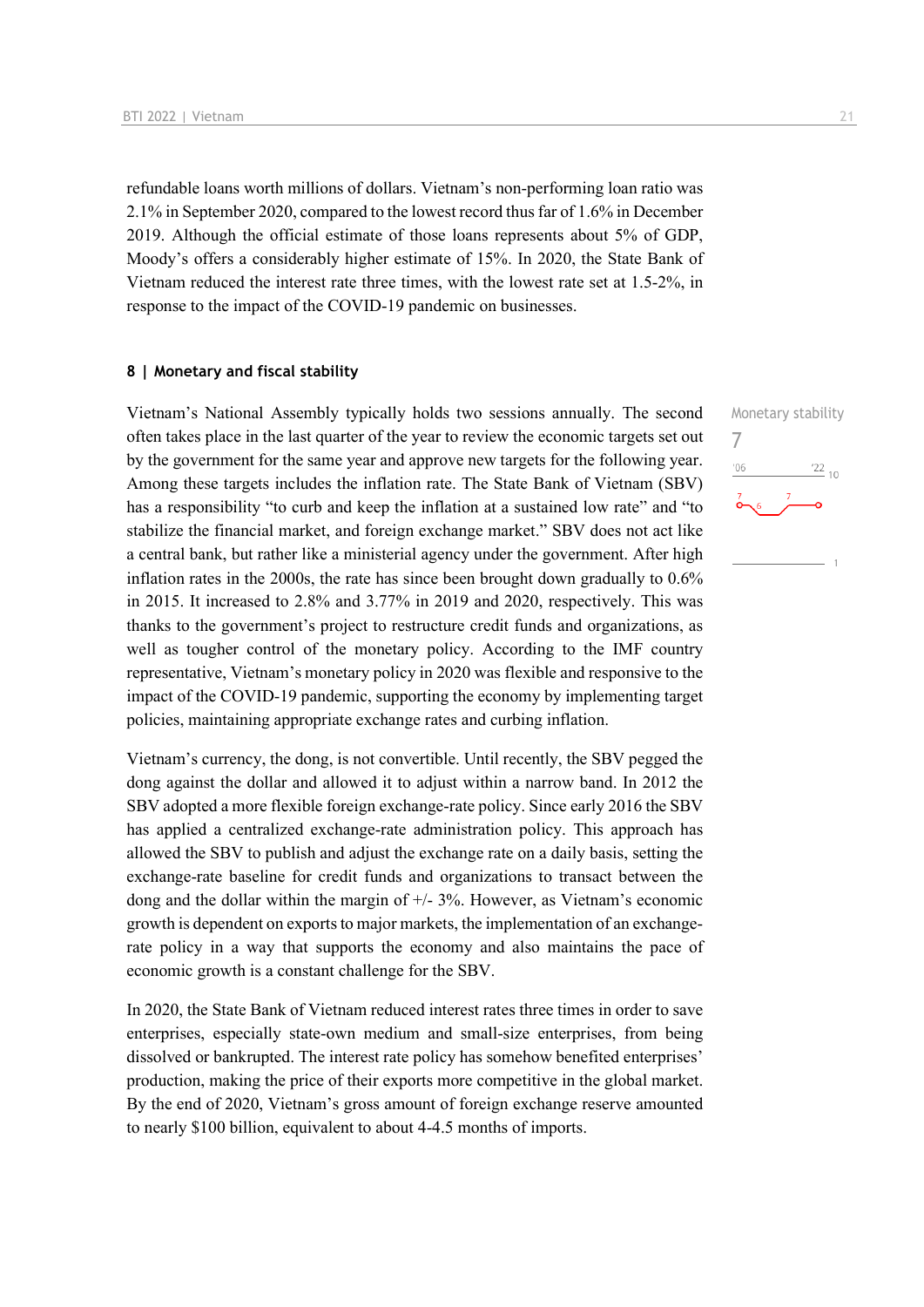Although Vietnam avoided the most severe impacts of macroeconomic instability during the 2000s, the economy is currently facing new challenges, with a rising debt burden and the government's failure to reduce the budget deficit. However, in 2020, despite the impact of the pandemic, the budget deficit was marginally lower than average, standing at 4.99%, equivalent to nearly \$2 billion.

The government has made numerous efforts over the last decade to rein in spending, including trimming bureaucracy and cutting back on wasteful investment projects. However, these have been of limited effectiveness. In 2020, according to a government report, the COVID-19 pandemic had a major impact on revenues collection for the entire year. After 10 months, there was a decline of 11.5% compared to the same period in 2019. In the meantime, public spending for 10 months in 2020 was VND 1,113.7 trillion, of which VND 17,500 billion was earmarked for the combat against the pandemic. Total public debt as of December 31, 2020 was 56.8% of GDP, marking a slight increase compared to 55% in 2019. However, this is still below the level of 2016, when the World Bank's estimate of Vietnam's public debt was approximately 62% of GDP.

The government's flexible and responsive fiscal policy to support local business communities affected by the pandemic has been praised. There is sound coordination between fiscal and monetary policy. The Ministry of Finance implements a state budget restructuring plan, which helps the entire economy to be resilient to the effects of the pandemic. In addition, the government commanded all government agencies throughout the entire system to cut a minimum of 70% of expenditures on conferences and travel bursaries. The government also delayed an increase to the basic salary for public employees and the armed forces as a way to alleviate the budget burden. The general assessment is that, while facing substantial impacts from the COVID-19 pandemic in 2020, Vietnam's fiscal policy made a pivotal contribution to positive economic growth as well as to macroeconomic stability.

#### **9 | Private Property**

The Vietnamese government has a poor track record in protecting private property. According to Article 53 of the 2013 constitution, land and other resources are publicly owned and state-managed. Individuals, households and businesses are given land use rights but not ownership. Article 54 of the constitution and Article 16 of the 2013 land law allow local governments to requisition land for a variety of purposes related to national security and socioeconomic development. Widespread complaints persist of inadequate or delayed compensation, official corruption, and a general lack of transparency and due process in the government's process of confiscating land and displacing citizens to make way for infrastructure projects. The law grants considerable decision-making authority over land pricing, allocation and land reclamation to local people's committees and people's councils, which many assert has contributed to unfair business practices and corruption.



7

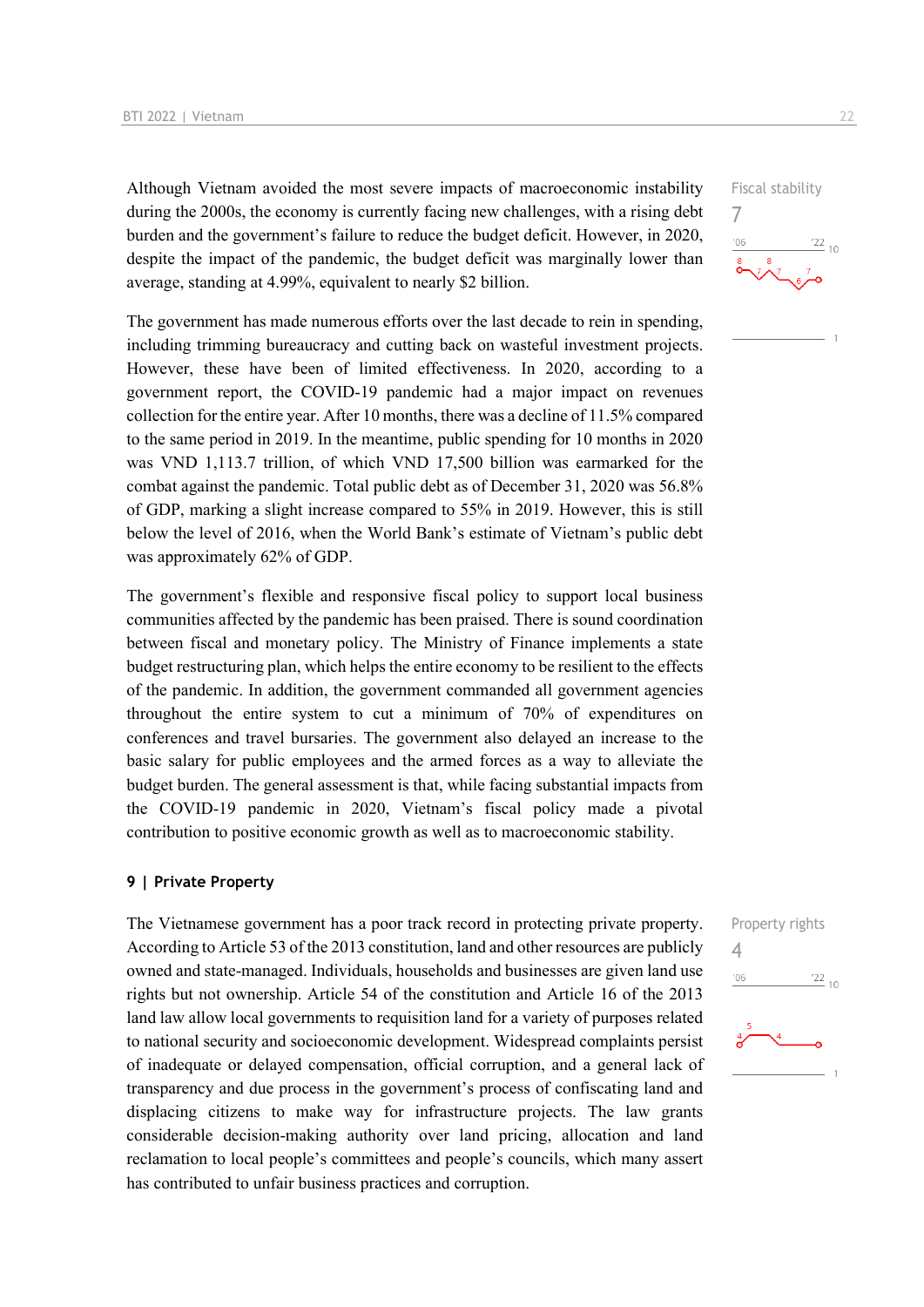In the 2010s there were numerous reports of clashes between local residents and authorities at land expropriation sites. Some coercive land seizures resulted in violence and injuries to both state officials and villagers, as happened in Dong Tam commune (a suburb of Hanoi), Thua Thien Hue Province (a central province of Vietnam) and other areas across the country. In January 2020, a deadly clash occurred between Dong Tam villagers and Hanoi riot police, leaving three police officers and an 80-year old villager dead. The incident once again represents the challenge relating to the protection of private property rights if private ownership is not recognized.

Before 1986, state-owned enterprises and collectives were the two leading forms of ownership in the economy. In the post-Đổi Mới era, and particularly since the 7th congress in 1991, the CPV formally recognized "state economy, collective economy and private economy are the foundations of the national economy." Since then, numerous laws have been adopted to create a legal framework for the operation of the private sector. In 1999, the Law on Enterprises was promulgated, establishing the authority of the state, the right of investors and businesses, and especially the right to freedom of doing business. The law provoked a surge of newly registered enterprises. In 2014, the National Assembly passed a revised version of the 2005 Law on Enterprises, reiterating the importance of private enterprises to the national economy.

The current government, under the premiership of Nguyen Xuan Phuc, has drawn much attention to private enterprises. In 2017, private enterprises contributed 43.2% to GDP and 39.0% of investment capital to the national economy. In 2020, the pandemic caused a significant fall in the number of new enterprises established. In the first quarter of 2020, the country saw 29,700 new enterprises registered and established, with a total registered capital of VND 351,400 billion, a decrease of 6.4% compared to the same period in 2019.

Despite their increasingly important role in the economy, private enterprises still face challenges stemming from the government's policies and laws. The administrative procedures are cumbersome, creating conditions for corruption and bribes. There are also discrepancies between the law on investment, law on land, law on procurement, and so on, hindering the investments of private enterprises and implicitly generating an unequal playing-field between private and state-owned enterprises.

Since 2010 the government has made a more sustained effort to "equitize" and merge many state-owned enterprises. However, the real problem is not the number of stateowned enterprises equitized, but the ratio of state funds replaced by other funds. In the past 20 years, 92% of state-owned enterprises have been equitized, but 90% of state funds remain untouched. That said, the majority of these enterprises are still managed by the state. SOEs continue to receive far more favorable access to land and credits from the government than the private sector. Even enterprises with foreign investments are treated better by the government than Vietnam's own private enterprises, especially those without political connections. The latter face onerous regulations, hostile government policies, and much more powerful competitors in

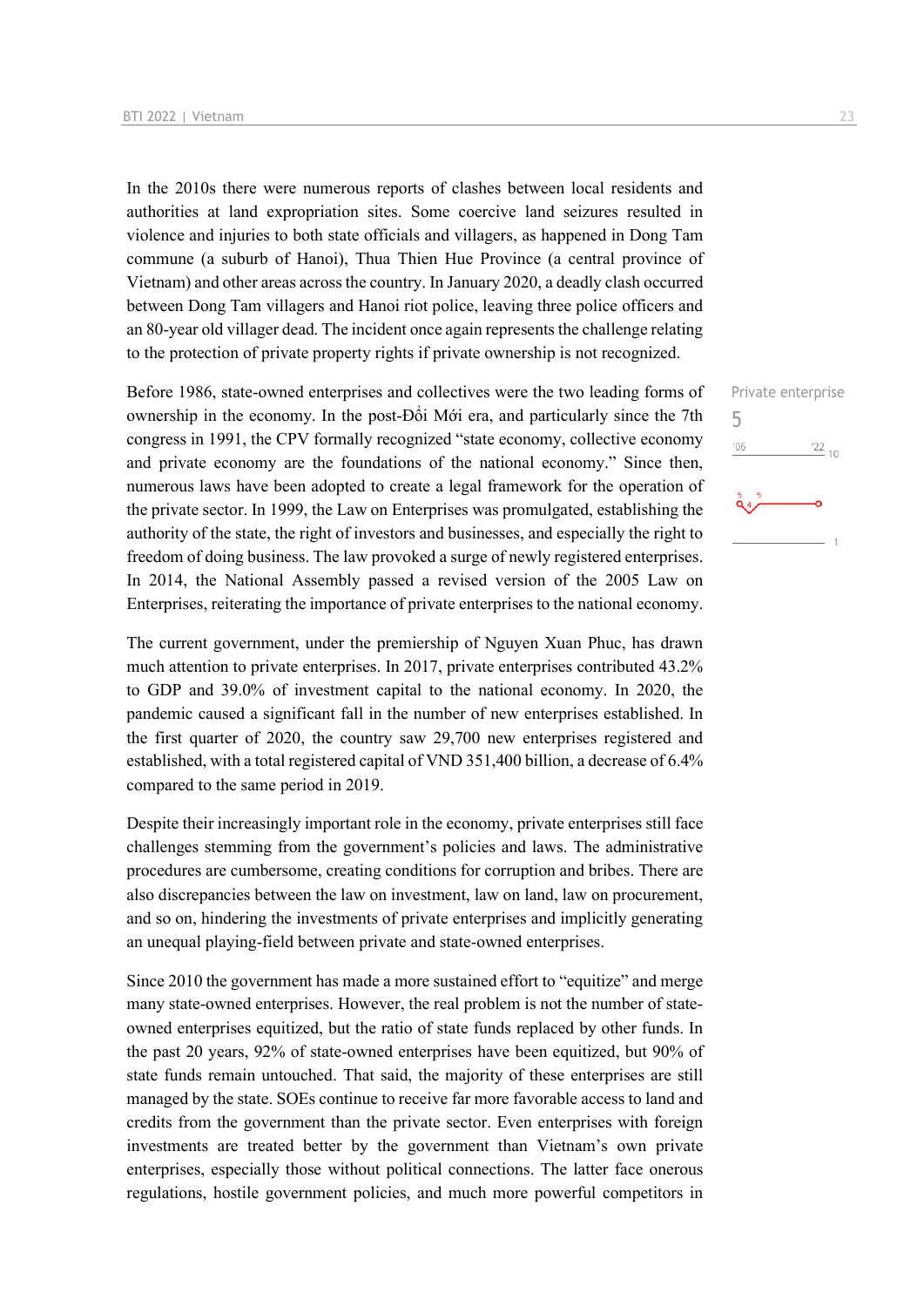state-owned enterprises and enterprises with foreign stakeholders. The larger a SOE is, the more favor it receives from the government. In the meantime, privatization of state-owned enterprises is conducive to corruption. There are cases in which relatives of leaders of government ministries involved in the privatization process become very wealthy due to mismanagement and loopholes during the process.

Political connections are a barrier to the growth and development of private enterprises, particularly in terms of access to public finance and funds in a crisis such as the COVID-19 pandemic. In the first quarter of 2020, according to a report released by the Ministry of Planning and Investment (MPI), approximately 34,000 enterprises adjourned their operations in the market. Most of them are small-size private enterprises. The government's financial support policy was not large enough to save these enterprises.

#### **10 | Welfare Regime**

Vietnam's social security system has slowly developed as the market economy evolves. Progress has been made more in poverty reduction and health care than in pension provision. In health care, public spending has increased from 1.5% to 2.7% of GDP from 2000 to 2018, which is now higher than most of its neighbors. Health insurance enrollment has increased from 15% to 70% of the population in the same period. 30% of the population remains uninsured, and out of pocket medical expenses can drive many households into poverty. Corruption has been partly contained, but petty corruption remains pervasive in the system. Vietnam social insurance is playing an increasingly prominent and effective role in monitoring health insurance payments as a means to promote health system accountability and cost control.

Vietnam has a pension system that pays pensions to workers in the formal sector and to people of old age in return for their past contribution to the revolution. Data for 2013 indicates that the formal system covered just 20% of the workforce and favored those with higher incomes. Public spending on pensions is below the global average, but social contribution to pensions by employees and employers is high as a percentage of total spending, ranking only below China and Malaysia in East Asia. A social pension covers 1.3% of those aged 60-79, and 79% of those aged 80 or above. The benefit level is modest, at under 10% of per capita income. Social assistance programs have been introduced since 2000, but public spending for these programs remains low, at about 0.69% of GDP between 2008 and 2013. In addition, mismanagement and corruption in the past 10 years has weakened the social security regime.

In 2020, access to public services, including public health services, was somewhat curtailed due to the pandemic-related lockdown imposed by the government. However, this was not prolonged, as the government effectively controlled the pandemic. In general, there was little disruption in accessing essential public services.

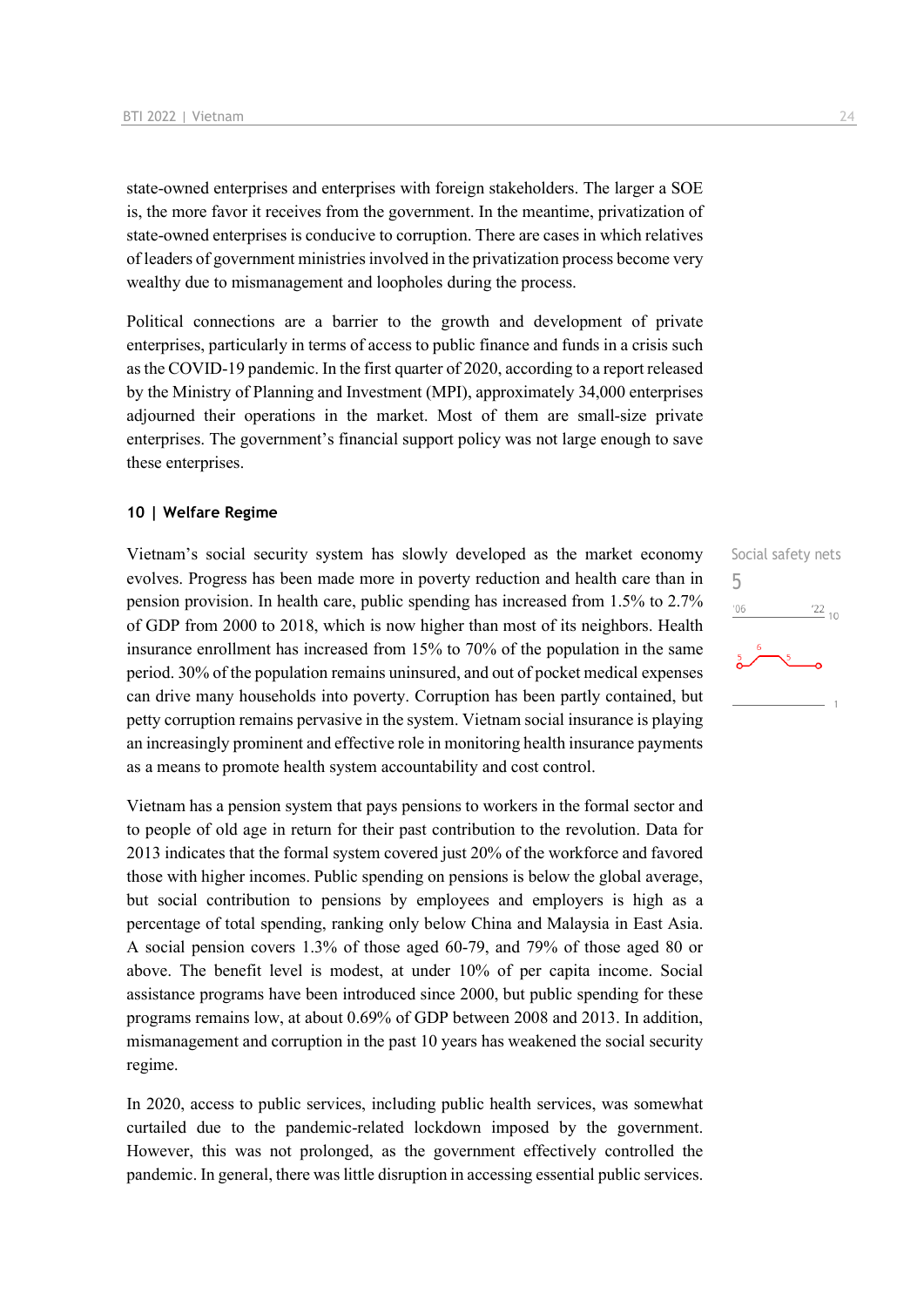In 2019 the Gender Inequality Index ranked Vietnam 65 out of 162 countries, marginally more progressive than the Philippines and Thailand, who ranked 104 and 80 respectively.

Though the party-state has always emphasized equality in all aspects for everyone, regardless of their background, discrimination or unequal treatment remains, particularly for women, people with disabilities, ethnic minorities, migrants and rural residents. Furthermore, people with relations or access to state power have superior opportunities across all social fields. According to the UNDP Human Development Report 2020, at 72.7% in 2019, Vietnam has the highest rate of female participation in the workforce among countries in East Asia and the Pacific. Vietnam has a higher percentage of females active in the labor force than the Philippines and Thailand. The rate for men in Vietnam is 82.4%. 26.7% of parliamentary seats are held by women, and 66.4% of adult women have reached at least a secondary level of education, compared to 78.2% of their male counterparts.

In Asia, Vietnam has the second highest ratio of women in leadership in businesses, with 36.0%, just behind the Philippines with 37.46%, but higher than Singapore (33.04%), Indonesia (31.85%), Korea (29.89%), India (28.16%), Malaysia (22.68%), Thailand (19.39%), and Japan (15.43%).

There are gaps in terms of job structure, placement and wage between women and men in the same occupation. For instance, 7.8 million female workers were involved in the informal economic sector, but 59.6% of them were employed in vulnerable jobs, while that figure was 31.8% for men. In addition, women were paid lower wages than men with the same qualifications for the same jobs. On average, female workers' wages were 10.7% lower than that of male workers.

Ethnic minorities, migrants and rural residents are considerably poorer and have more limited access to services than the Kinh majority and urban residents. Christians, who account for about 10% of the population, and children of former government officials of the Republic of Vietnam (South Vietnam), may face career and political barriers if employed in state institutions.

Vietnam passed a law on people with disabilities (PWD) in 2010 and joined the UN Convention on the Rights of Persons with Disability in 2015. However, people with disabilities experience difficulties in accessing basic social services including health care and education. More than half of children with a form of disability have never been to school. In 2020, the COVID-19 pandemic had a severe impact on the country's economic production and business activities, including the employment of people with disabilities. However, thanks to the government's successful containment of the pandemic, the severity of the impact on people with disabilities is less than in other countries in the region.

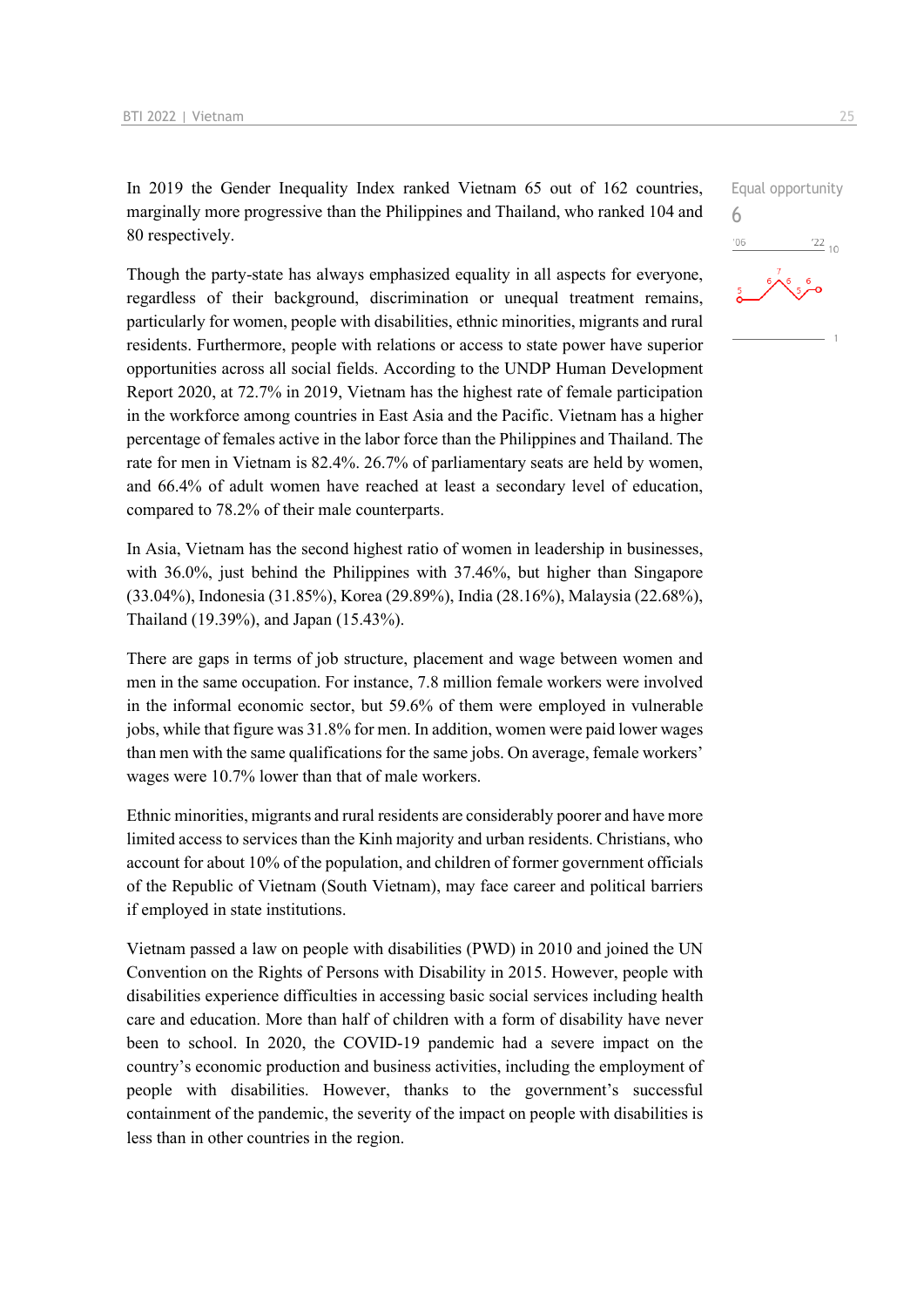#### **11 | Economic Performance**

Having grown rapidly over the last 35 years, Vietnam's economy has grown at an average annual rate of nearly 7% in the past decade. In 2020, amid highly unfavorable impacts of the COVID-19 pandemic, Vietnam was one of the few countries registering positive growth with one of the highest growth rates in the world at 2.91%. Per capita income has increased nearly twofold from \$1,525 in 2011 to \$2,715 in 2019 at current price. Poverty fell to just below 5% in 2019, which had surpassed 60% in the late 1980s. FDI has been a major driver of economic growth in the past two decades In 2018, Vietnam drew \$35 billion in FDI, making it the most attractive destination in the region for foreign investors. However, this figure fell to \$28.5 billion in 2020 and is attributable in part to the impact of the COVID-19 pandemic. Total investment continues to increase year-by-year. In 2019, it stood at VND 2,047 trillion, of which VND 635 trillion was registered for the public sector, VND 943 trillion for the private sector, and VND 469 trillion for the FDI sector. A slight increase was recorded for total investment in 2020. The value for the public, private and FDI sector was VND 729, VND 972 and VND 463 trillion respectively.

Despite consistent growth over the years, data published by the government suggest that the country's labor productivity is still among the lowest in Asia. Over the years, the proportion of economic sectors in the economy has also changed. Vietnam is traditionally an agrarian nation, but the agricultural sector is gradually being replaced by the services and manufacturing sectors. In 2020, services accounted for 41.63% of the economy, which was followed by the manufacturing and construction sector at 33.72% of the economy. Agriculture accounted for only 14.85% by comparison. In 2020, despite the impact of COVID-19, Vietnam's total import-export value reached \$543.9 billion, of which exports accounted for \$281.5 billion, giving the country a trade surplus of \$19.1 billion.

#### **12 | Sustainability**

Vietnam has a rather comprehensive policy and legal framework to address environmental challenges. Policy documents range from the Vietnam Climate Change Strategy (CCS) and the Vietnam Green Growth Strategy (GGS) to a Resolution of the Communist Party on Climate Change, and an Environmental Protection Law. The recently revised penal code provides a separate chapter on "environmental crimes." In response to recommendations from COP21, Vietnam adopted an Action Plan for the Implementation of the Paris Agreement on climate change, becoming one of the first countries to do so. In November 2020, the National Assembly amended the 2014 environmental protection law to impose responsibilities on corporations ("polluters pay" rule, and requirements to use best available pollution control technology) and give local communities an enhanced role in conservation and supervision. Moreover, the law reclassifies certain types of waste as resources, an important step toward improving the recycling process.



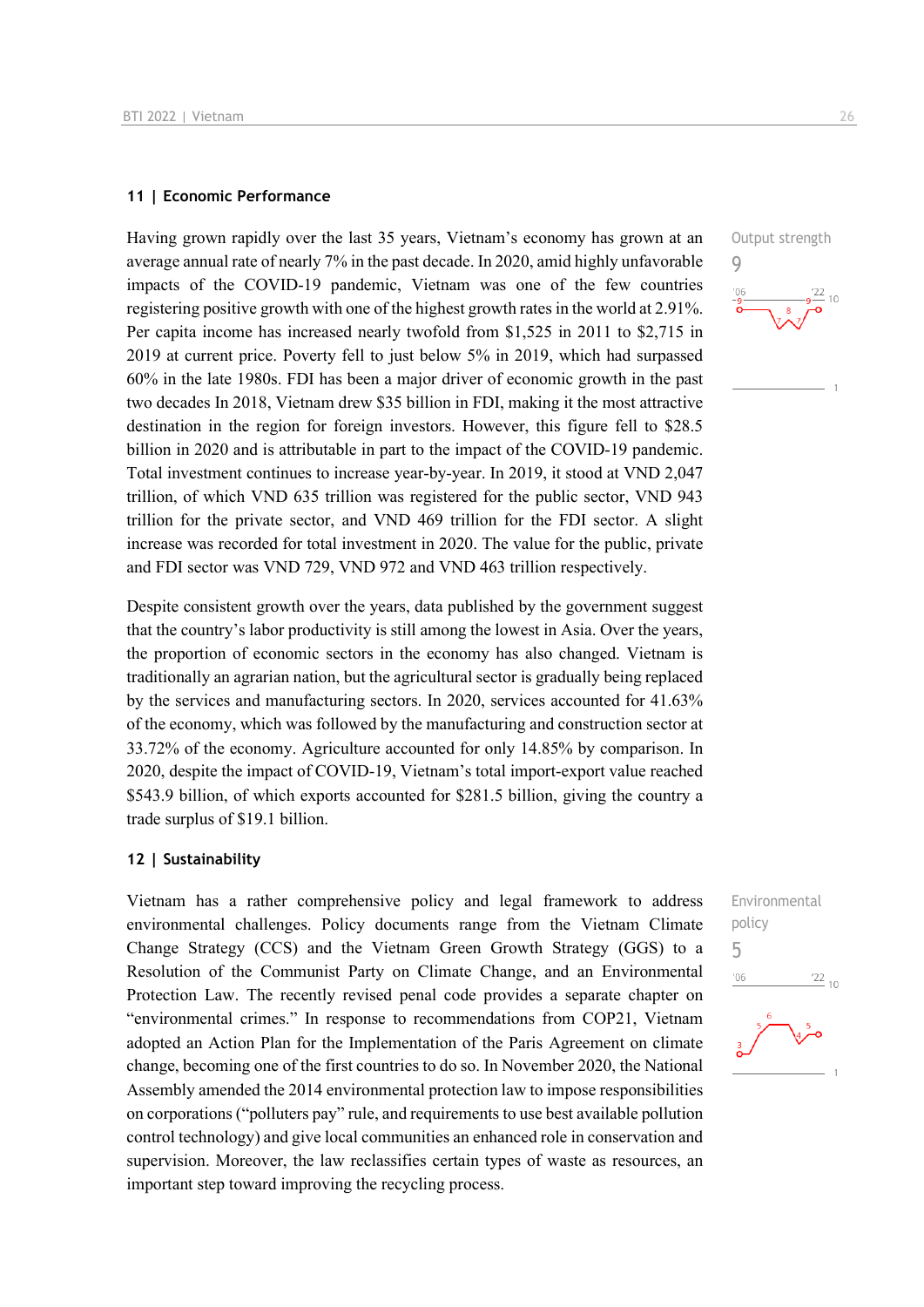While public awareness for environmental concerns and the will to regulate environmental pollution is pronounced, enforcement of regulations and a lack of adequate monitoring mechanisms remains a huge problem. Therefore, government agencies and local authorities frequently ignore regulations in the pursuit of economic development, rendering the framework toothless. In addition, the application of official policy is hampered by the incoherence of segmented policies and an overall top-down approach in political decision-making, without sufficient input from stakeholders and civil society. For example, official statistics show that violations of environmental regulations take place in 80% of Vietnam's industrial zones. Most of the violations involved FDI enterprises, but the authorities have either ignored or even tried to cover up and protect the violating businesses, as evidenced in several environmental disasters in the past decade. The government has vowed to enhance compliance with the law, though it might fear that if it applies an iron fist on foreigninvested companies, especially those from China, it may lose FDI inflows.

Important consequences of ineffective implementation of these documents include the loss of nearly 80% of the country's primary forests, although the rate of forest destruction has declined in recent years. An important cause of deforestation and an important source of environmental damage has been the construction of hydroelectric dams in the northwestern and central regions. These dams are now believed to contribute significantly to a high level of floods in central Vietnam during the monsoon season, which, in 2020, took the lives of hundreds of people and caused serious damage to properties nearby.

Vietnam's education and training system encompasses formal and informal education at four main levels: early childhood education: nurseries and kindergarten; general education: primary education, lower-secondary education and upper-secondary education; vocational education and training (VET); and higher education. The Ministry of Education and Training (MOET) is responsible for the overall national education system – except for VET, where policy responsibility was transferred on January 1, 2017 to the Ministry of Labor, Invalids and Social Affairs (MOLISA). MOET's main responsibilities include education policy, curricula for early childhood and general education, identifying learning outcomes for higher education, setting standards for textbooks and teaching materials, budget planning and quality assurance. Under Resolution No. 25/2016/QH14, a five-year national financial plan for 2016 – 2020, the government aims to allocate 20% of the total budget to education and training. Public expenditure on education accounted for 4.2% of GDP in 2018. The 2019 UN Education Index score for Vietnam was 0.630. The literacy rate was 95% in 2018.

Article 48 of Vietnam's Education Law 2005 prescribes three types of educational establishments: public education establishments, which are established, funded and monitored by the government; people-founded educational establishments, which are often established and funded by social or economic organizations with permission Education policy / R&D 6 $\frac{22}{10}$  $-06$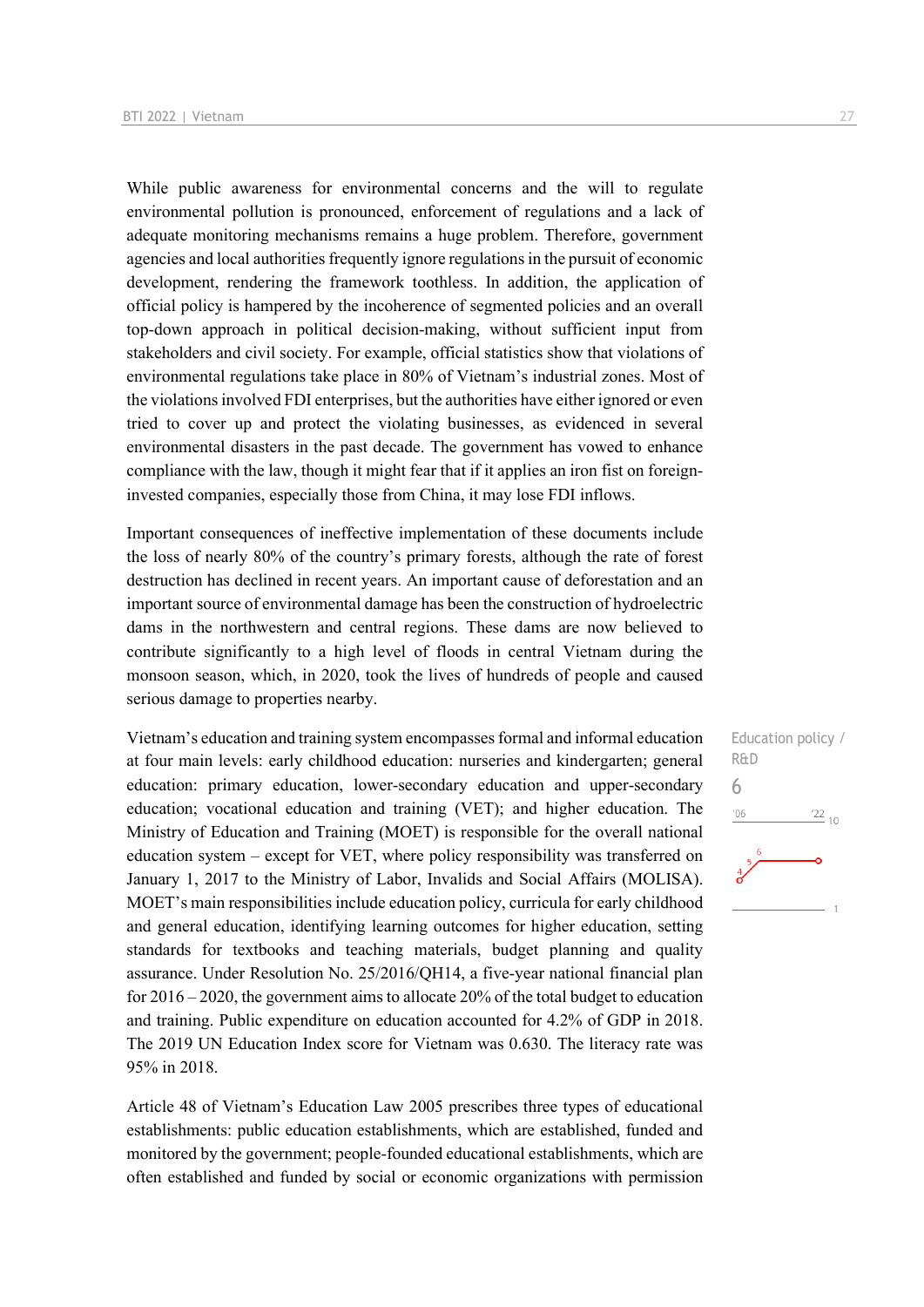from the state; and private educational establishments, which are established and invested by individuals or groups of individuals with permission from the state. The second and third types are commonly referred to as non-public educational establishments. In November 2018, the National Assembly passed a revised Law on Higher Education, which grants more autonomy to higher education institutions.

In June 2018, the government issued Decree 86, replacing Decree 73 (2012), on foreign cooperation and investment activities in education and training in Vietnam at all levels, except for vocational education and training. Vietnam has implemented two major education reform programs supported by international donors, including the Renovation of General Education Project (2016 – 2021); the Secondary Education Sector Development Program, phase II (2017 – 2023); and the Enhancing Teacher Education Program  $(2016 - 2021)$ .

According to a UNESCO report, Vietnam stands out among East Asian countries for the state's dominant role in tertiary education, with 187 public institutions of higher education compared to 28 private ones (the public/private ratio is 7/1). Yet universities and businesses employ only 43% of researchers: the rest work for the government, which is the highest rate in East Asia. The government's attention to and investment in research has not kept pace with the country's rate of economic growth. R&D expenditure as a percentage of GDP (0.19% in 2002 and 0.4% in 2016), and the number of researchers per one million people (less than 500 in 2011 and above 600 in 2016), were among the lowest in East Asia.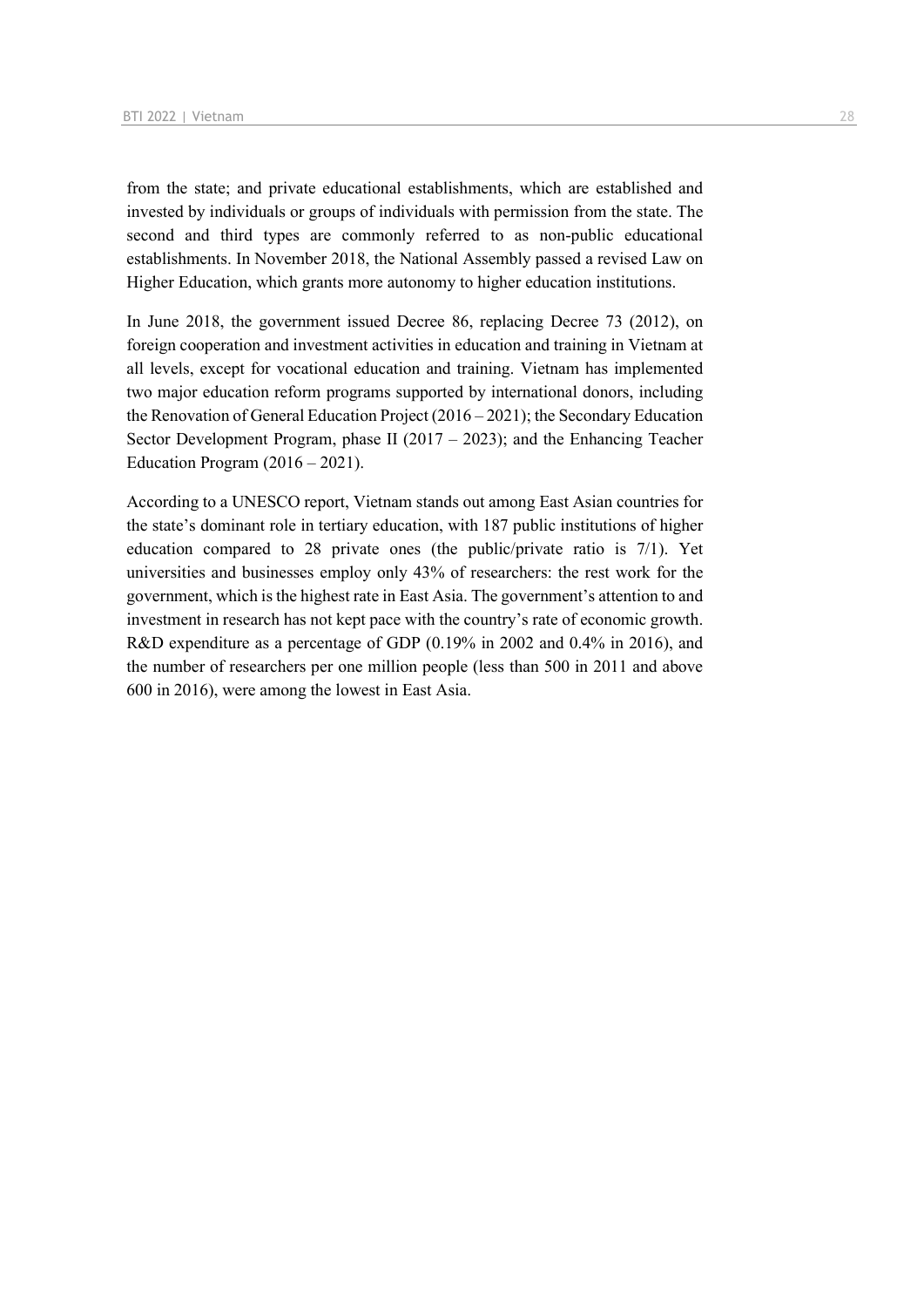## Governance

### I. Level of Difficulty

The CPV faced numerous structural constraints to governance following the unification of the country in 1976. The success of Đổi Mới and high economic performance have enabled the CPV to make significant progress in addressing these structural constraints and, compared to many other countries in Southeast and South Asia in particular, the current structural constraints to governance in Vietnam are moderate.

Vietnam is favorably located in the most economically dynamic region in the world with abundant natural resources and a young population. Continued economic development has boosted infrastructure development. Transport, logistics, and networks have been improved to meet the requirements of internal connections between regions for economic development and the country's deep integration and engagement with the outside world. Politically, the ruling party has undeniably undertaken administrative reforms at all levels, enhancing the public administration and governance.

Nevertheless, there are certain structural constraints that remain, including growing urban versus rural disparities, and strained interethnic relations between the Vietnamese majority and various ethnic minorities. Infrastructure remains underdeveloped, and the health system – while resilient against pandemics such as COVID-19 at the central level – is still vulnerable and ill-equipped to handle diseases at the local level. In addition, Vietnam is one of the countries in the world most severely affected by climate change and extreme weather events. While education levels are relatively high compared to many other countries of a similar (or lower) income level, the quality of education and the capacities of the educational system are deficient, and perhaps insufficient for future economic development.

Even though Vietnam has local traditions of village-based associations and associational life is vibrant with lots of festive activities around the year, civil society is implicitly considered by the ruling party as antagonist to the regime. Vietnamese civil society is at present more vibrant in the economic space, while severely controlled in the political sphere.

Forms of civic engagement including autonomous non-commercial, non-political, non-familial association have increased, but public and even civic engagement

**Structural** constraints 5  $n<sub>6</sub>$  $^{22}$  10

## Civil society traditions 9 $\frac{22}{10}$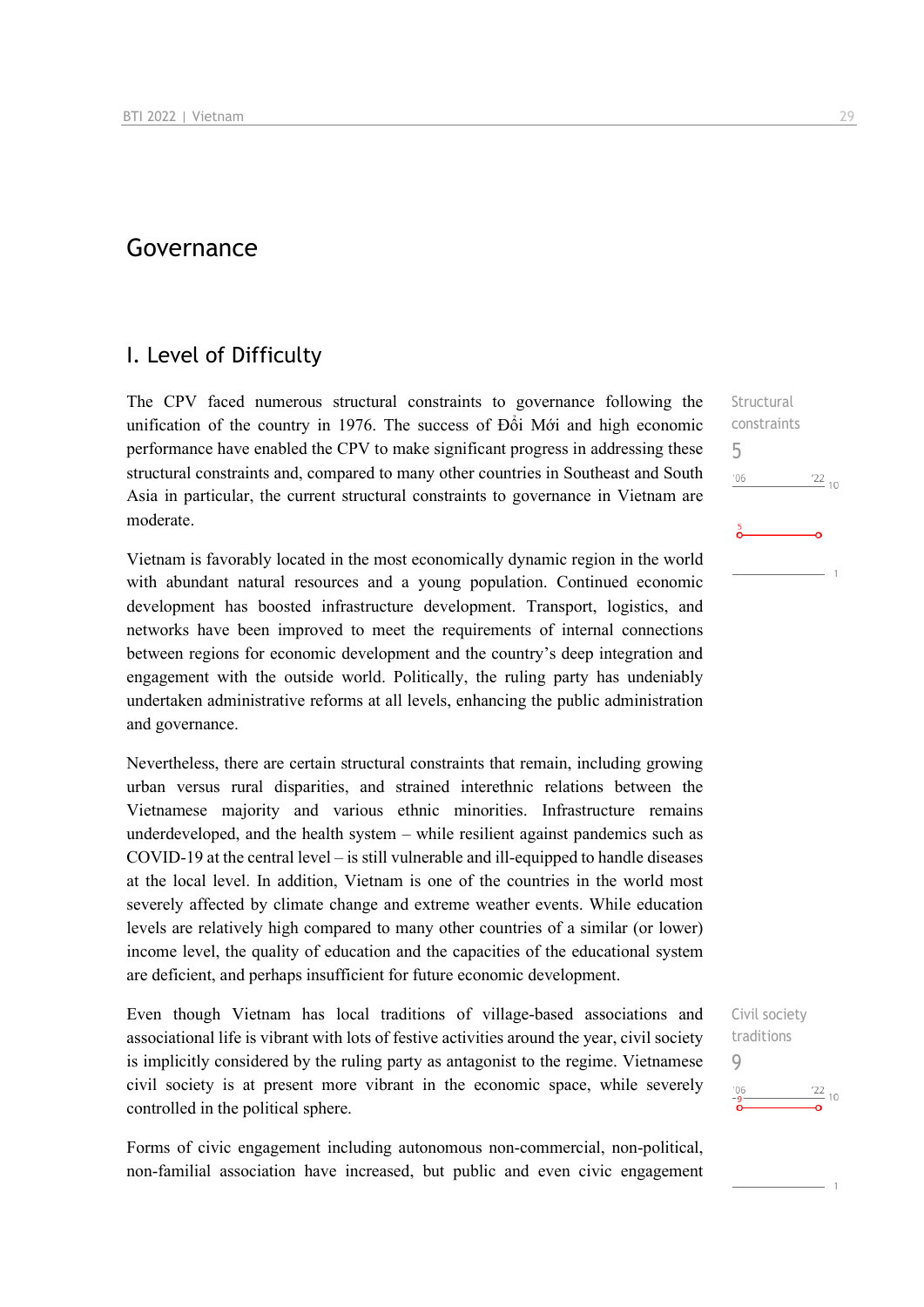remains tightly controlled and repressed. There is a very large NGO sector – both domestic and transnational – and non-governmental organizations play an important role in social and economic life. At the same time, such forms of CSOs can only operate in "non-political" areas, with approval from the party-state. Many are government-controlled or organized.

Historically, the major cleavage has been political, as a direct consequence of foreign occupation and defeat of the Republic of Vietnam (RVN) in the south. Though the country was united in 1976, the war still engenders some bitterness and hatred and division among many Vietnamese. While it remains hard to know how deep this cleavage runs, there is a lingering sense of distrust and even resigned disdain for CPV rule among some segments of the population.

There have been reports of ethnic tension in the lower Mekong Delta as ethnic Khmer groups react to and resist certain government policies viewed as oppressive. Rising social inequality, popular resentment at government policies in land management, infrastructure development, and environmental protection, may lead to social conflict in the future.

## II. Governance Performance

#### **14 | Steering Capability**

The ruling party and the government have full capacity to set strategic priorities and long-term development strategies. However, the influence of communism on the CPV can interfere with the prioritizing and achieving of objectives.

The CPV adopts the country's development strategies at its national congress, held once every five years. These strategies set priorities to be achieved between the two congresses or for a set period of time. Since Vietnam embarked on the Đổi Mới approach three decades ago, the party-state has adopted three 10-year socioeconomic development strategies, covering 1991 to 2000, 2001 to 2010, and 2011 to 2020 respectively. The government consistently seeks to implement these priorities, although the strategic goals may be adjusted annually in response to circumstances at home and abroad. At present, the government is reviewing the outcomes of the implementation of the socioeconomic development strategy 2011 – 2020. Essentially, the strategy has been assessed as having achieved its goals. However, there are various goals that are undoubtedly not achievable by the end of 2020, not only because of the pandemic, but because the goals were too ambitious. For instance, the government ambitiously set a target of 7-8% for GDP growth rate per annum, and for GDP per capita to be \$3,000. The overall rate was 6% or slightly higher, while GDP

Conflict intensity 3  $\frac{22}{10}$  $-06$ 

#### **Question** Score

## Prioritization 7 $\frac{22}{10}$  $-06$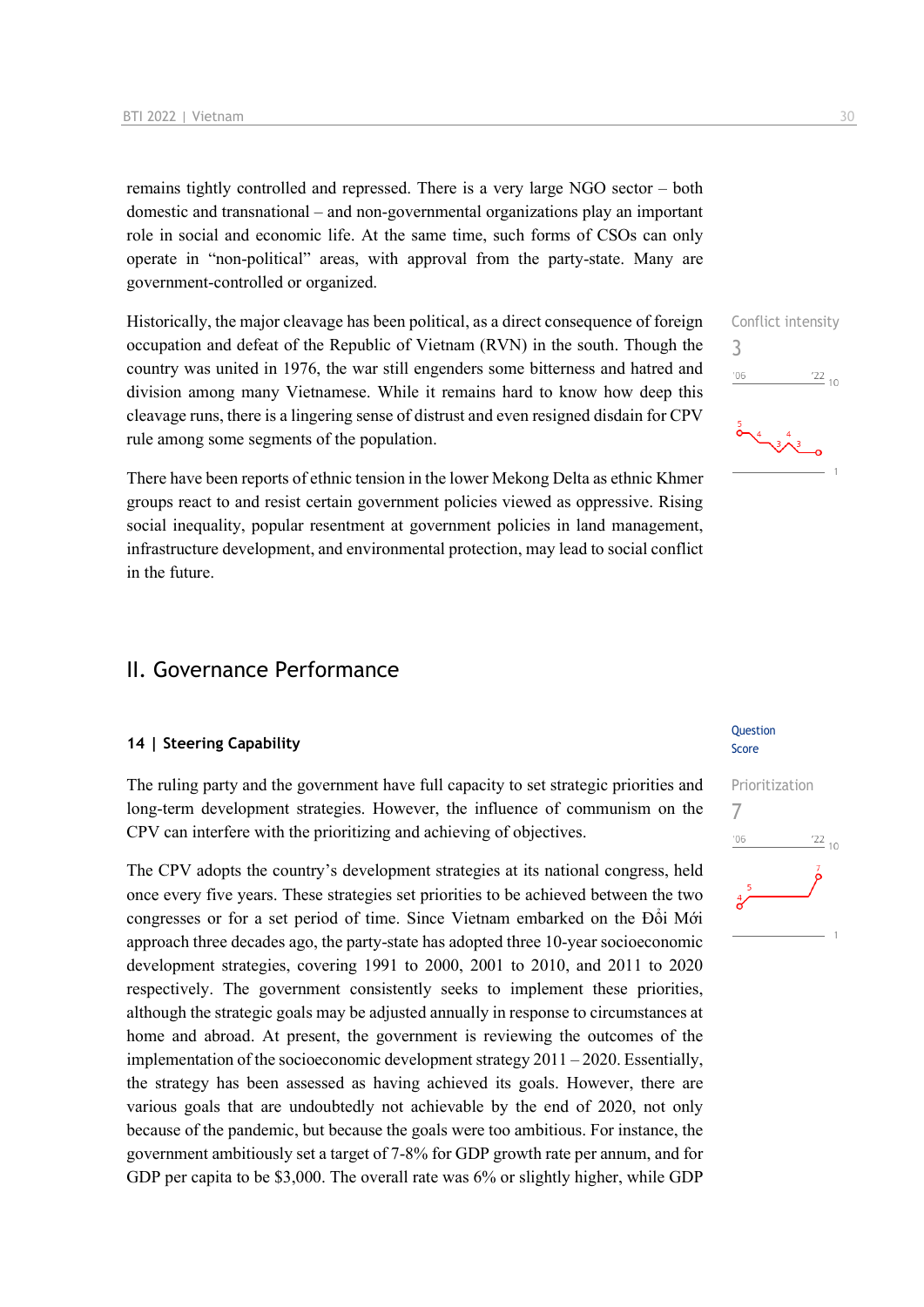per capita was \$2,342.24 by the end of 2018. This partial failure in achieving strategic goals can be attributed to the slow recovery of the world economy and world politics. But there were also domestic issues, such as inefficient and ineffective implementation concerning the restructuring of the economy, and the renewal of the growth model in part due to the CPV's political reasons.

In 2020, the government managed to achieve a positive growth rate while successfully managing the COVID-19 pandemic. Vietnam's economic growth rate as of December 31, 2020 was 2.91%, making it one of the economies posting the highest growth rate in the world. The pandemic affected all aspects of life in Vietnam in 2020 but had little effect on long-term strategic goals.

In the past five years, thousands of administrative procedures and business conditions have been removed by government agencies, loosening formal restrictions on business operations. However, as indicated in 14.1 above, the government's implementation of its policies may be hampered by institutional capacity and weaknesses in human resources, as well as unexpected crises such as the pandemic. In the party-state structure, the government is accountable for the implementation of socioeconomic development strategies adopted at national party congresses. The prime minister heads a committee in charge of drafting these strategies. The current government, headed by Prime Minister Nguyen Xuan Phuc since 2016, called for an "enabling government" (chính phủ kiến tạo), which promotes entrepreneurship and creates favorable conditions to businesses. This approach has borne fruit, becoming the driver for Vietnam's sustained economic growth, propelling it into being one of the fastest growing economies in the Asia-Pacific, even while being affected by the COVID-19 pandemic, and despite the disruption to supply chains throughout 2020.

In 2020, the government's top priority was the mitigation of the pandemic and its impact on public health and the economy. In regard to both goals, the government has demonstrated an impressive ability to implement its chosen instruments and policies. For example, as of January 19, 2021, Vietnam had only recorded 1,540 confirmed COVID-19 cases and 35 fatalities. Moreover, the government succeeded in containing two large waves of infections. As the American-Vietnamese scholar Nhu Truong argues in a recent study, "from the outset," the government "had been equipped with an infrastructural capacity from established institutions and with procedures for public health crisis management and prevention of infectious diseases." Already on December 19, 2019, the government issued Directive 33/CT-TTg, which ordered the Ministry of Health to "strengthen prevention and control of infectious diseases … [p]roactively monitor, detect factors causing diseases, and to timely manage epicenters of emergent diseases." In January 2020, the government conducted a national risk assessment, set up the National Steering Committee on COVID-19 Prevention and Control, and issued a national response plan. In the following months, the "government swiftly advanced key policies that focused on the imperative of establishing organizational structures and coherent plans of action, with the clear aim of implementing systematic and comprehensive strategies" to protect the public from COVID-19.

Implementation 7 $06'$  $\frac{22}{10}$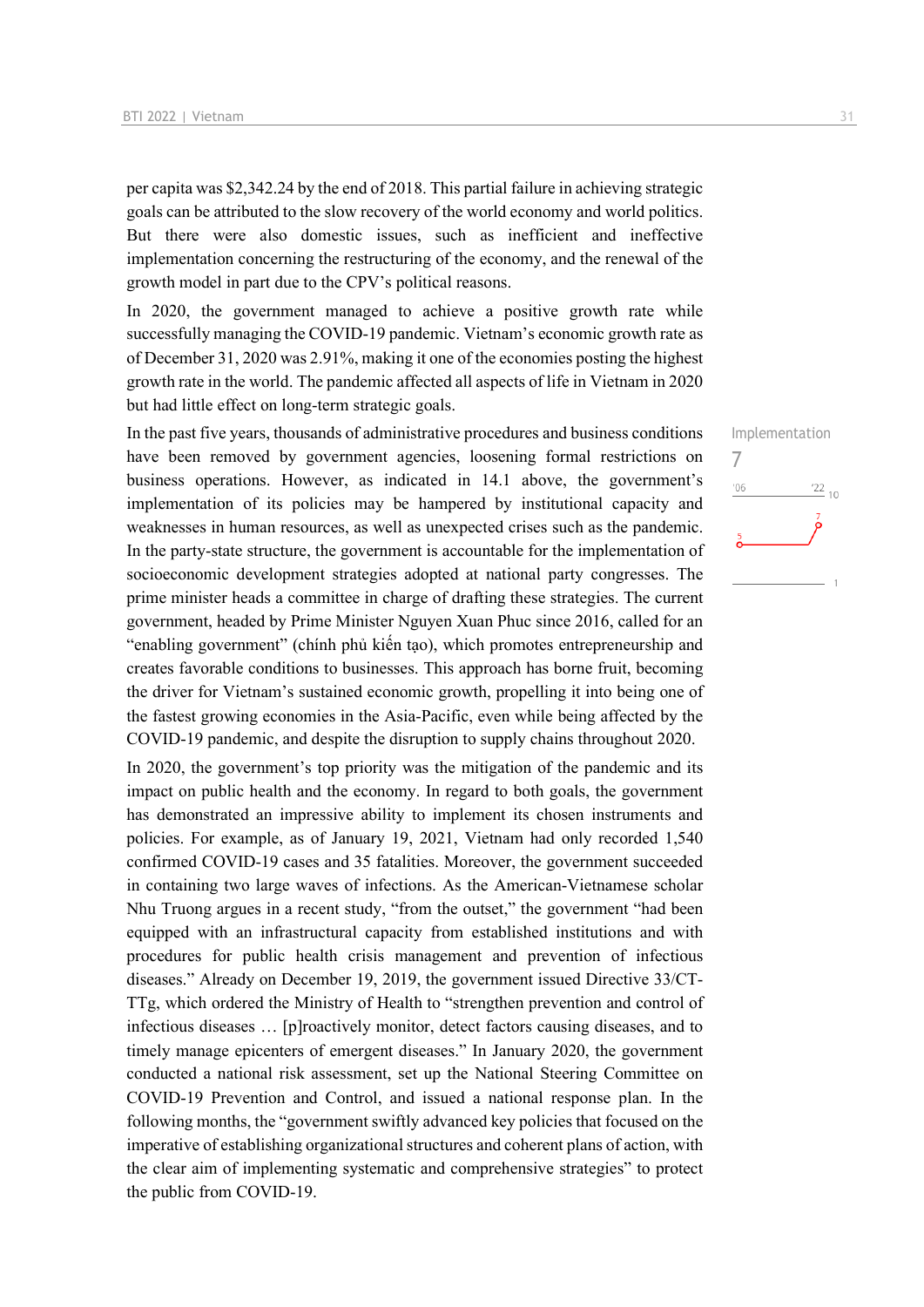Since Đổi Mới, all Vietnamese prime ministers, except Nguyen Tan Dung (2006 – 2016), established their own advisory body, whose principal duty is to provide policy advice on economic affairs to the prime minister. After being installed as head of the government, Prime Minister Nguyen Xuan Phuc re-established the advisory body. However, unlike his predecessors, Nguyen Xuan Phuc included overseas Vietnamese scholars in his 14-member economic advisory group. An outstanding achievement in terms of policy learning on the part of the current government is that thousands of administrative procedures, regulations and business eligibility requirements have been removed.

The CPV also has its policy advisory body, named the Central Council of Theoretical Studies, whose main duty is to give advice to the CPV Central Committee, Politburo and Secretariat on inter alia political theories that provide the foundation for the party to work out its policies to rule the country. The council holds dialogues with foreign counterparts, mainly with Chinese, Laos, Cuban and other communist parties, to learn not just how to protect socialism, but more broadly how the communist party should seek to stay in power and attract membership, given that young people are more interested in pursuing the cult of capitalism. The council also implements research projects and undertakes study tours to Western countries to learn about governance, anti-corruption, policymaking and so on. However, it is likely that any learning picked up in the West will be adapted to fit the CPV's ideology.

Both the government and the party are ostensibly keen to learn about policies and consult industry experts. However, advice from experts is frequently ignored, especially recommendations deemed to threaten the power and the rule of the party, or which touch on unspecified politically sensitive matters. Furthermore, vested groups or interest groups that are close to the government and party leaders in various cases influence policymaking for their own sake. This can be termed "policy corruption."

In response to the COVID-19 pandemic, Vietnam relied on its own anti-pandemic experience in the past as well as the local health system. However, it also looked to other countries' experiences in combating the pandemic. One lesson that Vietnam learned quickly from China, as revealed by the minister of the Government's Office, is the latter's emergency response plan immediately after the outbreak of the pandemic. Vietnam's prompt adjustment in strategy contributed to its success in containing the spread of the pandemic thus far.

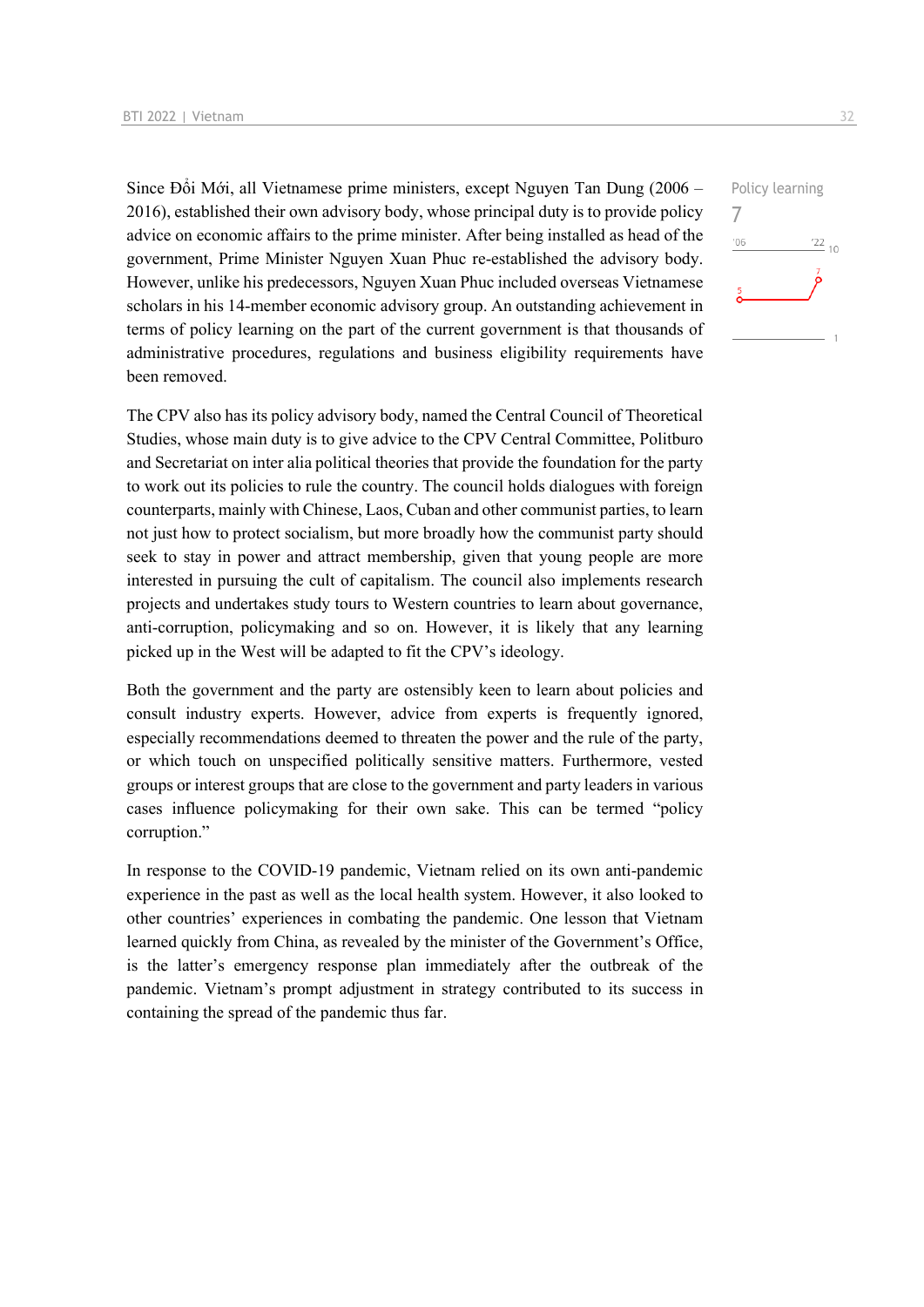#### **15 | Resource Efficiency**

Vietnam has an unwieldy administrative system constructed on the basis of a parallel state/party structure. Since 2017, based on an order of the CPV Politburo, the central government has enhanced its efforts to reorganize and streamline the administrative apparatus at all levels. According to a recent report by the CPV Commission for Organizational Affairs, by the end of 2018, seven Directorates, 202 Departments, and more than 14,800 Divisions or an equivalent had been dissolved or merged, thus reducing the number of executives to 11 at the directorate level, 180 at the department level, and 900 at the division level. The same report found that provincial governments across the country have been reduced to 65 departments or an equivalent, and to 5,120 divisions or an equivalent, effectively reducing the substantial number of local executives by more than 170 at the department level and by approximately 8,350 at the division level. Within one year, more than 59,700 local bureaucrats were made redundant. In 2019, some provinces merged their Office of the Delegation of National Assembly Deputies with their Office of the People's Council. However, the use of public assets continues to be ineffective. Among the shortcomings are the lack of competitive recruitment procedures free from political influence, the absence of independent auditing mechanisms, and a lack of budgeting transparency.

Policies are developed by relevant ministries, which commonly propose regulations that favor their sectoral management and administration. This often leads to a high level of policy incoherence. By the end of 2017, more than 5,000 policy documents were found to be in non-compliance with the law. In the 2020 review meeting of the Ministry of Justice, Prime Minister Nguyen Xuan Phuc emphasized the need to eliminate this phenomenon.

Coordination between government departments in policy development is inconsistent and lax. Policies relating to national security and defense are rarely verified. The Ministries of Public Security and Defense are states within a state, and enjoy extensive powers. Market-oriented policies can be approved only when those political and security gatekeepers benefit institutionally or personally, or both. Effective coordination in these cases smacks of either collusion or corruption. Even if consensus among various state organs has been achieved, implementation is usually ineffective due to the fragmentation of authorities and the decentralization of the system. The head of a line department in provincial governments is accountable to not only the provincial chief, but also the provincial party committee and the line ministry in the specific area of activity. Provincial government leaders are subordinate to the prime minister in the state hierarchy, but must also follow orders from provincial party leaders, who have quasi-equal status with the prime minister as members in the party's Central Committee.



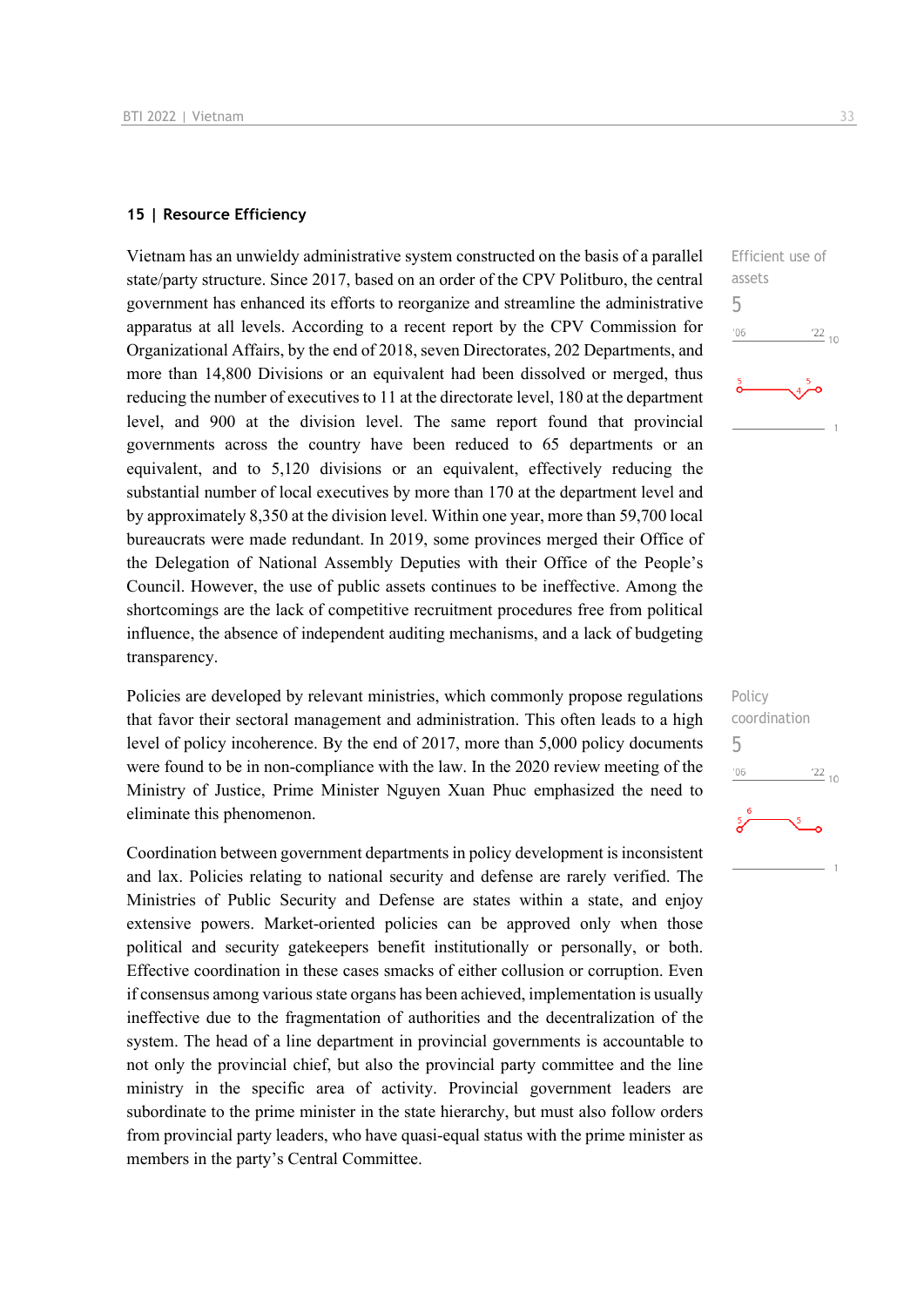A bright spot in 2020 is the policy coordination in the fight against the COVID-19 pandemic. The government established a National Steering Committee for the Prevention of Coronavirus, which is led by a deputy prime minister and coordinated by the Ministry of Health. The committee members are drawn from different government ministries and departments, including the Ministries of National Defense, Public Security, Foreign Affairs, Health, Education, Office of the Government, Office of the Central Committee, Finance, and Planning and Investment. All decisions are made by the committee in a transparent manner and effectively coordinated. Vietnam's success in containing the pandemic is greatly attributable to this policy coordination mechanism.

In 2013, the fight against corruption was entrusted to the Central Steering Anti-Corruption Committee (CSCAC), chaired by the CPV Secretary-General Nguyen Phu Trong. The national anti-corruption campaign has been further intensified since 2016, after Trong was elected to a second term as the CPV secretary-general.

On July 1, 2019 the government issued new regulations implementing its Anti-Corruption Law, to take effect on August 15, 2019. The public sector continues to be the main focus of these regulations, but regulations now extend into the sector of nonstate enterprises that rely on public capital on a large scale – namely, publicly held companies and credit institutions.

However, as mentioned previously, there are still no independent auditing mechanisms, and transparency of budgeting and public procurement is low. Moreover, as in other "party-states" in Asia (and elsewhere), the fusion of party and state interests and the instrumentalization of anti-corruption measures for political interests and factional power struggles weakens the effectiveness of notable anticorruption efforts.

At the year-end review meeting of the committee in 2020, which marked the 8th anniversary of the re-establishment of the Central Commission for Internal Affairs (the standing office of CSCAC), Trong reported that more than 11,700 cases associated with corruption, official promotion and the economy had been investigated, prosecuted and brought to court for first-hearing trials, of which 1900 were corruption cases involving 1,400 individuals. Despite this, corruption continues to be pervasive throughout the public sector. A member of the National Assembly recently complained to the government that corruption was rampant but seldom leads to punishment. High-ranking officials and party members are required to self-report their assets, but there is no independent and transparent mechanism in place to verify the source of assets.

Anti-corruption policy 5 $\frac{22}{10}$  $06'$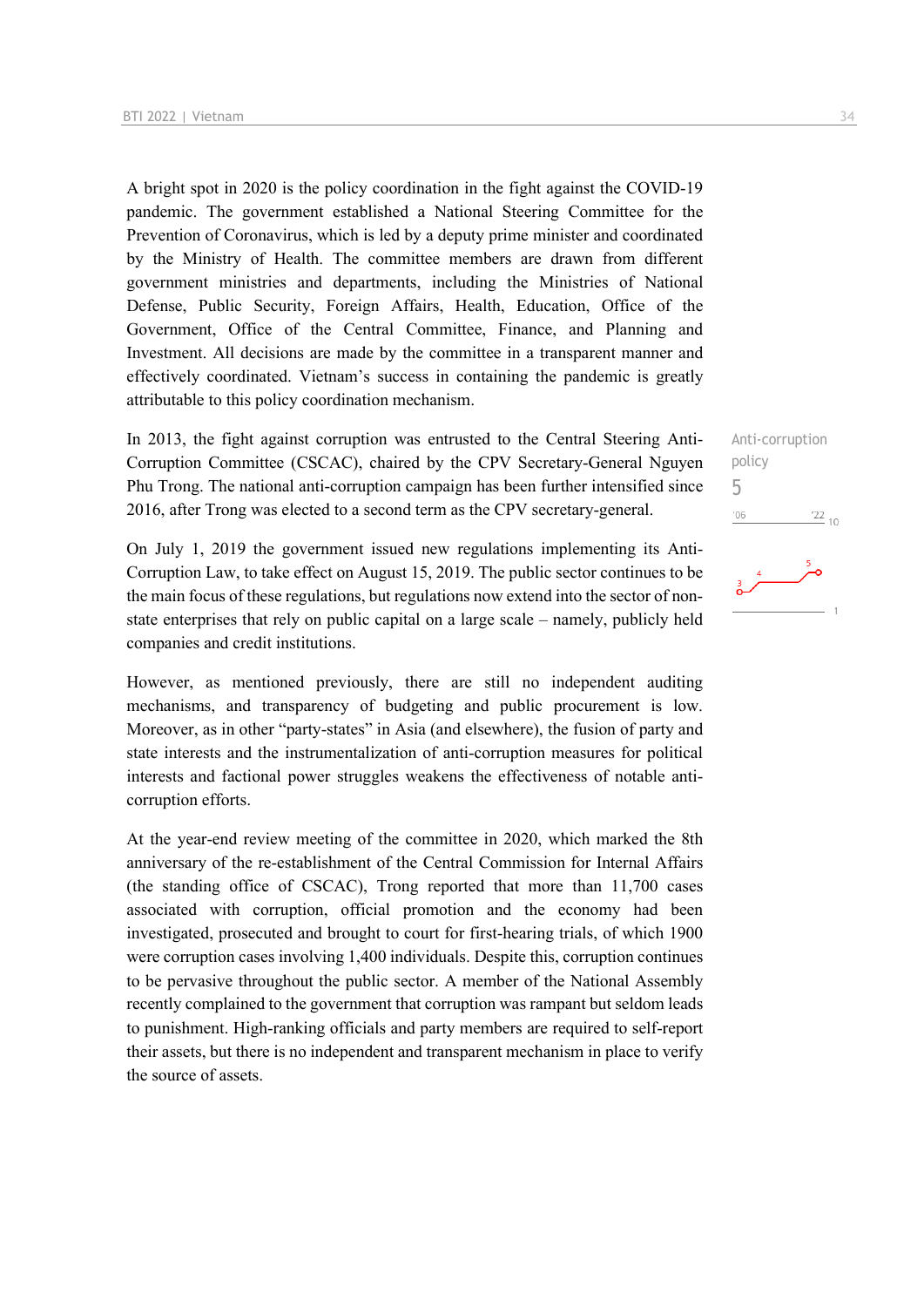#### **16 | Consensus-Building**

The CPV rules Vietnam and virtually all political actors are under its control. The party rejects liberal democracy and effectively rejects party pluralism. Instead, it maintains a monopoly over political power under the banner of "socialist democracy" which, according to the CPV, is inclusive participation under the communist party's exclusive leadership. CPV leaders have vowed that they will never give up pursuing their path to socialism or the principle of party dictatorship.

After 35 years of Đổi Mới, CPV leaders are more confident in pursuing a market economy by actively joining international organizations and signing free trade agreements. Within the party/state hierarchy, actors may not necessarily agree on how to undertake economic reforms, but there is consensus that only high economic performance can enhance the CPV's legitimacy, keep the party in power, and consolidate its authoritarian role.

There are two groups of reformers, differing fundamentally in their orientation. Both include party members, non-party members, ex-government and army officials, intellectuals, journalists, and civil society activists. One group publicly criticizes the ruling party and advocates for democratization. The other group, while supporting a multiparty system in principle, seek to ally with the CPV to bring in gradual regime transformation. These actors are generally labelled by the CPV as "anti-party and anti (socialist) regime." Members of both groups, especially the former, are subjected to criminal charges under the penal code. Party members and ex-government officials who join either of the two groups are described as having become "decadent in [socialist] ideology, self-evolved and self-transformed." They are marginalized from party activities, silenced, and expelled, as was the case of Chu Hao, a former viceminister of science and technology.

Since Vietnam embarked on the Đổi Mới (or renewal) policy 35 years ago, conflicts have emerged in different areas, including the economic, political and ideological, cultural, lifestyle and ethics fields. At the grassroots level, there are often social conflicts between citizens, and between citizens and local authorities over mismanagement of land or corruption. However, the central government has always successfully managed these conflicts so that they have not developed into a national level issue. Still, many formerly high-ranking government officials have pointed out that these conflicts indicate a failure of the party's conflict management ability. The party has never admitted its fault and occasionally ascribes these conflicts to what it calls "hostile forces" outside the country, including political parties established by overseas Vietnamese that call for political reforms and democratization in Vietnam.







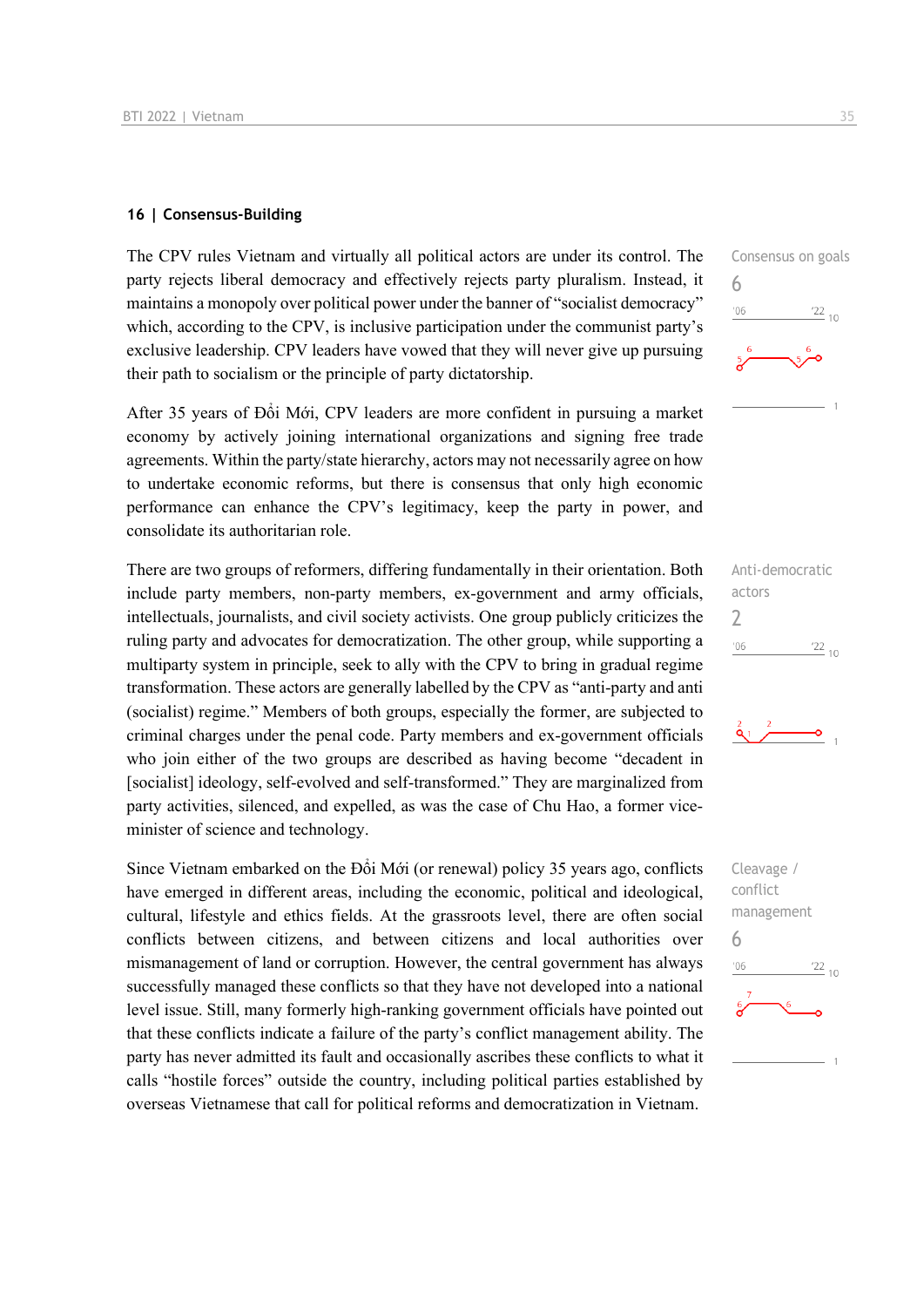The country has seen the emergence of a nascent civil society, although the conventional definition of this term differs from societal associations in Vietnam. Over the course of the last decade, NGOs formally autonomous of the party-state have participated in policy advocacy, formulation, and implementation, and monitoring and evaluation. Sporadic demonstrations over China's aggression in the South China Sea (or East Sea), and peasant protests, are both examples of how nonstate forms of social organization have exerted varying degrees of influence on the government's policies and policy agenda.

The party-state draws a boundary for civil society participation. CSOs who receive foreign support and who are involved in any activities relating to "politically sensitive" topics such as legislative and legal issues, human rights, democracy and political reforms, are legally required to seek approval from the authorities. The party-state in practice adopts flexible and pragmatic approaches to civil society participation. The party-state neither formally recognizes civil society as a concept, nor candidly rejects the latter's participation. It opportunistically maintains this status quo, provided the power of the CPV and the survival of the authoritarian regime is not challenged.

In the last five years, civil society activists and organizations have used social media platforms to advance activities that sometimes influence policymaking. For instance, in 2019, the government attempted to push forward a draft law on the creation of special economic zones in a province bordering China. The draft law faced severe criticisms before and during a debate on the floor of the National Assembly. The protests influenced the voting and the draft law was withdrawn. However, the past year has seen the government enhance its control over social media and the internet, narrowing the online space for civil society to operate in.

In 2020, Vietnam faced severe and deadly natural disasters. Landslides caused by heavy rain in the central part of the country caused human loss and property damages. Many individuals and civil society organizations mobilized monetary contributions from society to assist victims of the disasters. This shows an active associational life in the country, but one largely limited to social and economic domains.

During the 1950s and 1960s Northern Vietnam, under the rule of the CPV, conducted class struggle campaigns and internal political purges that killed and imprisoned hundreds of thousands of innocent victims. However, a public apology to the victims has never been made.

The North-South civil war between 1954 and 1975, which ended in victory for the communist north, left a deep national wound. In 2004, the CPV adopted for the first time a public document, known as Resolution 36 NQ/TW, which sets out the partystate's policy to overseas Vietnamese, including those who were on the other side (south) of the war. The document generally calls for unity of all Vietnamese and implicitly calls for reconciliation between the "victors" and the "losers" in the war.

Civil society participation 3  $-06$  $\frac{22}{10}$ 





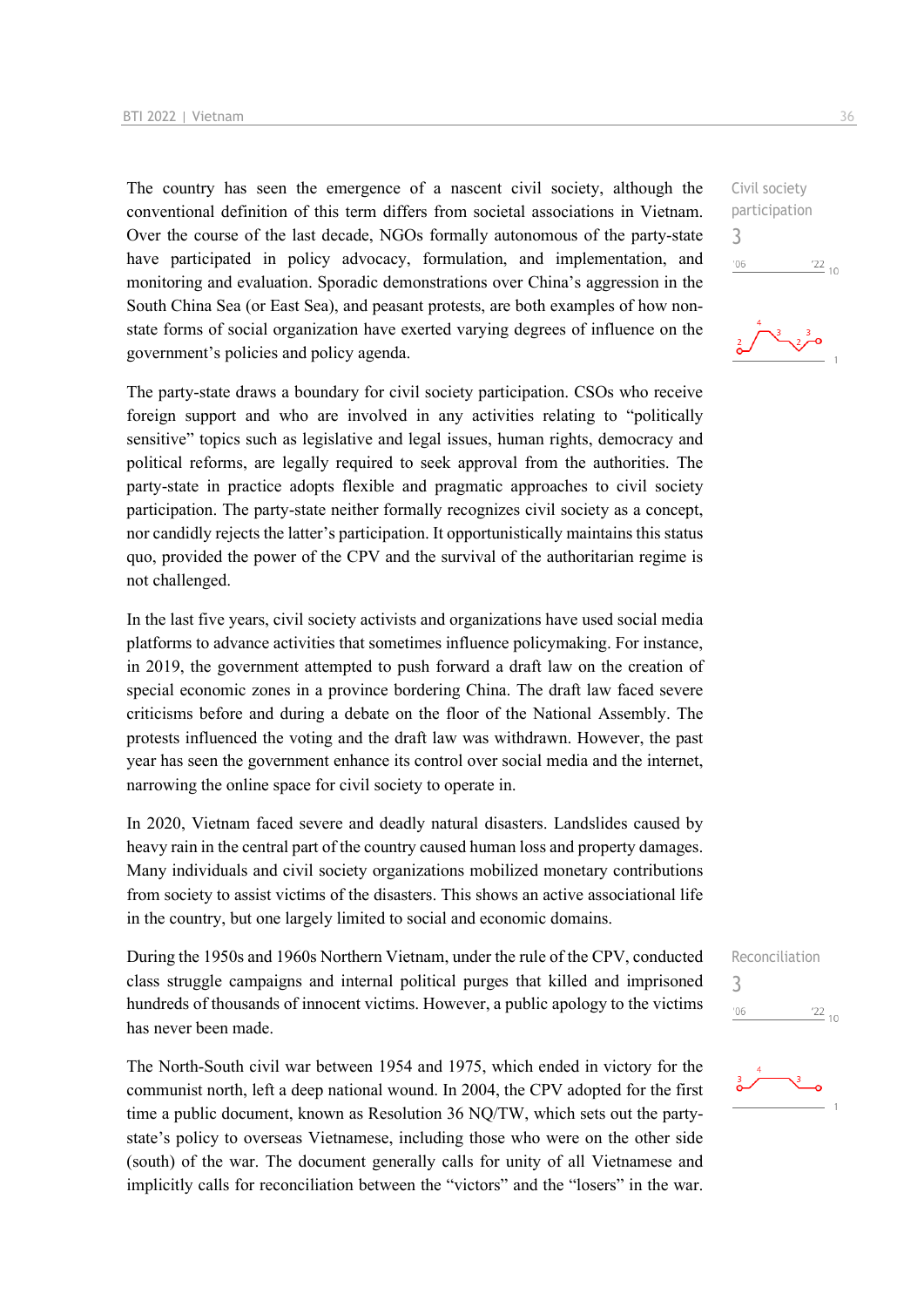As a gesture of reconciliation, in 2006, the government agreed for the military cemetery of the former southern regime to be reopened, enabling relatives of the fallen soldiers to visit and renovate the graves of their beloved. Former high-ranking government officials of the southern regime, living abroad, are welcome to return to the country. Nevertheless, a former chairperson of the government's Committee for Overseas Vietnamese Affairs recently acknowledged that more than 40 years since the end of the war and 15 years since the CPV Resolution, the wounds remain raw. In 2020, the 45th anniversary of the end of the war was effectively ignored, perpetuating the pattern of silence.

#### **17 | International Cooperation**

Over the last two decades Vietnam has been among the leading recipients of overseas development assistance in Asia. Overall, this support has contributed significantly toward the achievement of socioeconomic development goals set out by the political leadership, and has helped Vietnam in its transformation from poverty to lower middle-income status. However, economic growth has served to bolster the country's authoritarian political structure, which has undergone little change. Without a regime of checks-and-balances in place, the existing administrative apparatus has allowed pervasive rent-seeking and corruption, including in foreign-funded projects. There have been calls for institutional reforms or what is branded as Đổi Mới 2.0 from both domestic and international communities if the political leadership wants to bring the country up to a higher level of development and make effective use of international support and deeper international integration.

Vietnam has gained credibility in the international community during the review period. The government in general honors its commitments as a member party to myriad bilateral and multilateral agreements, as well as international treaties in numerous fields, including but not limited to climate change, nonproliferation of nuclear weapons, arms control, trade, and human rights. In 2019, Vietnam was again elected to the UN Security Council for the 2020/21 term. This is the second time the country has been elected to this body. In 2020, Vietnam was the chair of ASEAN and began its first year of non-membership of the UNSC. Vietnam was hailed for successfully leading ASEAN through the COVID-19 pandemic, as well as making effective contributions to the work of UNSC.

In 2019, the government drew a global spotlight on Vietnam when it hosted the second summit between U.S President Donald Trump and North Korean leader Kim Jong Un in Hanoi. A point of note is that the political leadership has managed to convince the U.S to recognize and respect the legitimacy of its current political regime, implicitly enhancing the legitimacy of the CPV. However, the party-state has a very poor record of human rights violations. That the government continues to arrest and imprison bloggers and social media posters who advocate peaceful political



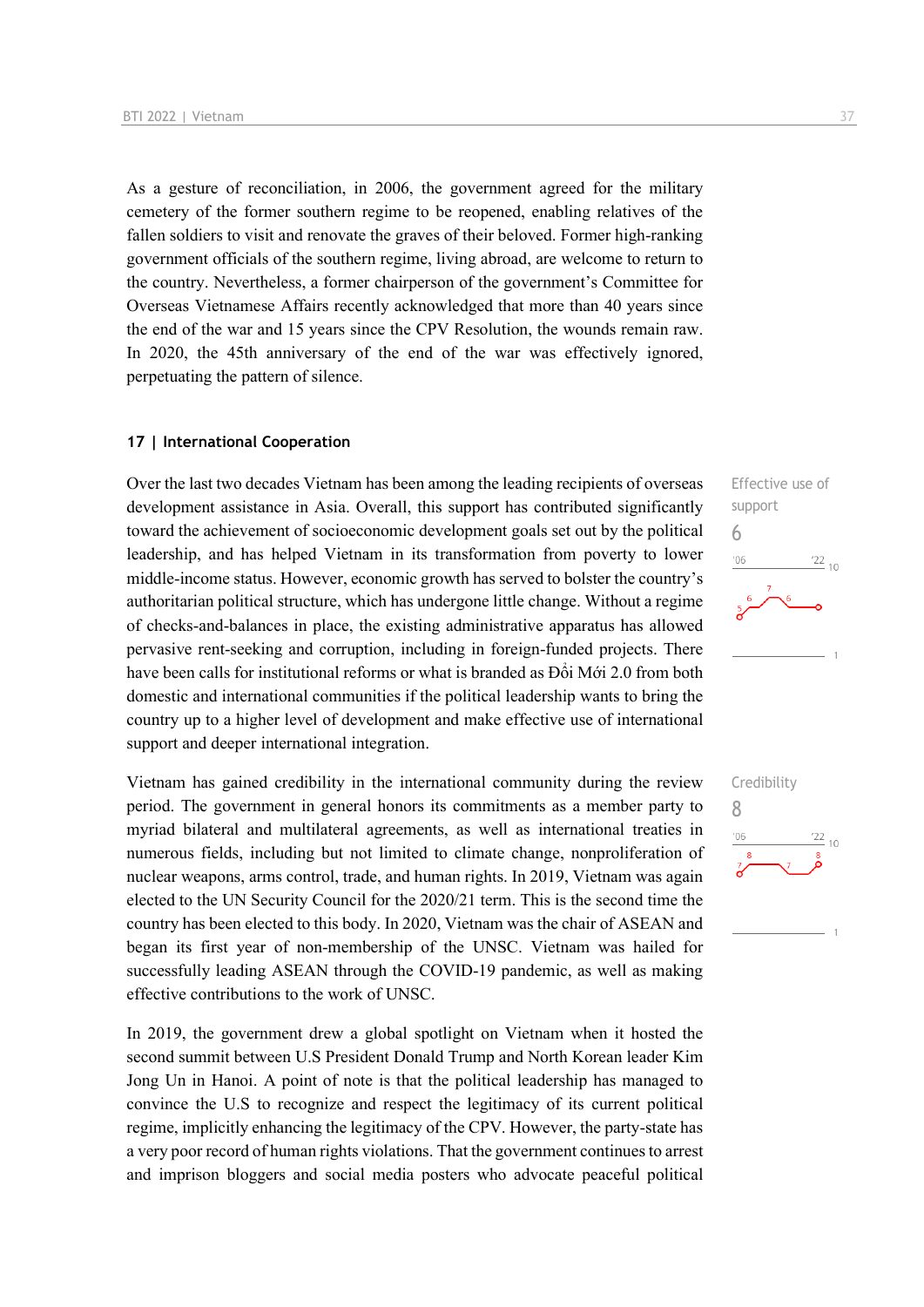reforms has resulted in the state being named an "enemy of the internet." While many countries are still struggling with the COVID-19 pandemic, Vietnam has gained much credibility for its success in containing the pandemic. The WHO heralds Vietnam as a good model in managing the pandemic. More importantly, Vietnam turned the pandemic into an opportunity to enhance diplomatic relations with countries around the world. Its COVID-19 diplomacy has consolidated the country's position in the region and the world.

Vietnam's foreign policy since Đổi Mới in the late 1980s has prioritized maintaining warm relations with neighboring countries, especially Laos, Cambodia and China. Vietnam maintains a special friendship with Laos for example, while promoting a comprehensive strategic partnership with China. Hanoi has also enhanced bilateral relations with other regional countries. Since joining the Association of Southeast Asian Nations (ASEAN) in 1995, Vietnam's role in this regional grouping has increased. Thus far, it has established a strategic partnership with Singapore, Thailand, Indonesia, Philippines, Malaysia, China, Japan, South Korea and with India.

Vietnam's successful chairmanship of ASEAN in 2020 in the midst of the COVID-19 pandemic has given it a leading role in the organization. Its contributions to the building, rule-setting, and consolidation of unity of the group, as well as the expansion of the group's relationship with non-regional countries have been appreciated. At a broader level, Hanoi has actively and proactively participated in other regional political and economic mechanisms, such as the Asia-Pacific Economic Forum (APEC), the Comprehensive and Progressive Trans-Pacific Partnership (CP-TPP), and more recently, the Regional Comprehensive Economic Partnership. As detailed in 17.2 above, Vietnam's political leadership not only sees the expansion of regional cooperation as an economic benefit, but also as a way to enhance the legitimacy of the regime. As always, the CPV is in the difficult position of navigating pressure from an increasingly expansionist Beijing while maintaining its steadfast commitment to a rules-based regional order. Notably, Vietnam still has disputes with China in the South China Sea (or East Sea, by its Vietnamese name) and with three other Southeast Asian nations: Malaysia, the Philippines and Brunei.